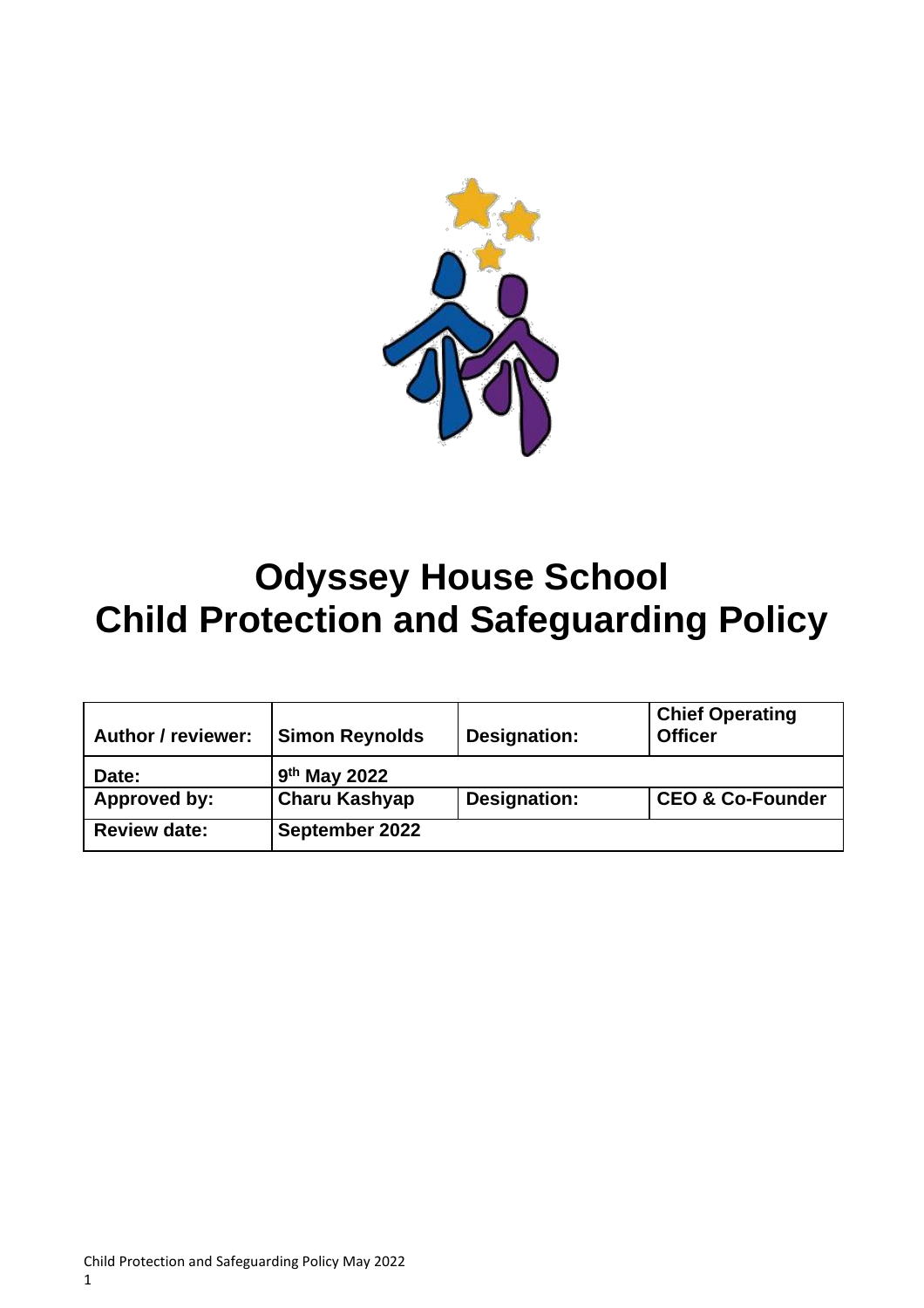

# **Contents**

| 2.  |                                                                          |
|-----|--------------------------------------------------------------------------|
| 3.  |                                                                          |
|     |                                                                          |
|     |                                                                          |
| 6.  |                                                                          |
|     |                                                                          |
|     |                                                                          |
|     |                                                                          |
|     |                                                                          |
|     |                                                                          |
|     |                                                                          |
|     |                                                                          |
|     |                                                                          |
| 15. |                                                                          |
| 16. |                                                                          |
| 17. |                                                                          |
|     |                                                                          |
|     |                                                                          |
|     |                                                                          |
|     |                                                                          |
|     | Appendix 5: Safeguarding and Child Protection Annual Checklist for Staff |
|     |                                                                          |

Previous Government Covid 19 non-statutory guidance on safeguarding in schools, colleges, and other providers 2020 has been withdrawn and the Department for Education signposts schools to the 'Schools Covid 19 operational guidance' last up dated August 2021.

Should Government or LA advice alter and/or new guidance issued Odyssey House School will review its Child Protection and Safeguarding policy and where necessary add a supporting appendix. This new addition to the Child Protection and Safeguarding policy once ratified will be shared with all staff.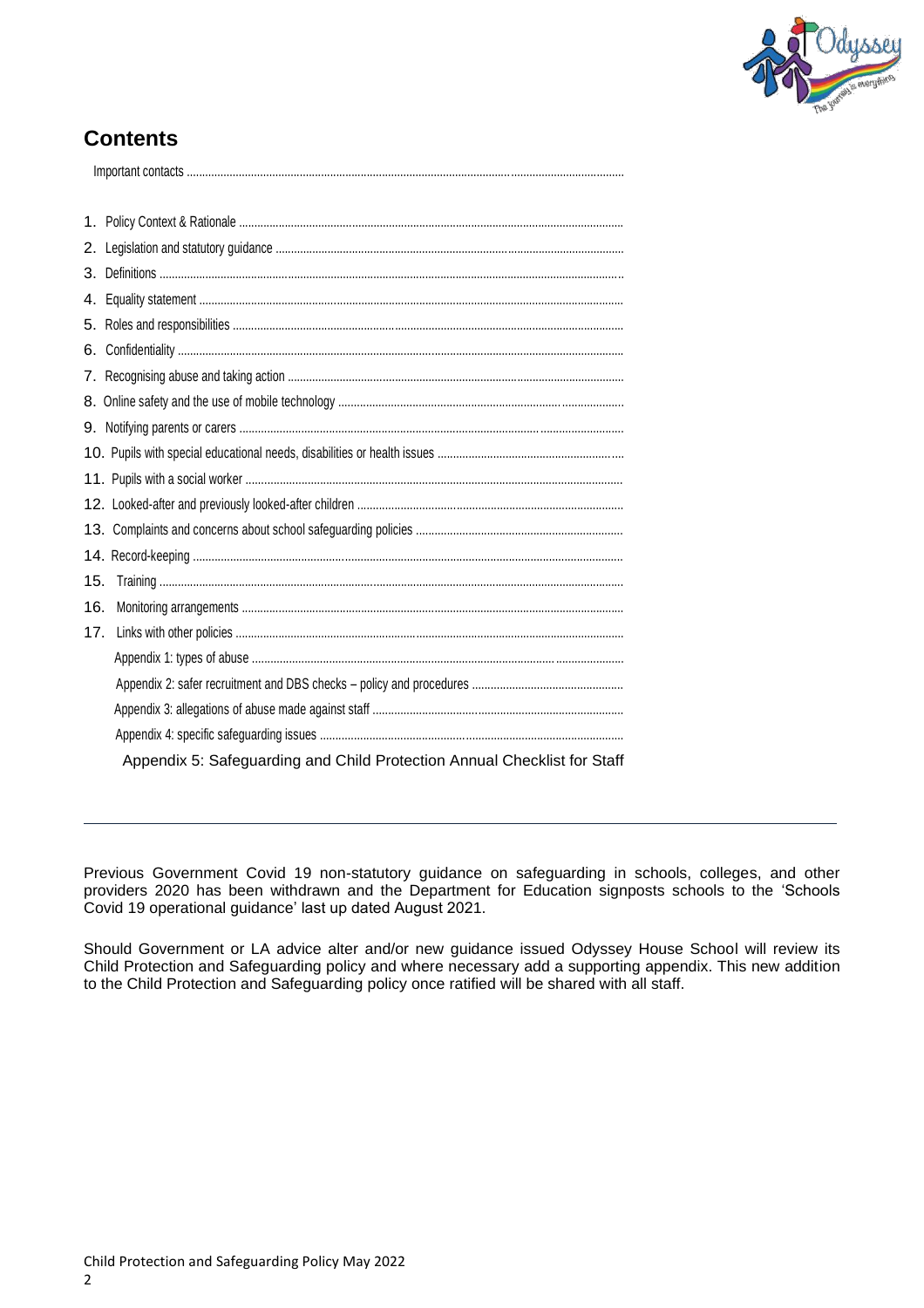

# <span id="page-2-0"></span>**Important contacts**

| ROLE/ORGANISATION                                  | <b>NAME</b>                                                                                                  | <b>CONTACT DETAILS</b>                                                                                               |
|----------------------------------------------------|--------------------------------------------------------------------------------------------------------------|----------------------------------------------------------------------------------------------------------------------|
| Designated safeguarding lead<br>(DSL)              | Ranjeni Moodley (Head of<br>Education)                                                                       | ranjeni@odysseyeducation.org.uk                                                                                      |
| Deputy DSL                                         | <b>Gus Sackey</b><br>Angie Regan                                                                             | Gus@odysseyeducation.org.uk<br>Angie@odysseyeducation.org.uk                                                         |
| <b>Chief Operating Officer</b>                     | Simon Reynolds                                                                                               | simon@odysseyeducati<br>on.org.uk                                                                                    |
| <b>School Director</b>                             | Shilpa Walia                                                                                                 | shilpa@odysseyeducation.org.uk<br>07825 710 192                                                                      |
| Local authority designated<br>officer (LADO)       | Haringey's Designated Officer<br>(LADO) are<br>Shauna McAllister (LADO service<br>manager) & John Srivastava | 0208 489 2968 / 1186<br>LADO@haringey.gov.uk<br>Shauna.Mcallister@haringey.gov.uk<br>John.srivastava@haringey.gov.uk |
| <b>Educational Consultant</b><br>(Critical Friend) | <b>Judith Charlesworth</b>                                                                                   | judith@odysseyeducation.org.uk<br>07711 647 203                                                                      |
| Proprietors                                        | Charu Kashyap<br>Shilpa Walia                                                                                | charu@odysseyeducation.org.uk<br>07464 626 189<br>shilpa@odysseyeducation.org.uk                                     |
| Channel helpline                                   |                                                                                                              | 020 7340 7264                                                                                                        |

# **LONDON BOROUGH OF HARINGEY**

Haringey's Designated Officer is Shauna McAllister (LADO service manager) & John Srivastava 020 8489 2968/1186 or email [LADO@haringey.gov.uk](mailto:LADO@haringey.gov.uk)

Multi-agency safeguarding hub (MASH) team: • Monday to Thursday 8.45am to 5pm; Friday 8.45am to 4.45pm Tel: 020 8489 4470 • Out of office hours, including weekends the Emergency Duty Team Tel: 020 8489 0000 Professionals - Email [mashreferral@haringey.gov.uk](mailto:mashreferral@haringey.gov.uk) with the following referral form: [Download the MASH referral form \(Word, 54KB\)](https://www.haringey.gov.uk/sites/haringeygovuk/files/mash_referral_form_march_2018.docx)

# **Prevent Single Point of Contact (SPOC) at Odyssey House School Ranjeni Moodley (ranjeni@odysseyeducation.org.uk)**

# **In her absence, the SPOC is: Angie Regan**

[Angie@odysseyeducation.org.uk](mailto:Angie@odysseyeducation.org.uk)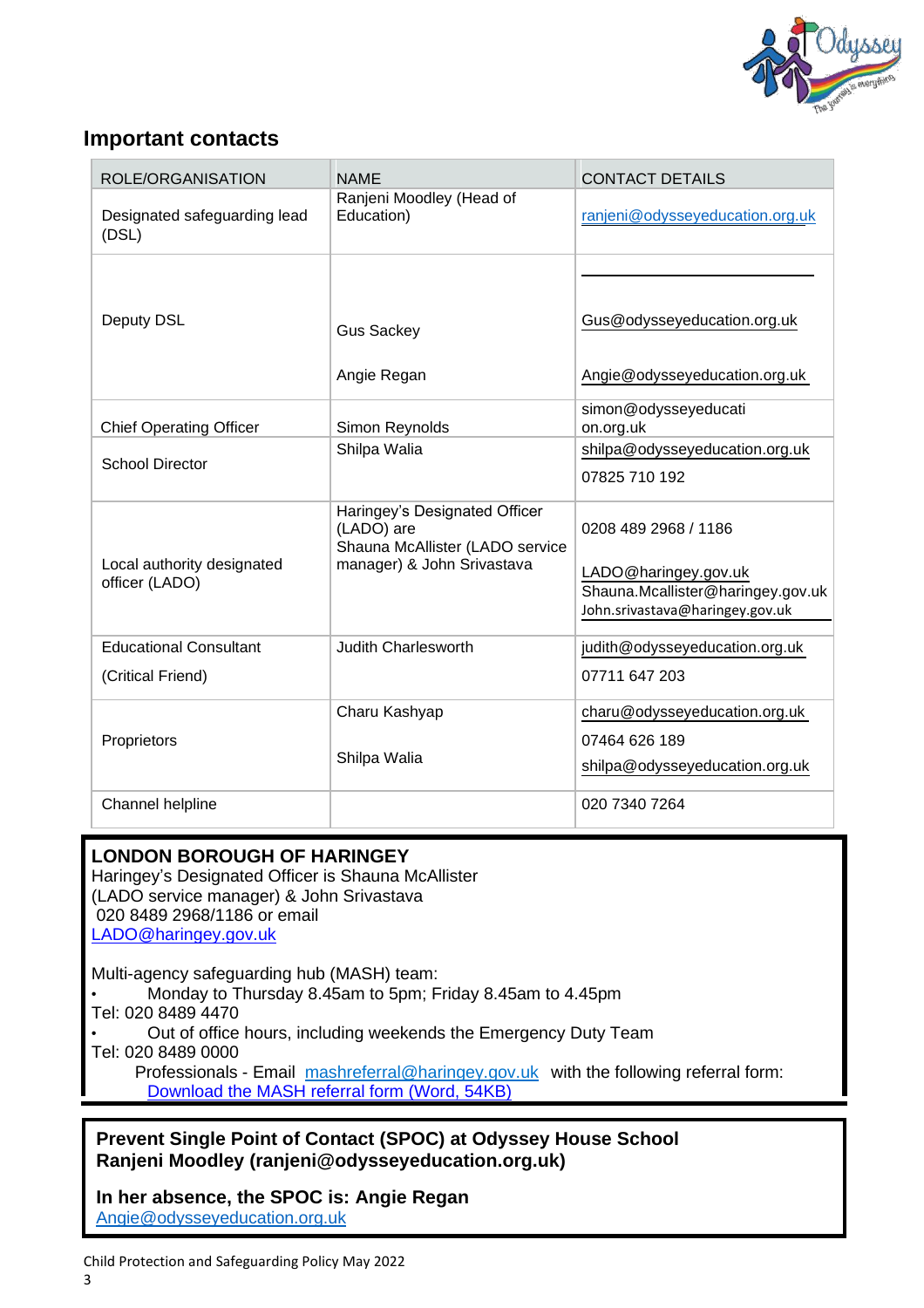

# **General**

- Local Police non-emergency contact number for FGM Reporting: 101
- Police emergency number (including high risk Prevent enquiries) 999
- Independent School Inspectorate 0207 600 0100 [concerns@isi.net](mailto:concerns@isi.net)
- The Disclosure and Barring Service PO Box 181, Darlington, DL1 9FA 01325 953 795
- Non-emergency DfE advice: 020 7340 7264 or
- counter-extremism@education.gsi.gov.uk
- Anti-Terrorist Hotline 0800 789 321

NSPCC helpline can be contacted on:

National Society for the Prevention of Cruelty to Children (NSPCC) Tel: 0800 028 0285 Email: help@nspcc.org.uk

Childline can be contacted on: Tel: 0800 1111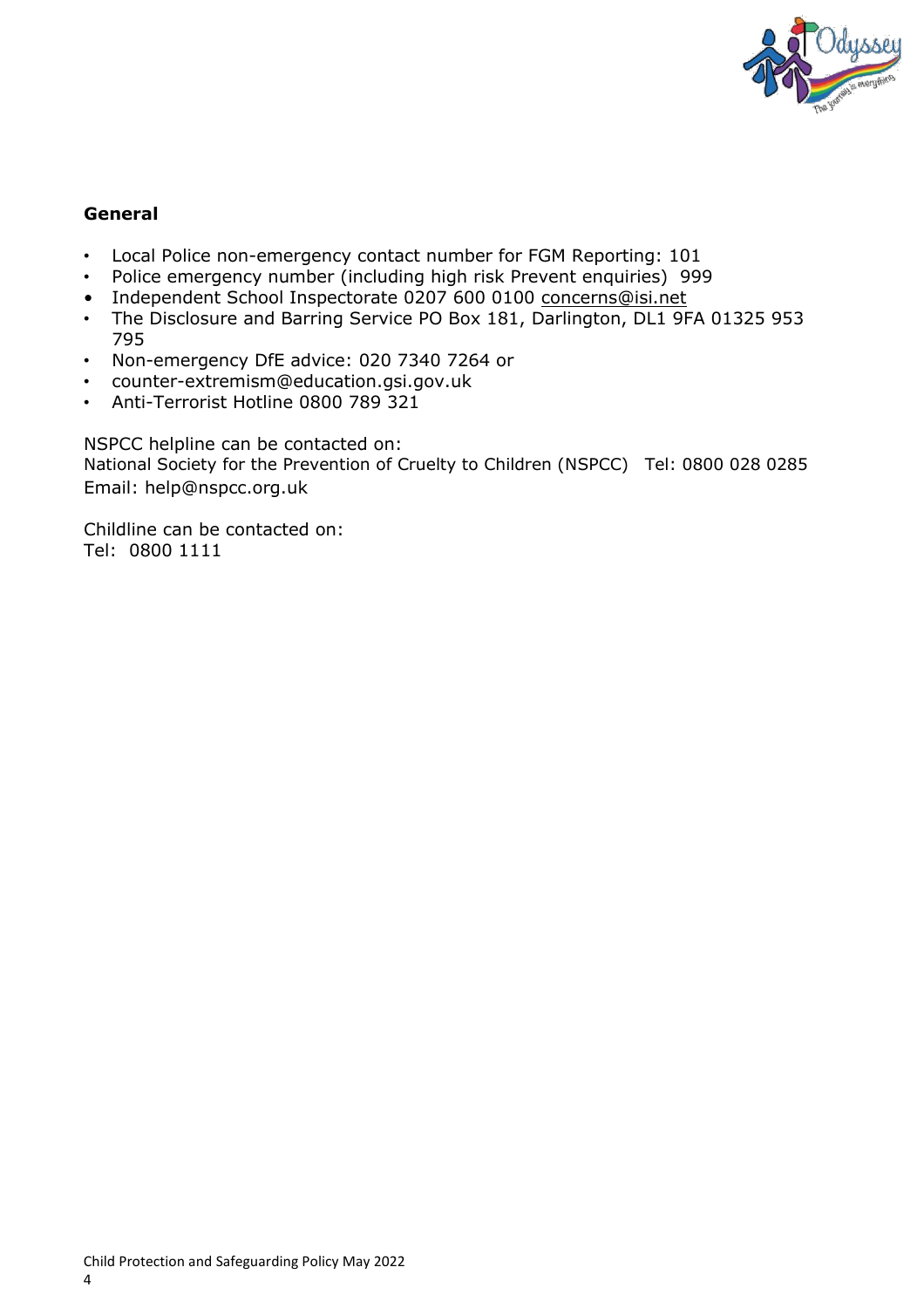

# <span id="page-4-0"></span>**1. Policy Context & Rationale**

At Odyssey House School, we recognise our moral and statutory responsibility to safeguard and promote the welfare of all students and expects all staff to share this commitment. We endeavour to provide a safe and welcoming environment where children are respected and valued. We are alert to the signs of abuse and neglect and follow our procedures to ensure that children receive effective support, protection, and justice. We listen to our students and take seriously what they tell us, children are aware of the adults they can talk to if they have a concern. When there are concerns for a child's welfare, we may need to share information and work in partnership with other agencies.

We will ensure concerns are discussed with parents/carers first unless we have reason to believe that by doing so would be contrary to the child's welfare. Child protection forms part of the school's safeguarding responsibilities and we take a zero-tolerance approach to abuse. The Child Protection and Safeguarding policy underpins and guides our procedures and protocols to ensure its students and staff are safe.

This policy sets out the school's approach to keeping all pupils and staff safe. It also details the expectations on staff employed by the school and their approach to building professional and safe relationships of trust with the pupils and families.

Building relationships of trust and making children feel safe sits at the core of the social, emotional and personal development work that the school does with pupils. Hence this policy aims to ensure the following:

- Appropriate action is taken in a timely manner to safeguard and promote children's welfare
- All staff are aware of their statutory responsibilities with respect to safeguarding
- Staff are properly training in recognising and reporting safeguarding issues

# **2. Legislation and statutory guidance**

This policy is based on the Department for Education's statutory guidance Keeping Children Safe in [Education](https://www.gov.uk/government/publications/keeping-children-safe-in-education--2) [\(2021\)](https://www.gov.uk/government/publications/keeping-children-safe-in-education--2) and [Working Together to Safeguard Children \(2018\).](https://www.gov.uk/government/publications/working-together-to-safeguard-children--2)

This policy is also based on the following legislation:

- Section 157 of the [Education Act 2002,](http://www.legislation.gov.uk/ukpga/2002/32/section/175) requiring proprietors of independent schools to have arrangements to safeguard and promote the welfare of children
- Part 3 of the schedule to the [Education \(Independent School Standards\) Regulations 2014,](http://www.legislation.gov.uk/uksi/2014/3283/schedule/part/3/made) which places a duty on independent schools to safeguard and promote the welfare of pupils at the school
- [The School Staffing \(England\) Regulations 2009,](http://www.legislation.gov.uk/uksi/2009/2680/contents/made) which set out what must be recorded on the single central record and the requirement for at least one person conducting an interview to be trained in safer recruitment techniques
- The Teacher Standards 2012
- [The Children Act 1989](http://www.legislation.gov.uk/ukpga/1989/41) (and [2004 amendment\),](http://www.legislation.gov.uk/ukpga/2004/31/contents) which provides a framework for the care and protection of children
- Section 5B(11) of the Female Genital Mutilation Act 2003, as inserted by section 74 of the Serious [Crime](http://www.legislation.gov.uk/ukpga/2015/9/part/5/crossheading/female-genital-mutilation) [Act 2015, w](http://www.legislation.gov.uk/ukpga/2015/9/part/5/crossheading/female-genital-mutilation)hich places a statutory duty on teachers to report to the police where they discover that female genital mutilation (FGM) appears to have been carried out on a girl under 18
- [Statutory guidance on FGM,](https://www.gov.uk/government/publications/multi-agency-statutory-guidance-on-female-genital-mutilation) [http://nationalfgmcentre.org.uk/wp-content/uploads/2019/06/FGM-](http://nationalfgmcentre.org.uk/wp-content/uploads/2019/06/FGM-Schools-Guidance-National-FGM-Centre.pdf)[Schools-Guidance-National-FGM-Centre.pdf](http://nationalfgmcentre.org.uk/wp-content/uploads/2019/06/FGM-Schools-Guidance-National-FGM-Centre.pdf) which sets out responsibilities with regards to safeguarding and supporting girls affected by FGM
- **[The Rehabilitation of Offenders Act 1974,](http://www.legislation.gov.uk/ukpga/1974/53) which outlines when people with criminal convictions can** work with children
- Schedule 4 of the [Safeguarding Vulnerable Groups](http://www.legislation.gov.uk/ukpga/2006/47/schedule/4) Act 2006, which defines what 'regulated activity' is in relation to children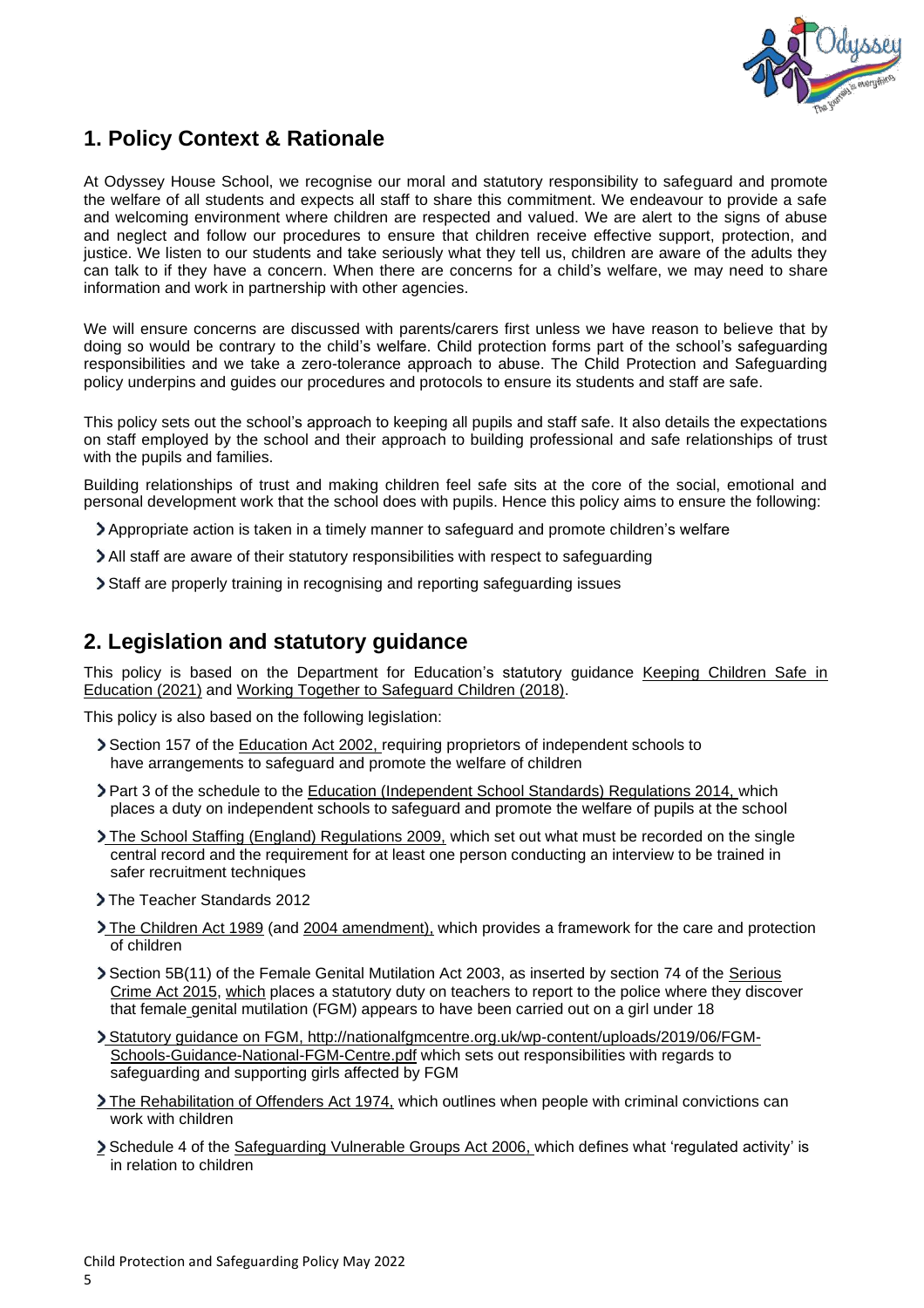

<span id="page-5-0"></span>Multi-agency statutory guidance for dealing with forced marriage and Multi-agency practice guidelines: Handling cases of forced marriage (accessible version) - GOV.UK (www.gov.uk) 6<sup>th</sup> May 2022

[Statutory guidance on the Prevent duty,](https://www.gov.uk/government/publications/prevent-duty-guidance) [https://www.gov.uk/government/publications/prevent-duty](https://www.gov.uk/government/publications/prevent-duty-guidance/revised-prevent-duty-guidance-for-england-and-wales)[guidance/revised-prevent-duty-guidance-for-england-and-wales](https://www.gov.uk/government/publications/prevent-duty-guidance/revised-prevent-duty-guidance-for-england-and-wales) which explains schools' duties under the Counter-Terrorism and Security Act 2015 with respect to protecting people from the risk of radicalisation and extremism

# **3. Definitions**

**Safeguarding and promoting the welfare of children** means:

**>** Protecting children from maltreatment

Preventing impairment of children's mental and physical health or development

Ensuring that children grow up in circumstances consistent with the provision of safe and effective care

Taking action to enable all children to have the best outcomes

**Child protection** is part of this definition and refers to activities undertaken to prevent children suffering, or being likely to suffer, significant harm.

**Abuse** is a form of maltreatment of a child, and may involve inflicting harm or failing to act to prevent harm. Appendix 1 explains the different types of abuse.

**Neglect** is a form of abuse and is the persistent failure to meet a child's basic physical and/or psychological needs, likely to result in the serious impairment of the child's health or development. Appendix 1 defines neglect in more detail.

**Sharing of nudes and semi-nudes** (also known as sexting or youth produced sexual imagery) is where children share nude or semi-nude images, videos or live streams.

**Children** includes everyone under the age of 18.

The following 3 **safeguarding partners** are identified in Keeping Children Safe in Education (and defined in the Children Act 2004, as amended by chapter 2 of the Children and Social Work Act 2017). They will make arrangements to work together to safeguard and promote the welfare of local children, including identifying and responding to their needs:

- $\geq$  The local authority (LA)
- A clinical commissioning group for an area within the LA

> The chief officer of police for a police area in the LA area

# **4. Equality statement**

Some children have an increased risk of abuse, and additional barriers can exist for some children with respect to recognising or disclosing it. We are committed to anti-discriminatory practice and recognise children's diverse circumstances. We ensure that all children have the same protection, regardless of any barriers they may face.

We give special consideration to children who:

Have special educational needs (SEN) or disabilities or health conditions (see section 10)

> Are young carers

May experience discrimination due to their race, ethnicity, religion, gender identification or sexuality

Have English as an additional language

Are known to be living in difficult situations – for example, temporary accommodation or where there are issues such as substance abuse or domestic violence

Are at risk of FGM, sexual exploitation, forced marriage, or radicalisation

> Are asylum seekers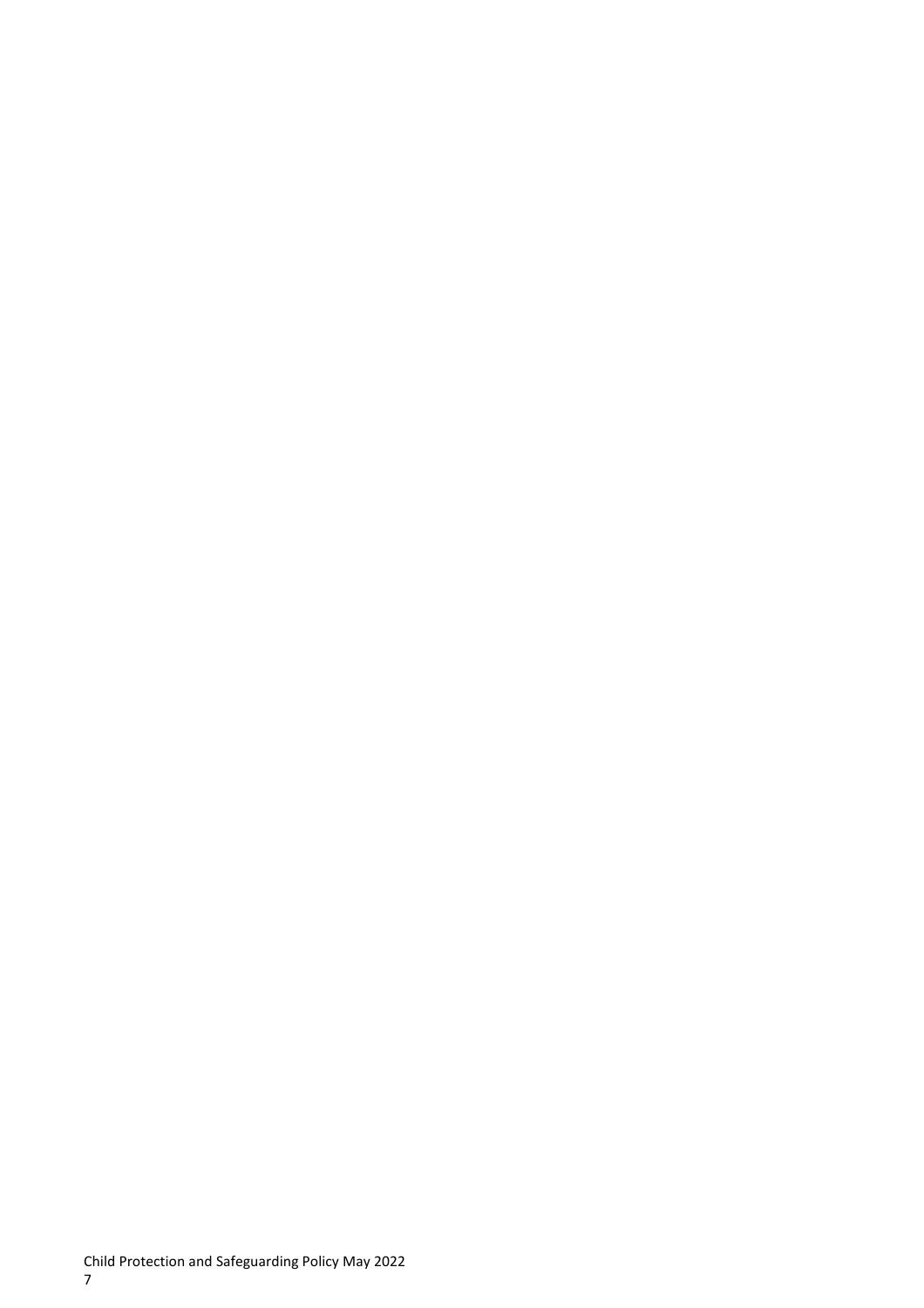

- <span id="page-7-0"></span>Are at risk due to either their own or a family member's mental health needs
- Are looked after or previously looked after (see section 12)
- > Are missing from education
- Whose parent/carer has expressed an intention to remove them from school to be home educated

# **5. Roles and responsibilities**

Safeguarding and child protection is **everyone's** responsibility. This policy applies to all staff, volunteers and governors in the school and is consistent with the procedures of the 3 safeguarding partners. Our policy and procedures also apply to extended school and off-site activities.

# **5.1 All staff**

All staff will read and understand part 1 and annex B of the Department for Education's statutory safeguarding guidance, [Keeping Children Safe in Education, a](https://www.gov.uk/government/publications/keeping-children-safe-in-education--2)nd review this guidance at least annually.

All staff will sign a declaration at the beginning of each academic year to say that they have reviewed the guidance.

All staff will be aware of:

- Our systems which support safeguarding, including this child protection and safeguarding policy, the staff code of conduct, the role and identity of the designated safeguarding lead (DSL) and deputies (DDSL), the behaviour policy, and the safeguarding response to children who go missing from education
- The early help process (sometimes known as the common assessment framework) and their role in it, including identifying emerging problems, liaising with the DSL, and sharing information with other professionals to support early identification and assessment
- The process for making referrals to local authority children's social care and for statutory assessments that may follow a referral, including the role they might be expected to play
- What to do if they identify a safeguarding issue or a child tells them they are being abused or neglected, including specific issues such as FGM, and how to maintain an appropriate level of confidentiality while liaising with relevant professionals
- The signs of different types of abuse and neglect, as well as specific safeguarding issues, such as peeron-peer abuse, child sexual exploitation (CSE), child criminal exploitation (CCE), indicators of being at risk from or involved with serious violent crime, FGM and radicalisation
- The importance of reassuring victims that they are being taken seriously and that they will be supported and kept safe

Section 15 and appendix 4 of this policy outline in more detail how staff are supported to do this.

# **5.2 The designated safeguarding lead (DSL)**

The DSL is a member of the senior leadership team. **Our DSL is Ranjeni Moodley – Head of Education**. The DSL takes lead responsibility for child protection and wider safeguarding in the school.

During term time, the DSL will be available during school hours for staff to discuss any safeguarding concerns.

Out of school hours the DSL can be contacted by email: [ranjeni@odysseyeducation.org.uk](mailto:ranjeni@odysseyeducation.org.uk)

When the DSL is absent, the deputies – Gus: Academic Intervention Lead [\(gus@odysseyeducation.org.uk\)](mailto:gus@odysseyeducation.org.uk) and Angie: Pastoral Intervention Lead [\(angie@odysseyeducation.org.uk\)](mailto:angie@odysseyeducation.org.uk) will act as cover (including out of hours / out of term time activities).

The DSL will be given the time, funding, training, resources and support to:

- Provide advice and support to other staff on child welfare and child protection matters
- Take part in strategy discussions and inter-agency meetings and/or support other staff to do so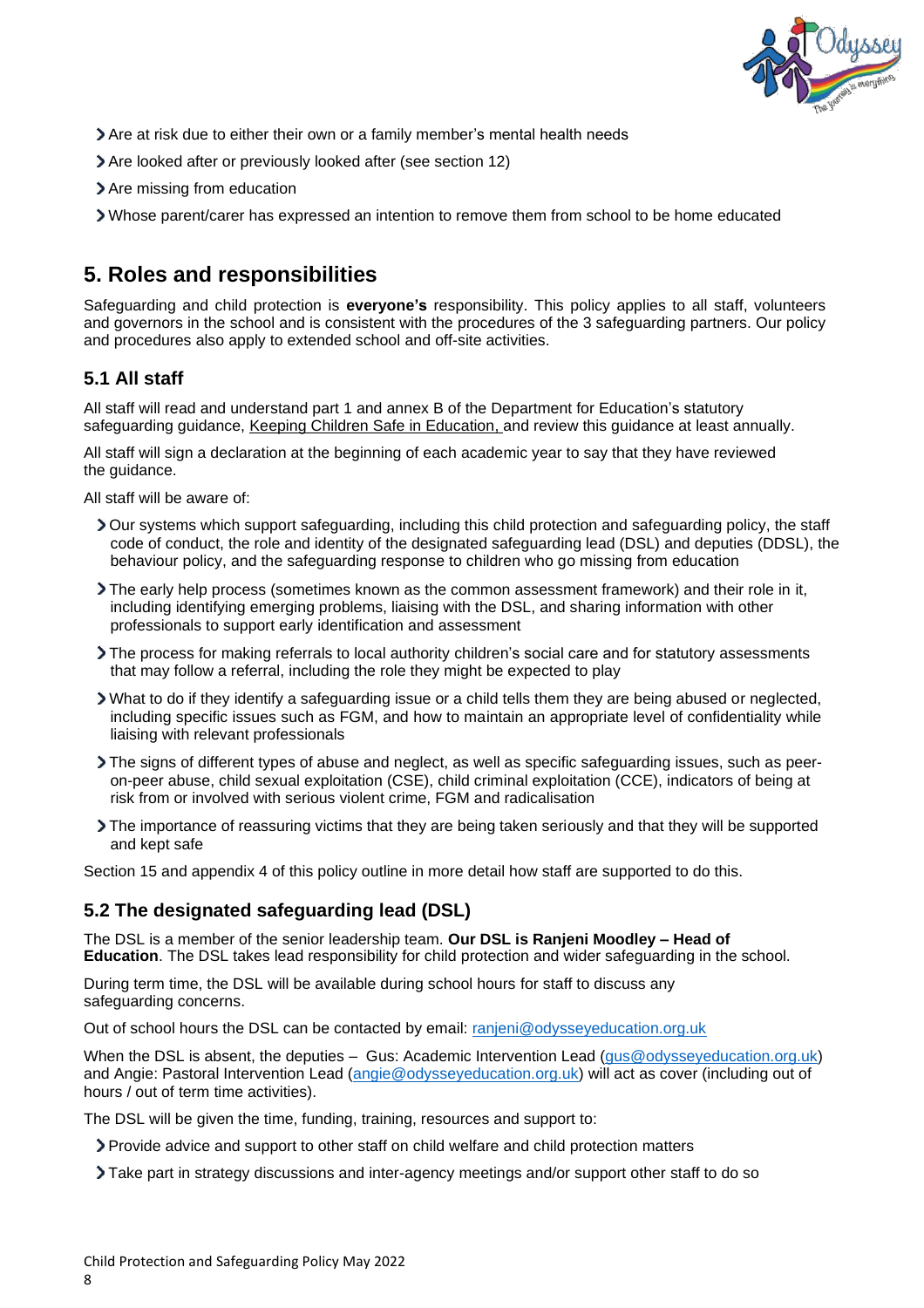

<span id="page-8-0"></span>Contribute to the assessment of children

Refer suspected cases, as appropriate, to the relevant body (local authority children's social care, Channel programme, Disclosure and Barring Service, and/or police), and support staff who make such referrals directly

The DSL will also keep the CEO and School Director informed of any issues and liaise with local authority case managers and designated officers for child protection concerns as appropriate.

The full responsibilities of the DSL and deputies are set out in their job description.

# **5.3 The Proprietors**

The Proprietors will:

- Facilitate a whole-school approach to safeguarding, ensuring that safeguarding and child protection are at the forefront and underpin all relevant aspects of process and policy development
- Evaluate and approve this policy at each review, ensuring it complies with the law, and hold the head of education to account for its implementation

The Proprietors will act as the 'case manager' in the event that an allegation of abuse is made against the head of education, where appropriate (see appendix 3).

All Proprietors will read Keeping Children Safe in Education 2021 in its entirety.

Section 15 of this policy has information on how Proprietors are supported to fulfil their role.

#### **5.4 The head of education**

The head of education is responsible for the implementation of this policy, including:

Ensuring that staff (including temporary staff) and volunteers:

- $\circ$  Are informed of our systems which support safeguarding, including this policy, as part of their induction
- $\circ$  Understand and follow the procedures included in this policy, particularly those concerning referrals of cases of suspected abuse and neglect
- Communicating this policy to parents/carers when their child joins the school and via the school website
- Ensuring that the DSL has appropriate time, funding, training and resources, and that there is always adequate cover if the DSL is absent
- Ensuring that all staff undertake appropriate safeguarding and child protection training, and updating the content of the training regularly
- Acting as the 'case manager' in the event of an allegation of abuse made against another member of staff or volunteer, where appropriate (see appendix 3)

# **6. Confidentiality**

Information sharing is vital to safeguarding and promoting the welfare of children. Parental consent is sought by Odyssey to share information. However, you can and should share information without consent if a child is at risk of significant harm or harming someone else, the child needs urgent medical treatment, information is required as part of a statutory or legal proceeding or information is requested by the police.

Safeguarding and Child Protection matters are strictly confidential. All Odyssey staff have a duty to respect confidentiality and privacy and ensure you keep all information and details about parents and children confidential within the setting. However, Odyssey staff must never promise to keep a secret with a child.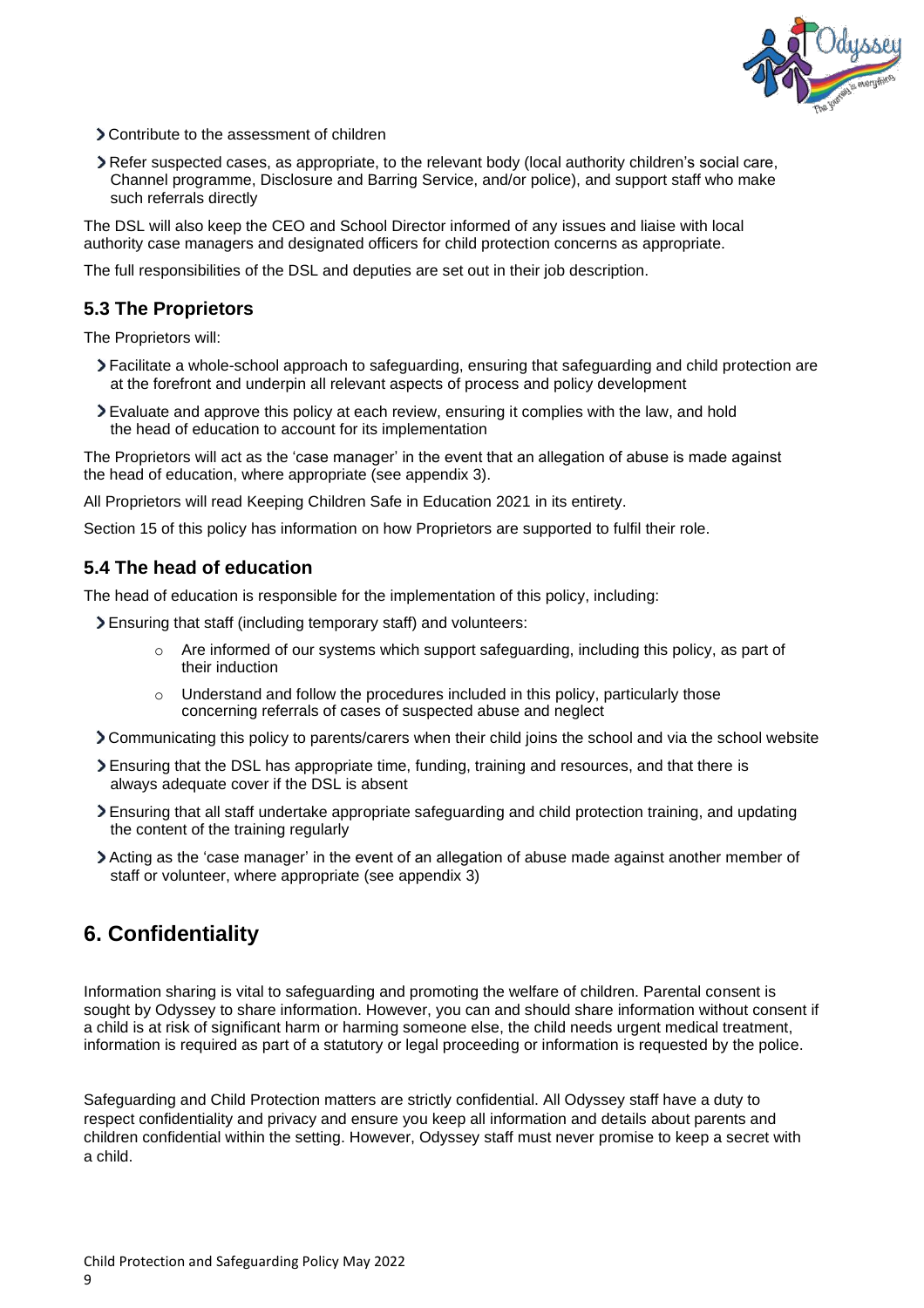

<span id="page-9-0"></span>Explain that you may not be able to keep secrets for them and that you may need to share the information with someone else in order to keep them safe.

If a member of staff wishes to speak to someone following a safeguarding or child protection incident they may do so with the Designated Member of Staff or Deputy Designated Member of Staff.

#### Professional Counselling can be arranged if necessary.

Ranjeni Moodley, Head of Education is the Odyssey House School Data Protection Officer (DPO) and has been trained in accordance with the Data Protection Act 2018 and General Data protection Regulation (GDPR) guidelines. The DPO ensures Odyssey House School is compliant with all matter relating to confidentiality and information sharing requirements.

Child protection information will be stored and handled in line with the Data Protection Act 2018 and General Data Protection Regulation (GDPR) guidelines. Information is:

- processed for limited purposes
- adequate, relevant and not excessive
- accurate
- kept no longer than necessary
- processed in accordance with the data subject's rights
- secure.

Furthermore, information which is sensitive and personal, and should be treated as 'special category personal data'. The Data Protection Act 2018 contains 'safeguarding of children and individuals at risk' as a processing condition that allows designated staff to share information. This includes allowing designated staff to share information without consent, if it is not possible to gain consent, it cannot be reasonably expected that a practitioner gains consent, or if to gain consent would place a child at risk.

#### It is important to note:

- Timely information sharing is essential to effective safeguarding
- Fears about sharing information must not be allowed to stand in the way of the need to promote the welfare, and protect the safety, of children
- The Data Protection Act (DPA) 2018 and UK GDPR do not prevent, or limit, the sharing of information for the purposes of keeping children safe
- If staff need to share 'special category personal data', the DPA 2018 contains 'safeguarding of children and individuals at risk' as a processing condition that allows practitioners to share information without consent if it is not possible to gain consent, it cannot be reasonably expected that a practitioner gains consent, or if to gain consent would place a child at risk
- Staff should never promise a child that they will not tell anyone about a report of abuse, as this may not be in the child's best interests
- [Information sharing advice for safeguarding practitioners](https://www.gov.uk/government/publications/safeguarding-practitioners-information-sharing-advice) includes 7 'golden rules' for sharing information, and will support staff who have to make decisions about sharing information
- If staff are in any doubt about sharing information, they should speak to the designated safeguarding lead (or deputies)
- Confidentiality is also addressed in this policy with respect to record-keeping in section 14, and allegations of abuse against staff in appendix 3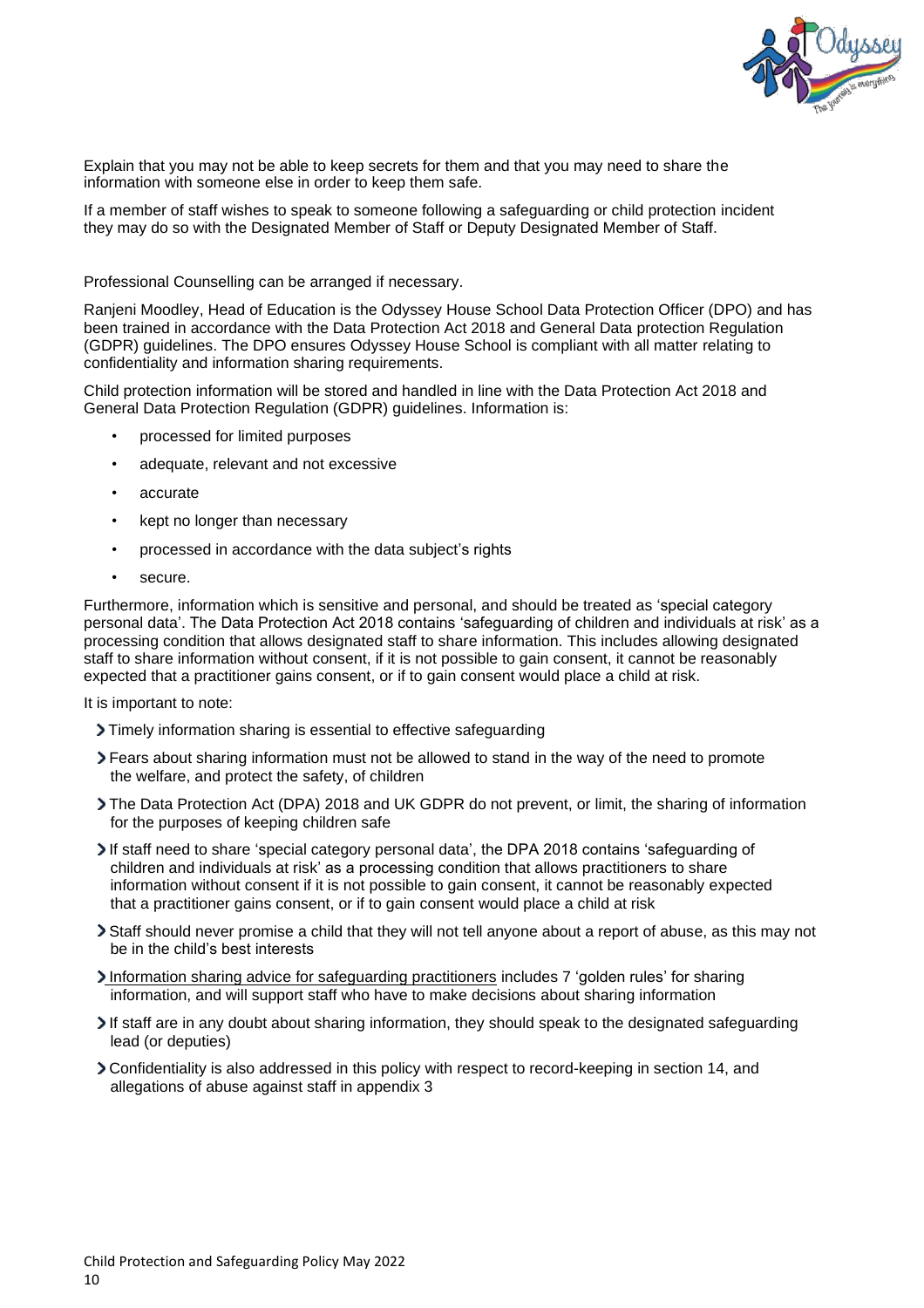

# **7. Recognising abuse and taking action**

All staff and proprietors must follow the procedures set out below in the event of a safeguarding issue.

Please note – in this and subsequent sections, you should take any references to the DSL to mean "the DSL (or deputy DSL)".

# **7.1 If a child is suffering or likely to suffer harm, or in immediate danger**

Make a referral to children's social care and/or the police **immediately** if you believe a child is suffering or likely to suffer from harm, or is in immediate danger. **Anyone can make a referral.**

Tell the DSL (see section 5.2) as soon as possible if you make a referral directly.

<https://www.gov.uk/report-child-abuse-to-local-council>

# **7.2 If a child makes a disclosure to you**

If a child discloses a safeguarding issue to you, you should:

Listen to and believe them. Allow them time to talk freely and **do not ask leading** 

**questions** > Stay calm and do not show that you are shocked or upset

- Tell the child they have done the right thing in telling you. Do not tell them they should have told you sooner
- Explain what will happen next and that you will have to pass this information on. Do not promise to keep it a secret
- Write up your conversation as soon as possible in the child's own words. Stick to the facts, and do not put your own judgement on it
- Sign and date the write-up and pass it on to the DSL. Alternatively, if appropriate, make a referral to children's social care and/or the police directly (see 7.1), and tell the DSL as soon as possible that you have done so. Aside from these people, do not disclose the information to anyone else unless told to do so by a relevant authority involved in the safeguarding process

# **7.3 So-called 'honour'-based abuse (including Female Genital Mutilation and Forced Marriage)**

So-called 'honour'-based abuse (HBA) encompasses incidents or crimes which have been committed to protect or defend the honour of the family and/or the community, including female genital mutilation (FGM), forced marriage, and practices such as breast ironing. Abuse committed in the context of preserving 'honour' often involves a wider network of family or community pressure and can include multiple perpetrators. It is important to be aware of this dynamic and additional risk factors when deciding what form of safeguarding action to take. All forms of HBA are abuse (regardless of the motivation) and should be handled and escalated as such.

# **If you discover that FGM has taken place or a pupil is at risk of FGM**

Keeping Children Safe in Education 2021 explains that FGM comprises "all procedures involving partial or total removal of the external female genitalia, or other injury to the female genital organs".

FGM is illegal in the UK and a form of child abuse with long-lasting, harmful consequences. It is also known as 'female genital cutting', 'circumcision' or 'initiation'.

Possible indicators that a pupil has already been subjected to FGM, and factors that suggest a pupil may be at risk, are set out in appendix 4 of this policy.

**Any teacher** who either:

• Is informed by a girl under 18 that an act of FGM has been carried out on her; or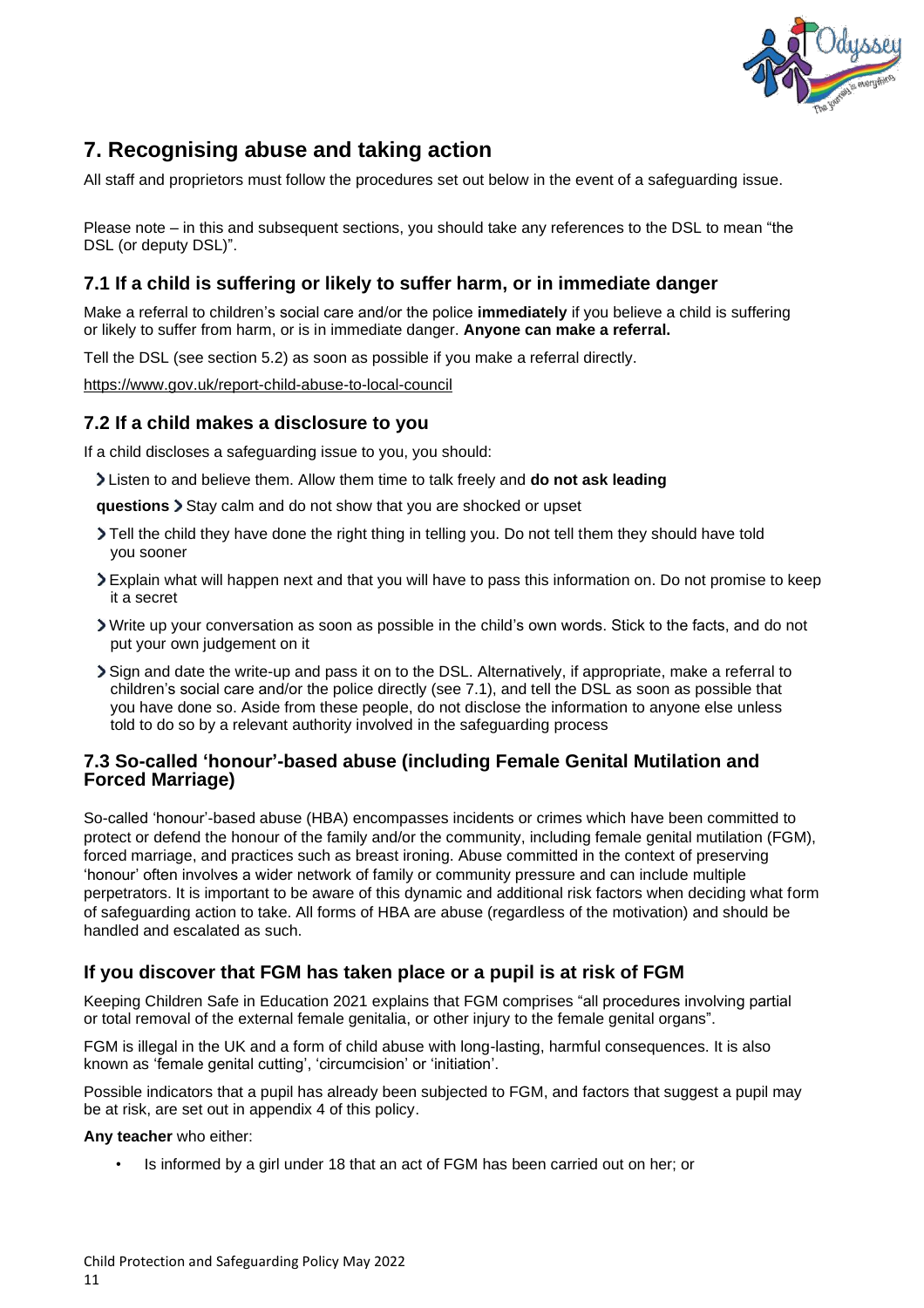

• Observes physical signs which appear to show that an act of FGM has been carried out on a girl under 18 and they have no reason to believe that the act was necessary for the girl's physical or mental health or for purposes connected with labour or birth

must immediately report this to the police, personally. This is a mandatory statutory duty, and teachers will face disciplinary sanctions for failing to meet it.

Unless they have been specifically told not to disclose, they should also discuss the case with the DSL and involve children's social care as appropriate.

**Any other member of staff** who discovers that an act of FGM appears to have been carried out on a **pupil under 18** must speak to the DSL and follow our local safeguarding procedures.

The duty for teachers mentioned above does not apply in cases where a pupil is *at risk* of FGM or FGM is suspected but is not known to have been carried out. Staff should not examine pupils.

#### **Forced marriage**

Forcing a person into a marriage is a crime in England and Wales. A forced marriage is one entered into without the full and free consent of one or both parties and where violence, threats or any other form of coercion is used to cause a person to enter into a marriage. Threats can be physical or emotional and psychological. A lack of full and free consent can be where a person does not consent or where they cannot consent (if they have learning disabilities, for example). Nevertheless, some perpetrators use perceived cultural practices as a way to coerce a person into marriage.

Schools and colleges can play an important role in safeguarding children from forced marriage. The Forced Marriage Unit (FMU) has created: Multi-agency practice guidelines: handling cases of forced marriage (pages 32-36 of which focus on the role of schools and colleges) and, Multi-agency statutory guidance for dealing with forced marriage, which can both be found at https://www.gov.uk/guidance/forced-marriage. School and college staff can contact the Forced Marriage Unit if they need advice or information: Contact: 020 7008 0151 or email [fmu@fcdo.gov.uk.](mailto:fmu@fcdo.gov.uk)

**Any member of staff** has a concern regarding a child who might be at risk of HBA or who has suffered from HBA, they should speak to the designated safeguarding lead (or deputy). As appropriate, the designated safeguarding lead (or deputy) will activate local safeguarding procedures, using existing national and local protocols for multi-agency liaison with police and children's social care. Where FGM has taken place there is a mandatory reporting duty placed on teachers that requires a different approach (see section 'If you discover that FGM has taken place or a pupil is at risk of FGM' above).

# **7.4 If you have concerns about a child (as opposed to believing a child is suffering or likely to suffer from harm, or is in immediate danger)**

Figure 1 below, before section 7.7, illustrates the procedure to follow if you have any concerns about a child's welfare.

Where possible, speak to the DSL first to agree a course of action.

If in exceptional circumstances the DSL is not available, this should not delay appropriate action being taken. Speak to a member of the senior leadership team and/or take advice from local authority children's social care. You can also seek advice at any time from the NSPCC helpline on 0808 800 5000. Share details of any actions you take with the DSL as soon as practically possible.

Make a referral to local authority children's social care directly, if appropriate (see 'Referral' below). Share any action taken with the DSL as soon as possible.

#### **Early help**

If early help is appropriate, the DSL will generally lead on liaising with other agencies and setting up an inter-agency assessment as appropriate. Staff may be required to support other agencies and professionals in an early help assessment, in some cases acting as the lead practitioner.

The DSL will keep the case under constant review and the school will consider a referral to local authority children's social care if the situation does not seem to be improving. Timelines of interventions will be monitored and reviewed.

#### **Referral**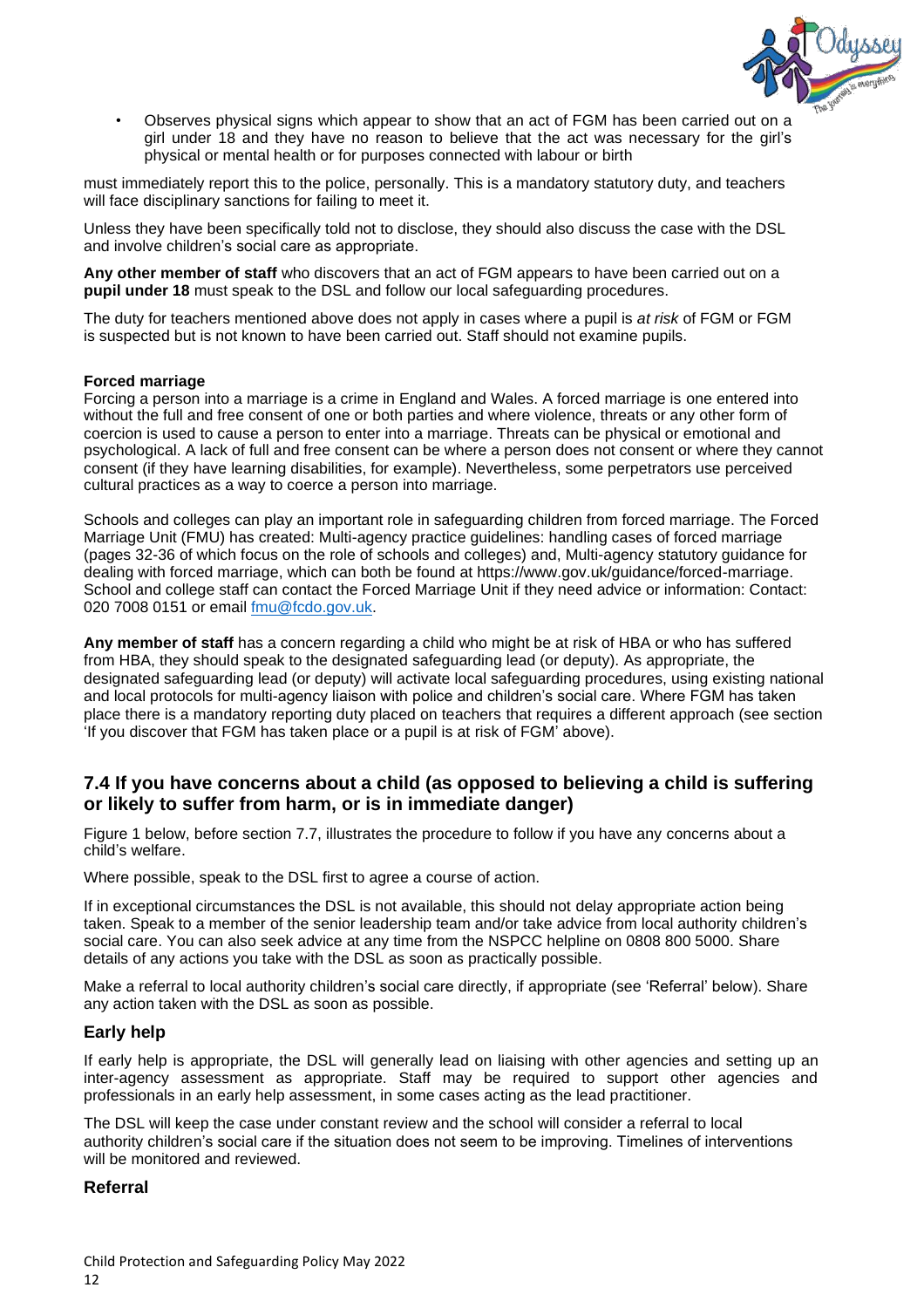

If it is appropriate to refer the case to local authority children's social care or the police, the DSL will make the referral or support you to do so.

If you make a referral directly (see section 7.1), you must tell the DSL as soon as possible.

The local authority will make a decision within 1 working day of a referral about what course of action to take and will let the person who made the referral know the outcome. The DSL or person who made the referral must follow up with the local authority if this information is not made available, and ensure outcomes are properly recorded.

If the child's situation does not seem to be improving after the referral, the DSL or person who made the referral must follow local escalation procedures to ensure their concerns have been addressed and that the child's situation improves.

# **7.5 If you have concerns about extremism**

If a child is not suffering or likely to suffer from harm, or in immediate danger, where possible speak to the DSL first to agree a course of action.

If in exceptional circumstances the DSL is not available, this should not delay appropriate action being taken. Speak to a member of the senior leadership team and/or seek advice from local authority children's social care. Make a referral to local authority children's social care directly, if appropriate (see 'Referral' above). Inform the DSL or deputy as soon as practically possible after the referral.

Where there is a concern, the DSL will consider the level of risk and decide which agency to make a referral to. This could include [Channel, t](https://www.gov.uk/government/publications/channel-guidance)he government's programme for identifying and supporting individuals at risk of being drawn into terrorism, or the local authority children's social care team.

The Department for Education also has a dedicated telephone helpline, 020 7340 7264, which school staff and governors can call to raise concerns about extremism with respect to a pupil. You can also email [counter.extremism@education.gov.uk. N](mailto:counter.extremism@education.gov.uk)ote that this is not for use in emergency situations.

In an emergency, call 999 or the confidential anti-terrorist hotline on 0800 789 321 if you:

- > Think someone is in immediate danger
- Think someone may be planning to travel to join an extremist group
- See or hear something that may be terrorist-related

# **7.6 If you have a mental health concern**

Mental health problems can, in some cases, be an indicator that a child has suffered or is at risk of suffering abuse, neglect or exploitation.

Staff will be alert to behavioural signs that suggest a child may be experiencing a mental health problem or be at risk of developing one.

If you have a mental health concern about a child that is also a safeguarding concern, take immediate action by following the steps in section 7.4.

If you have a mental health concern that is **not** also a safeguarding concern, speak to the DSL to agree a course of action.

Refer to the Department for Education guidance on [mental health and behaviour in schools](https://www.gov.uk/government/publications/mental-health-and-behaviour-in-schools--2) for more information.

All staff will be made aware through training that mental health problems can, in some cases, be an indicator that a child has suffered or is at risk of suffering abuse, neglect or exploitation. Staff are aware of how children's experiences, can impact on their mental health, behaviour and education.

Staff at Odyssey House School are well placed to observe children day-to-day and identify those whose behaviour suggests that they may be experiencing a mental health problem or be at risk of developing one.

All staff will be made aware if they have a mental health concern about a child that is also a safeguarding concern, immediate action should be taken by speaking to the DSL or a DDSL.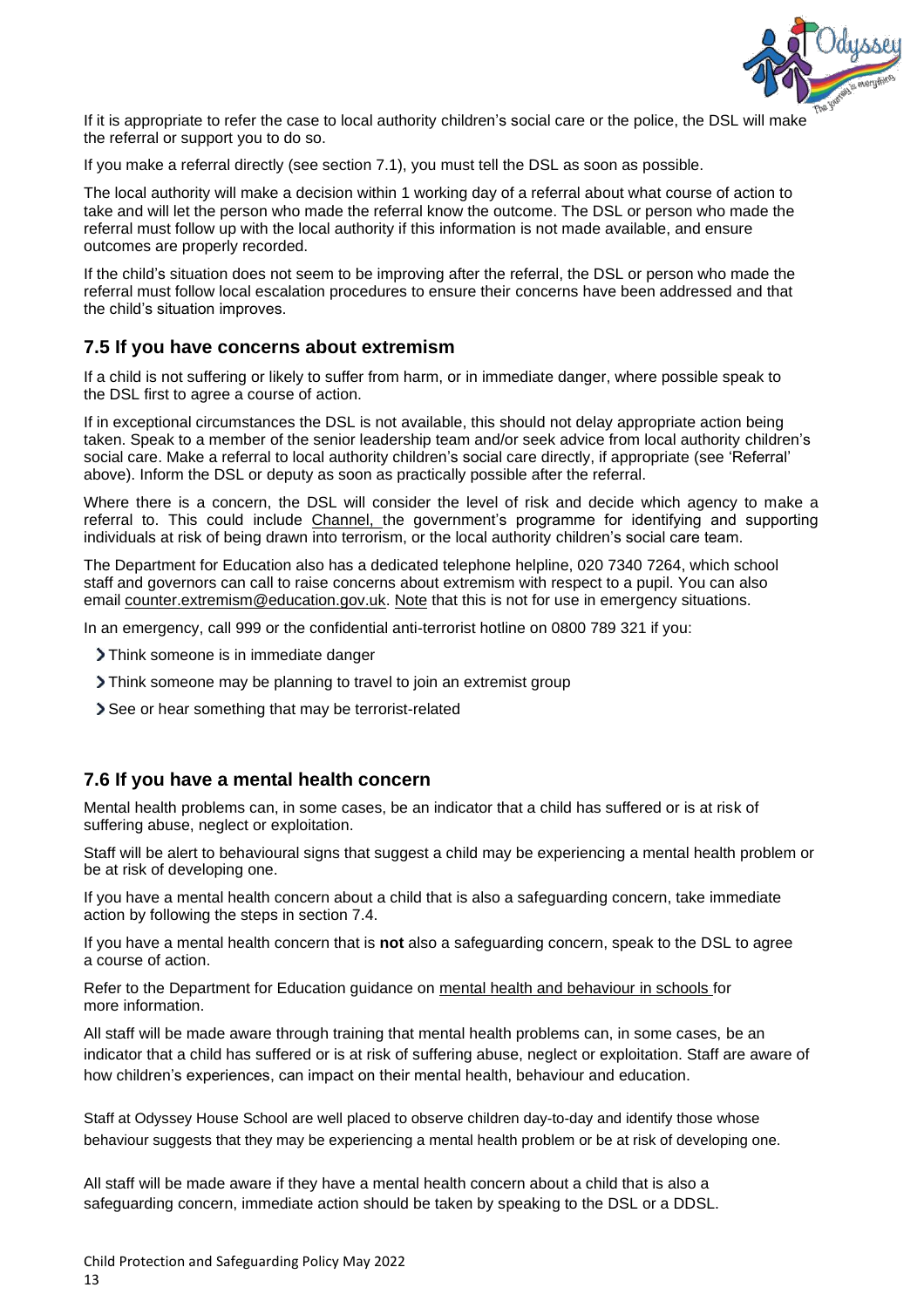

# **Figure 1: procedure if you have concerns about a child's welfare (as opposed to believing a child is suffering or likely to suffer from harm, or in immediate danger)**

(Note – if the DSL is unavailable, this should not delay action. See section 7.4 for what to do.)

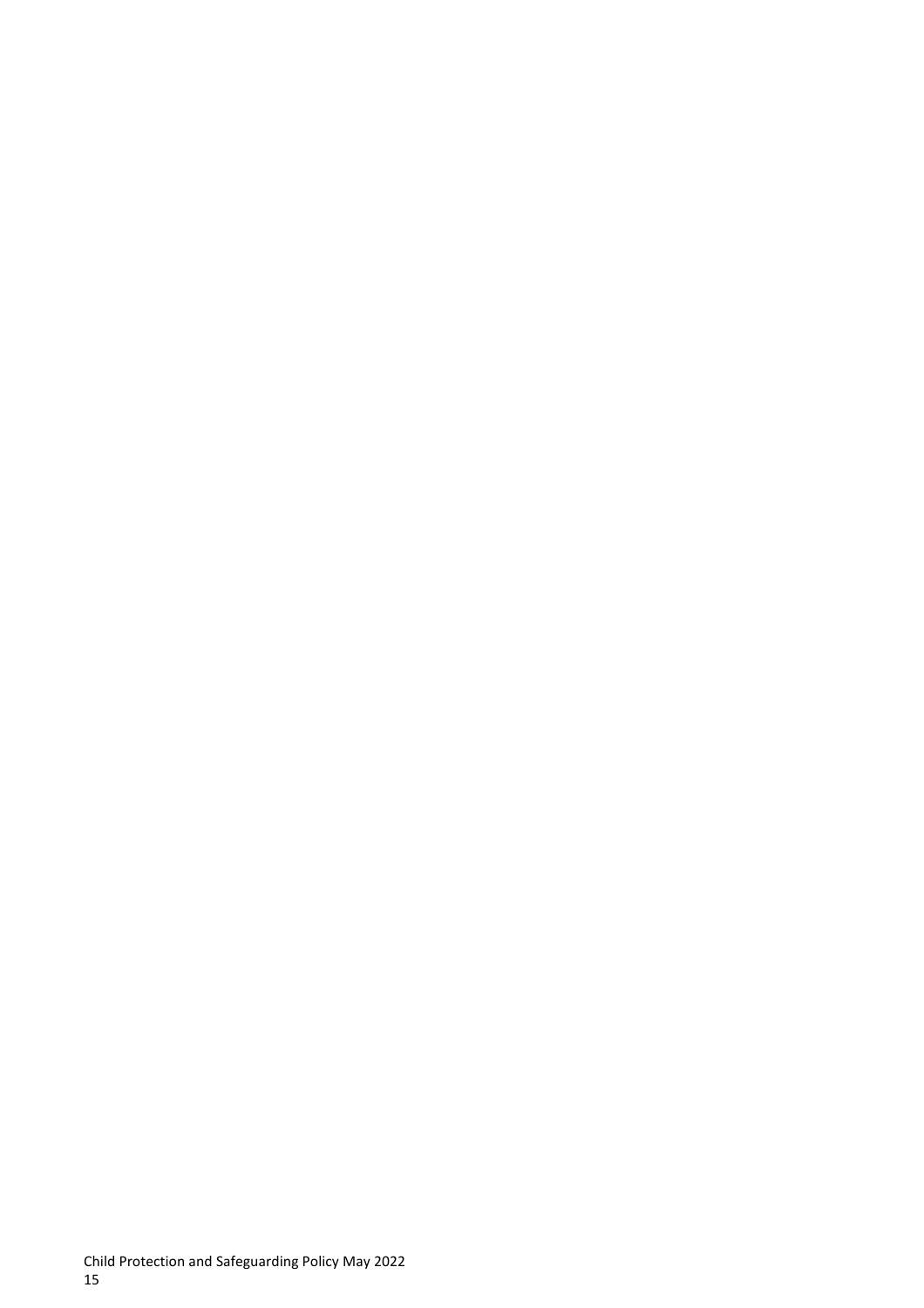

# **7.7 Concerns about a staff member, supply teacher or contractor**

If you have concerns about a member of staff (including a supply teacher or contractor), or an allegation is made about a member of staff (including a supply teacher or contractor) posing a risk of harm to children, speak to the head of education as soon as possible. If the concerns/allegations are about the head of education, speak to the Proprietors.

The head of education/proprietors will then follow the procedures set out in appendix 3, if appropriate.

If you have concerns about a member of staff (including a supply teacher or contractor), or an allegation is made about a member of staff (including a supply teacher or contractor) posing a risk of harm to children, speak to the head of education as soon as possible. If the concerns/allegations are about the head of education, speak to the proprietor.

The head of education/proprietor will then follow the procedures set out in appendix 3, if appropriate.

Where you believe there is a conflict of interest in reporting a concern or allegation about a member of staff (including a supply teacher or contractor) to the head of education, report it directly to the local authority designated officer (LADO).

# **7.8 Allegations of abuse made against other pupils**

We recognise that children are capable of abusing their peers. Abuse will never be tolerated or passed off as "banter", "just having a laugh" or "part of growing up", as this can lead to a culture of unacceptable behaviours and an unsafe environment for pupils.

We also recognise the gendered nature of peer-on-peer abuse. However, all peer-on-peer abuse is unacceptable and will be taken seriously.

Most cases of pupils hurting other pupils will be dealt with under our school's behaviour policy, but this child protection and safeguarding policy will apply to any allegations that raise safeguarding concerns. This might include where the alleged behaviour:

- If is serious, and potentially a criminal offence
- Could put pupils in the school at risk
- Is violent
- Involves pupils being forced to use drugs or alcohol
- Involves sexual exploitation, sexual abuse or sexual harassment, such as indecent exposure, sexual assault, upskirting or sexually inappropriate pictures or videos (including the sharing of nudes and seminudes)

See appendix 4 for more information about peer-on-peer abuse.

#### **Procedures for dealing with allegations of peer-on-peer abuse**

If a pupil makes an allegation of abuse against another pupil:

- You must record the allegation and tell the DSL, **but do not investigate it**
- The DSL will contact the local authority children's social care team and follow its advice, as well as the police if the allegation involves a potential criminal offence
- The DSL will put a risk assessment and support plan into place for all children involved (including the victim(s), the child(ren) against whom the allegation has been made and any others affected) with a named person they can talk to if needed
- The DSL will contact the children and adolescent mental health services (CAMHS), if appropriate

#### **Creating a supportive environment in school and minimising the risk of peer-on-peer abuse**

We recognise the importance of taking proactive action to minimise the risk of peer-on-peer abuse, and of creating a supportive environment where victims feel confident in reporting incidents.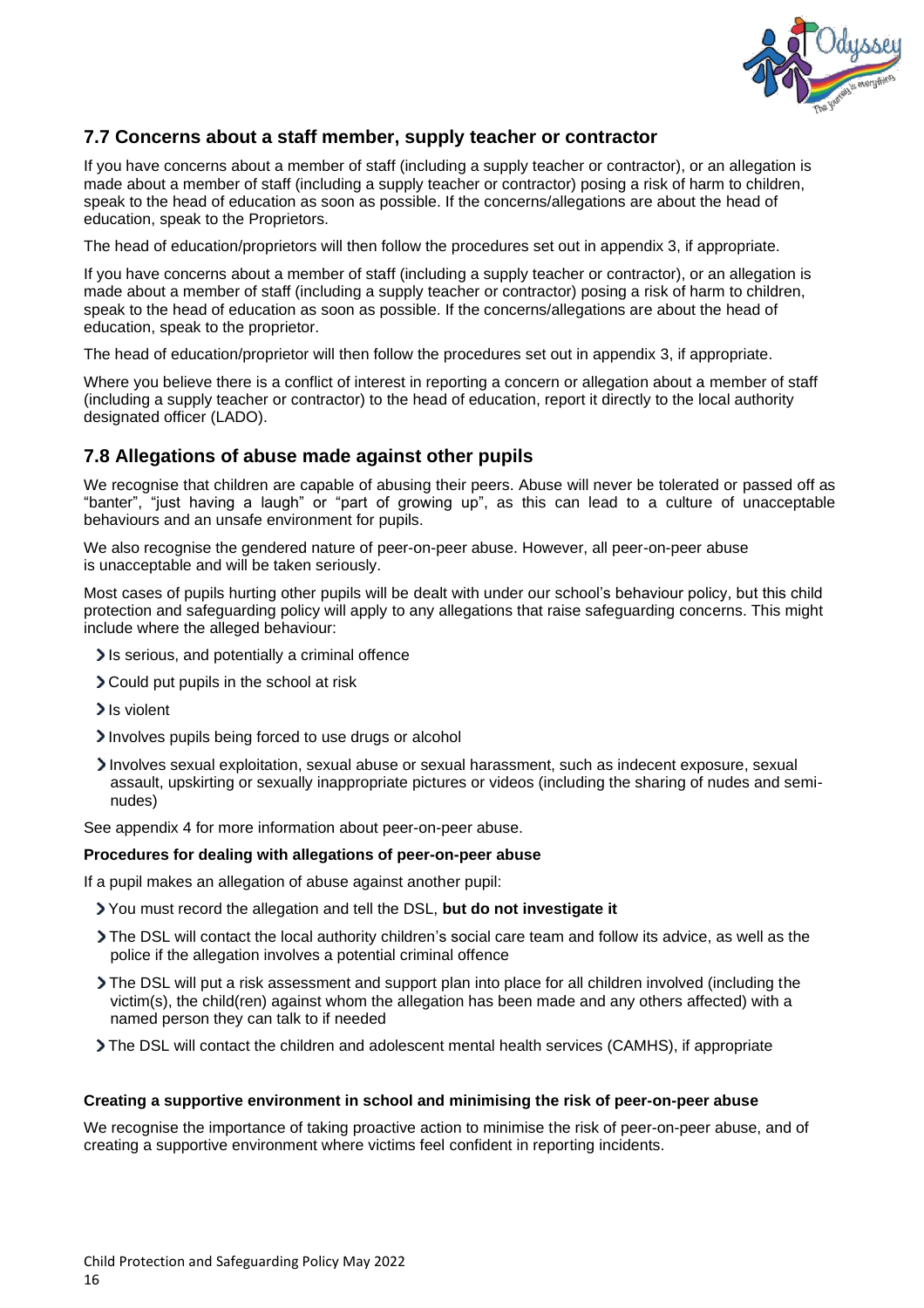

To achieve this, we will:

- Challenge any form of derogatory or sexualised language or inappropriate behaviour between peers, including requesting or sending sexual images
- Be vigilant to issues that particularly affect different genders for example, sexualised or aggressive touching or grabbing towards female pupils, and initiation or hazing type violence with respect to boys
- Ensure our curriculum helps to educate pupils about appropriate behaviour and consent
- Ensure pupils are able to easily and confidently report abuse using our reporting systems (as described in section 7.10 below)
- Ensure staff reassure victims that they are being taken seriously
- Ensure staff are trained to understand:
	- o How to recognise the indicators and signs of peer-on-peer abuse, and know how to identify it and respond to reports
	- $\circ$  That even if there are no reports of peer-on-peer abuse in school, it does not mean it is not happening – staff should maintain an attitude of "it could happen here"
	- $\circ$  That if they have any concerns about a child's welfare, they should act on them immediately rather than wait to be told, and that victims may not always make a direct report. For example: ▪
		- Children can show signs or act in ways they hope adults will notice and react to
		- A friend may make a report
		- A member of staff may overhear a conversation
		- A child's behaviour might indicate that something is wrong
	- $\circ$  That certain children may face additional barriers to telling someone because of their vulnerability, disability, gender, ethnicity and/or sexual orientation
	- $\circ$  That a pupil harming a peer could be a sign that the child is being abused themselves, and that this would fall under the scope of this policy
	- $\circ$  The important role they have to play in preventing peer-on-peer abuse and responding where they believe a child may be at risk from it
	- o That they should speak to the DSL if they have any concerns

# **7.9 Sharing of nudes and semi-nudes ('sexting')**

This is a suggested approach based on [guidance from the UK Council for Internet Safety](https://www.gov.uk/government/publications/sharing-nudes-and-semi-nudes-advice-for-education-settings-working-with-children-and-young-people) for all staff and for [DSLs and senior leaders.](https://assets.publishing.service.gov.uk/government/uploads/system/uploads/attachment_data/file/609874/6_2939_SP_NCA_Sexting_In_Schools_FINAL_Update_Jan17.pdf)

#### **Your responsibilities when responding to an incident**

If you are made aware of an incident involving the consensual or non-consensual sharing of nude or seminude images/videos (also known as 'sexting' or 'youth produced sexual imagery'), you must report it to the DSL immediately.

You must **not**:

- View, copy, print, share, store or save the imagery yourself, or ask a pupil to share or download it (if you have already viewed the imagery by accident, you must report this to the DSL)
- Delete the imagery or ask the pupil to delete it
- Ask the pupil(s) who are involved in the incident to disclose information regarding the imagery (this is the DSL's responsibility)
- Share information about the incident with other members of staff, the pupil(s) it involves or their, or other, parents and/or carers
- Say or do anything to blame or shame any young people involved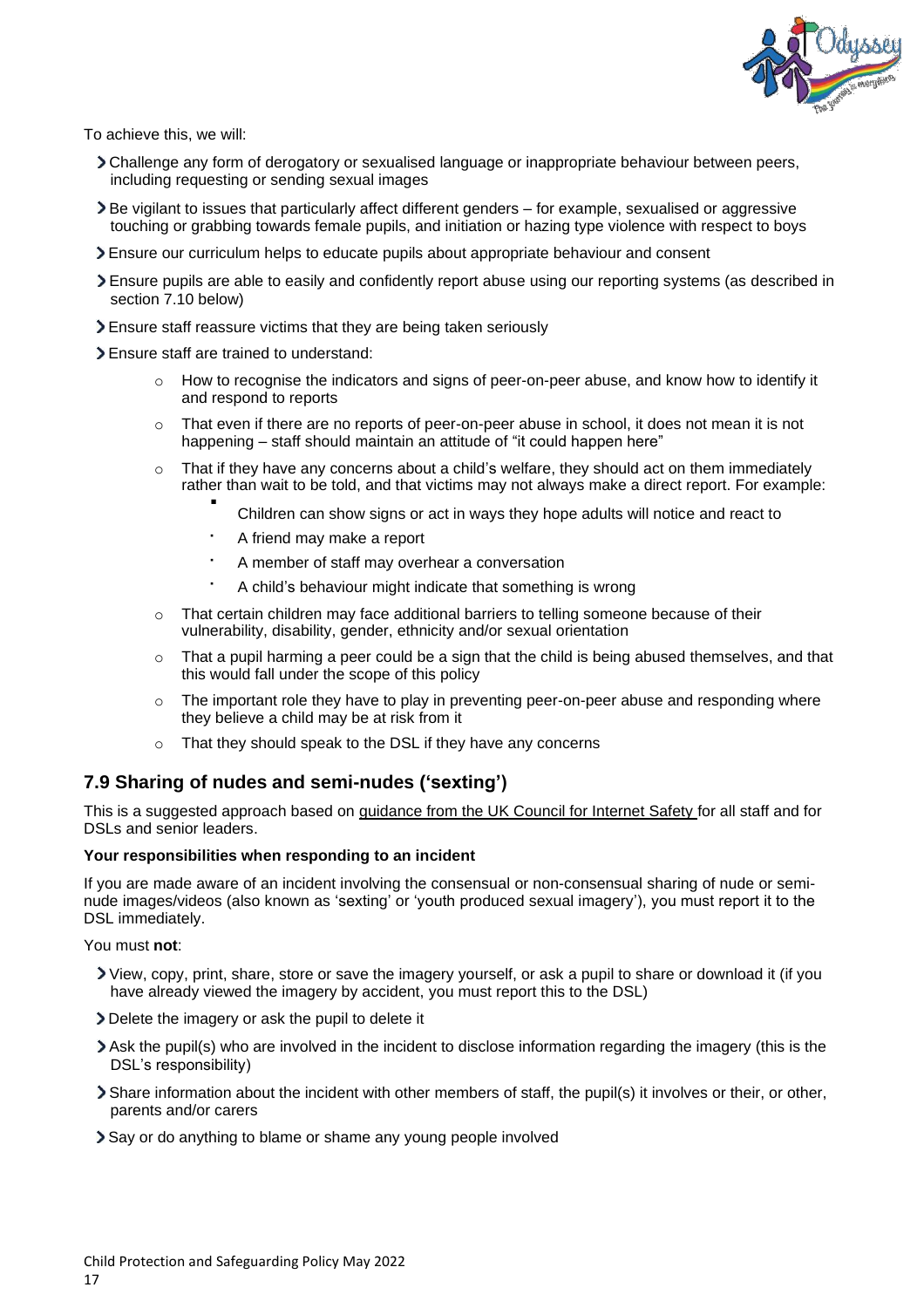You should explain that you need to report the incident, and reassure the pupil(s) that they will receive support and help from the DSL.

#### **Initial review meeting**

Following a report of an incident, the DSL will hold an initial review meeting with appropriate school staff – this may include the staff member who reported the incident and the safeguarding or leadership team that deals with safeguarding concerns. This meeting will consider the initial evidence and aim to determine:

- Whether there is an immediate risk to pupil(s)
- If a referral needs to be made to the police and/or children's social care
- If it is necessary to view the image(s) in order to safeguard the young person (in most cases, images or videos should not be viewed)
- What further information is required to decide on the best response
- Whether the image(s) has been shared widely and via what services and/or platforms (this may be unknown)
- Whether immediate action should be taken to delete or remove images or videos from devices or online services
- Any relevant facts about the pupils involved which would influence risk assessment > If

there is a need to contact another school, college, setting or individual

Whether to contact parents or carers of the pupils involved (in most cases parents/carers should be involved)

The DSL will make an immediate referral to police and/or children's social care if:

- > The incident involves an adult
- There is reason to believe that a young person has been coerced, blackmailed or groomed, or if there are concerns about their capacity to consent (for example owing to special educational needs)
- What the DSL knows about the images or videos suggests the content depicts sexual acts which are unusual for the young person's developmental stage, or are violent
- The imagery involves sexual acts and any pupil in the images or videos is under 13
- The DSL has reason to believe a pupil is at immediate risk of harm owing to the sharing of nudes and semi-nudes (for example, the young person is presenting as suicidal or self-harming)

If none of the above apply then the DSL, in consultation with the head of education and other members of staff as appropriate, may decide to respond to the incident without involving the police or children's social care. The decision will be made and recorded in line with the procedures set out in this policy.

#### **Further review by the DSL**

If at the initial review stage a decision has been made not to refer to police and/or children's social care, the DSL will conduct a further review to establish the facts and assess the risks.

They will hold interviews with the pupils involved (if appropriate).

If at any point in the process there is a concern that a pupil has been harmed or is at risk of harm, a referral will be made to children's social care and/or the police immediately.

#### **Informing parents/carers**

The DSL will inform parents/carers at an early stage and keep them involved in the process, unless there is a good reason to believe that involving them would put the pupil at risk of harm.

#### **Referring to the police**

If it is necessary to refer an incident to the police, this will be done through a police community support officer, local neighbourhood police, dialling 101.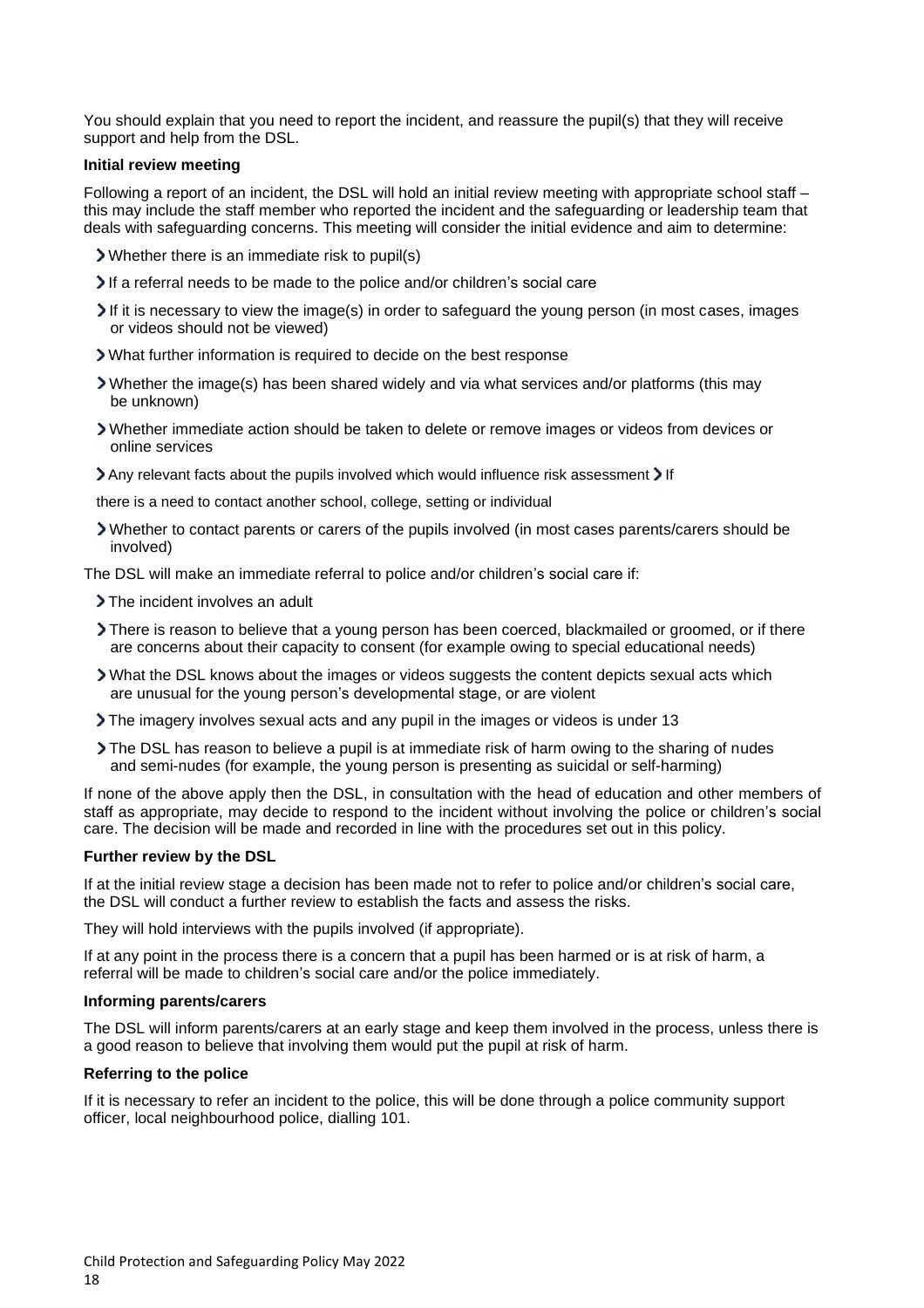

#### <span id="page-18-0"></span>**Recording incidents**

All incidents of sharing of nudes and semi-nudes, and the decisions made in responding to them, will be recorded. The record-keeping arrangements set out in section 14 of this policy also apply to recording these incidents.

#### **Curriculum coverage**

Pupils are taught about the issues surrounding the sharing of nudes and semi-nudes as part of our relationships and sex education and computing programmes. Teaching covers the following in relation to the sharing of nudes and semi-nudes:

- What it is
- > How it is most likely to be encountered
- The consequences of requesting, forwarding or providing such images, including when it is and is not abusive and when it may be deemed as online sexual harassment
- Issues of legality
- The risk of damage to people's feelings and reputation

Pupils also learn the strategies and skills needed to manage:

- Specific requests or pressure to provide (or forward) such images
- The receipt of such images

This policy on the sharing of nudes and semi-nudes is also shared with pupils so they are aware of the processes the school will follow in the event of an incident.

# **7.10 Reporting systems for our pupils**

Where there is a safeguarding concern, we will take the child's wishes and feelings into account when determining what action to take and what services to provide.

We recognise the importance of ensuring pupils feel safe and comfortable to come forward and report any concerns and/or allegations.

To achieve this, we will:

- Put systems in place for pupils to confidently report abuse
- Ensure our reporting systems are well promoted, easily understood and easily accessible for pupils
- Make it clear to pupils that their concerns will be taken seriously, and that they can safely express their views and give feedback
- Poster are displayed around the school and students have a key worker.
- Pupils are made aware of the reporting systems and processes, through discussion in your relationship/sex education curriculum, assemblies and Key worker sessions

# **8. Online safety and the use of mobile technology**

We recognise the importance of safeguarding children from potentially harmful and inappropriate online material, and we understand that technology is a significant component in many safeguarding and wellbeing issues.

To address this, our school aims to:

- Have robust processes in place to ensure the online safety of pupils, staff and proprietors
- Protect and educate the whole school community in its safe and responsible use of technology, including mobile and smart technology (which we refer to as 'mobile phones')
- Set clear guidelines for the use of mobile phones for the whole school community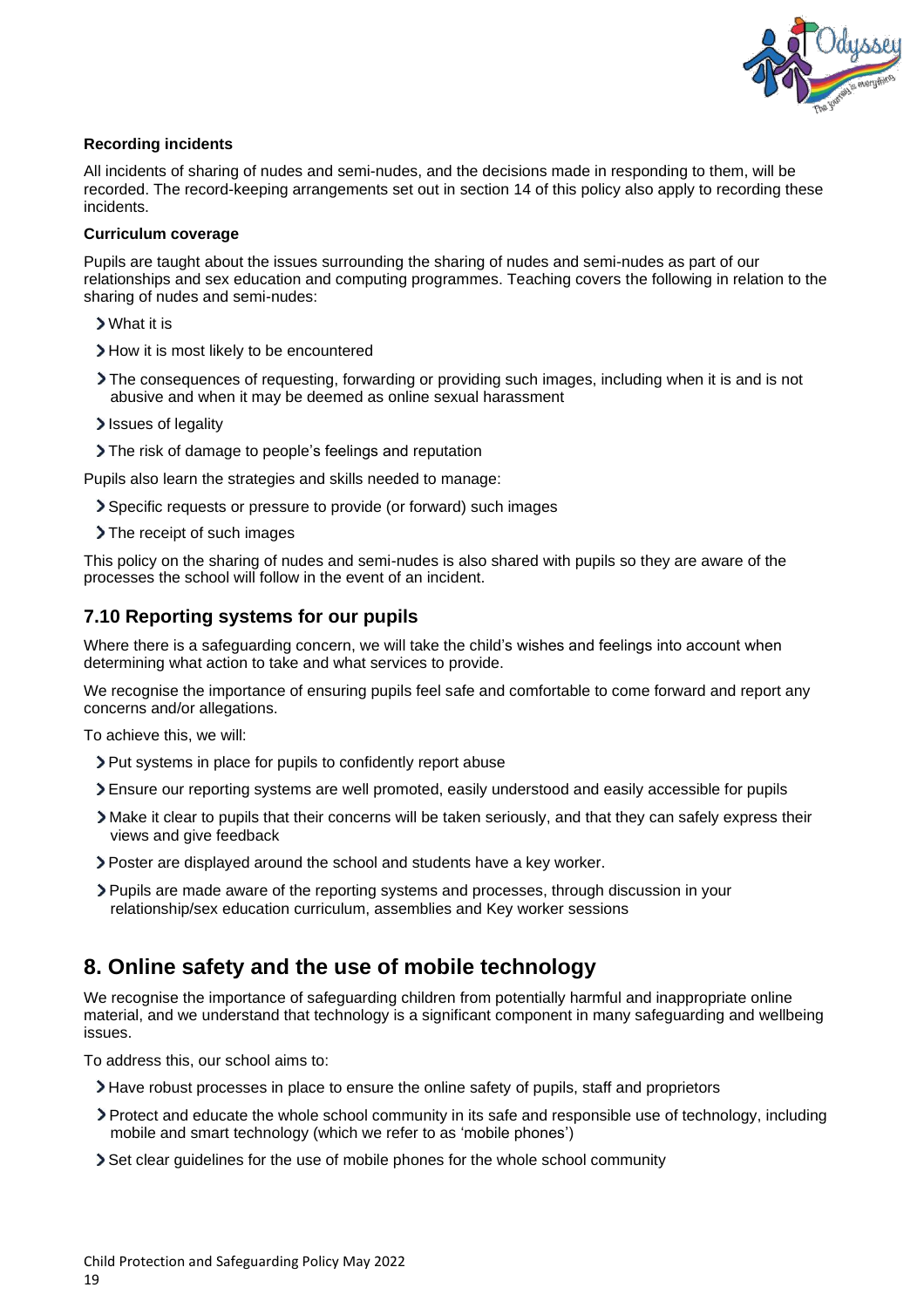

Establish clear mechanisms to identify, intervene in and escalate any incidents or concerns, where appropriate

#### **The 4 key categories of risk**

Our approach to online safety is based on addressing the following categories of risk:

- **Content** being exposed to illegal, inappropriate or harmful content, such as pornography, fake news, racism, misogyny, self-harm, suicide, anti-Semitism, radicalisation and extremism
- **Contact** being subjected to harmful online interaction with other users, such as peer-to-peer pressure, commercial advertising and adults posing as children or young adults with the intention to groom or exploit them for sexual, criminal, financial or other purposes
- **Conduct** personal online behaviour that increases the likelihood of, or causes, harm, such as making, sending and receiving explicit images (e.g. consensual and non-consensual sharing of nudes and seminudes and/or pornography), sharing other explicit images and online bullying; and
- **Commerce** risks such as online gambling, inappropriate advertising, phishing and/or financial scams

#### **To meet our aims and address the risks above we will:**

- Educate pupils about online safety as part of our curriculum. For example:
	- o The safe use of social media, the internet and technology
	- o Keeping personal information private
	- o How to recognise unacceptable behaviour online
	- $\circ$  How to report any incidents of cyber-bullying, ensuring pupils are encouraged to do so, including where they are a witness rather than a victim
- Train staff, as part of their induction, on safe internet use and online safeguarding issues including cyberbullying and the risks of online radicalisation. All staff members will receive refresher training at least once each academic year
- Educate parents/carers about online safety via our website, communications sent directly to them and during parents' evenings. We will also share clear procedures with them so they know how to raise concerns about online safety
- Make sure staff are aware of any restrictions placed on them with regards to the use of their mobile phone and cameras, for example that:
	- Staff are allowed to bring their personal phones to school for their own use, but will limit such use to non-contact time when pupils are not present
- Make all pupils, parents/carers, staff and proprietors aware that they are expected to sign an agreement regarding the acceptable use of the internet in school, use of the school's ICT systems and use of their mobile and smart technology
- Make sure all staff, pupils and parents/carers are aware that staff have the power to search pupils' phones, as set out in the [DfE's guidance on searching, screening and confiscation](https://www.gov.uk/government/publications/searching-screening-and-confiscation)
- Put in place robust filtering and monitoring systems to limit children's exposure to the 4 key categories of risk (described above) from the school's IT systems
- Carry out an annual review of our approach to online safety, supported by an annual risk assessment that considers and reflects the risks faced by our school community

Where children are being asked to learn online at home Odyssey House School will work in accordance with safeguarding in schools, colleges and other providers and safeguarding and remote education.

Odyssey House School will ensure any remote sharing of information, communication and use of online learning tools and systems will be in line with privacy and data protection requirements.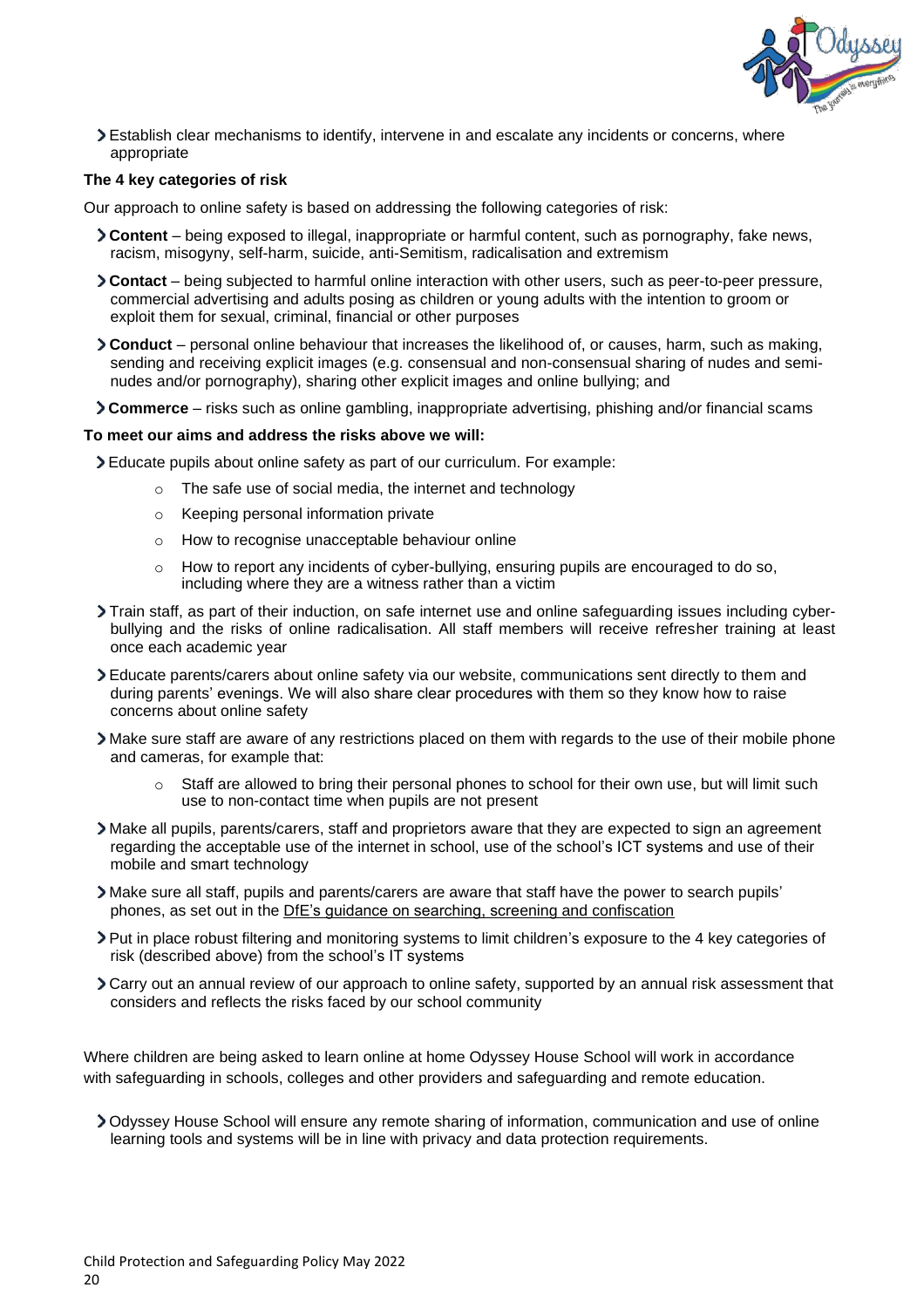

- <span id="page-20-0"></span>All communication with learners and parents/carers will take place using school/ provided or approved communication channels; for example, school provided email accounts and phone numbers and agreed systems
- Any pre-existing relationships or situations which mean this cannot be complied with will be discussed with the DSL.
- Staff and learners will engage with remote teaching and learning in line with existing behaviour principles as set out in our school behaviour policy and Acceptable Use Policies.
- Staff and learners will be encouraged to report issues experienced at home and concerns will be responded to in line with our child protection and other relevant policies.
- When delivering remote learning, staff will follow our Remote Learning Acceptable Use Policy (AUP)
- Parents/carers will be made aware of what their children are being asked to do online, including the websites they will be asked to access. Odyssey House School will continue to be clear who from the school their child is going to be interacting with online.
- Parents/carers will be encouraged to ensure children are appropriately supervised online and that appropriate parent controls are implemented at home.

# **9. Notifying parents or carers**

Where appropriate, we will discuss any concerns about a child with the child's parents or carers. The DSL will normally do this in the event of a suspicion or disclosure.

Other staff will only talk to parents or carers about any such concerns following consultation with the DSL.

If we believe that notifying the parents or carers would increase the risk to the child, we will discuss this with the local authority children's social care team before doing so.

In the case of allegations of abuse made against other children, we will normally notify the parents or carers of all the children involved.

# **10. Pupils with special educational needs, disabilities or health issues**

We recognise that pupils with special educational needs (SEN) or disabilities or certain health conditions can face additional safeguarding challenges. Additional barriers can exist when recognising abuse and neglect in this group, including:

- Assumptions that indicators of possible abuse such as behaviour, mood and injury relate to the child's condition without further exploration
- Pupils being more prone to peer group isolation or bullying (including prejudice-based bullying) than other pupils
- The potential for pupils with SEN, disabilities or certain health conditions being disproportionally impacted by behaviours such as bullying, without outwardly showing any signs
- Communication barriers and difficulties in managing or reporting these challenges

We offer additional pastoral support for our pupils. This includes:

- each student having a key worker
- we have an allocated pastoral lead

# **11. Pupils with a social worker**

Pupils may need a social worker due to safeguarding or welfare needs. We recognise that a child's experiences of adversity and trauma can leave them vulnerable to further harm as well as potentially creating barriers to attendance, learning, behaviour and mental health.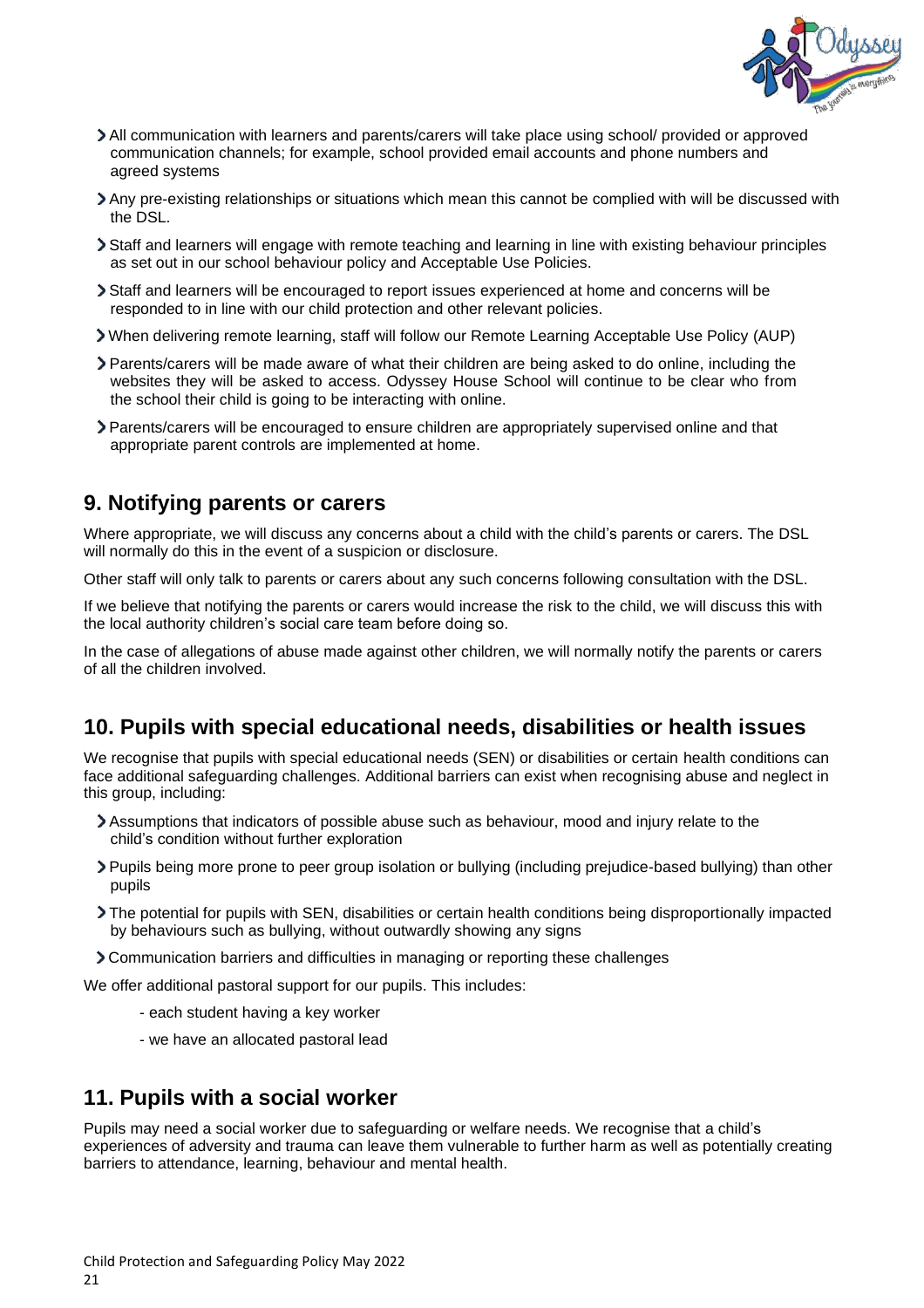

<span id="page-21-0"></span>The DSL and all members of staff will work with and support social workers to help protect vulnerable children.

Where we are aware that a pupil has a social worker, the DSL will always consider this fact to ensure any decisions are made in the best interests of the pupil's safety, welfare and educational outcomes. For example, it will inform decisions about:

- Responding to unauthorised absence or missing education where there are known safeguarding risks
- The provision of pastoral and/or academic support

# **12. Looked-after and previously looked-after children**

We will ensure that staff have the skills, knowledge and understanding to keep looked-after children and previously looked-after children safe. In particular, we will ensure that:

- Appropriate staff have relevant information about the looked after legal status of pupils (where applicable), contact arrangements with birth parents or those with parental responsibility, and care arrangements
- The DSL has details of children's social workers and relevant virtual school heads

Maria Ahluwalia Head of Inclusion and Assessment is the named school lead on promoting the educational achievement of looked-after and previously looked-after children.

As part of this role, she will:

- Work closely with the DSL to ensure that any safeguarding concerns regarding looked-after and previously looked-after children are quickly and effectively responded to
- Work with virtual school heads to promote the educational achievement of looked-after and previously looked-after children

# **13. Complaints and concerns about school safeguarding policies**

# **13.1 Complaints against staff**

Complaints against staff that are likely to require a child protection investigation will be handled in accordance with our procedures for dealing with allegations of abuse made against staff (see appendix 3).

# **13.2 Whistle-blowing**

Please see the Whistle blowing policy and procedure which states how to address poor or unsafe practice, or potential failures related to child protection and safeguarding.

# **14. Record-keeping**

We will hold records in line with our Data Retention Policy.

All safeguarding concerns, discussions, decisions made and the reasons for those decisions, must be recorded in writing. If you are in any doubt about whether to record something, discuss it with the DSL.

Records will include:

- A clear and comprehensive summary of the concern
- Details of how the concern was followed up and resolved
- A note of any action taken, decisions reached and the outcome

Concerns and referrals will be kept in a separate child protection file for each child.

Any non-confidential records will be readily accessible and available. Confidential information and records will be held securely and only available to those who have a right or professional need to see them.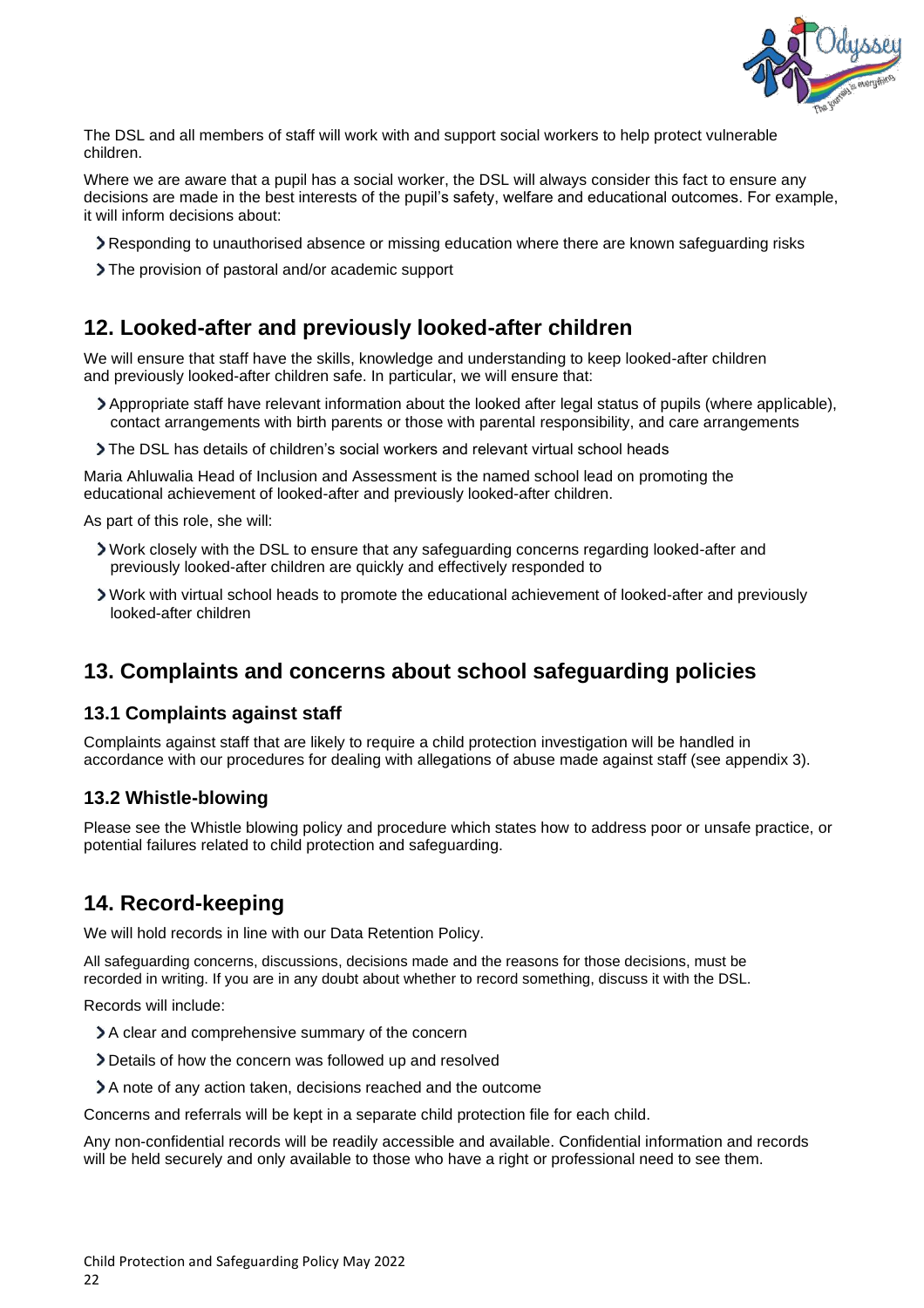

<span id="page-22-0"></span>Safeguarding records relating to individual children will be retained for a reasonable period of time after they have left the school.

Safeguarding records which contain information about allegations of sexual abuse will be retained for the Independent Inquiry into Child Sexual Abuse (IICSA), for the term of the inquiry.

If a child for whom the school has, or has had, safeguarding concerns moves to another school, the DSL will ensure that their child protection file is forwarded promptly and securely, and separately from the main pupil file. In addition, if the concerns are significant or complex, and/or social services are involved, the DSL will speak to the DSL of the receiving school and provide information to enable them to have time to make any necessary preparations to ensure the safety of the child.

Our safeguarding records are kept online using My Concern, which is a secure electronic safeguarding solution. Which keeps safeguarding records safe and secure.

My Concern will also –

- Helps the early identification of risks and trends
- Provides data dashboards and reporting

# **15. Training**

### **15.1 All staff**

All staff members will undertake safeguarding and child protection training at induction, including on whistleblowing procedures and online safety, to ensure they understand the school's safeguarding systems and their responsibilities, and can identify signs of possible abuse or neglect.

This training will be regularly updated and will:

- Be integrated, aligned and considered as part of the whole-school safeguarding approach and wider staff training, and curriculum planning
- Be in line with advice from the 3 safeguarding partners:
	- o The local Authority (LA)
	- o A Clinical commissioning group for an area with the LA
	- o The chief officer of police area in the LA area
- Have regard to the Teachers' Standards or the Support Staff Standards to support the expectation that all staff
	- o Manage behaviour effectively to ensure a good and safe environment
	- o Have a clear understanding of the needs of all pupils

All staff will have training on the government's anti-radicalisation strategy, Prevent, to enable them to identify children at risk of being drawn into terrorism and to challenge extremist ideas.

Staff will also receive regular safeguarding and child protection updates, including on online safety, as required but at least annually (for example, through emails, e-bulletins and staff meetings).

# **15.2 The DSL and Deputies**

The DSL and deputies will undertake local authority child protection and safeguarding training at least every 2 years.

In addition, they will update their knowledge and skills at regular intervals and at least annually (for example, through e-bulletins, meeting other DSLs, or taking time to read and digest safeguarding developments).

They will also undertake Prevent awareness training.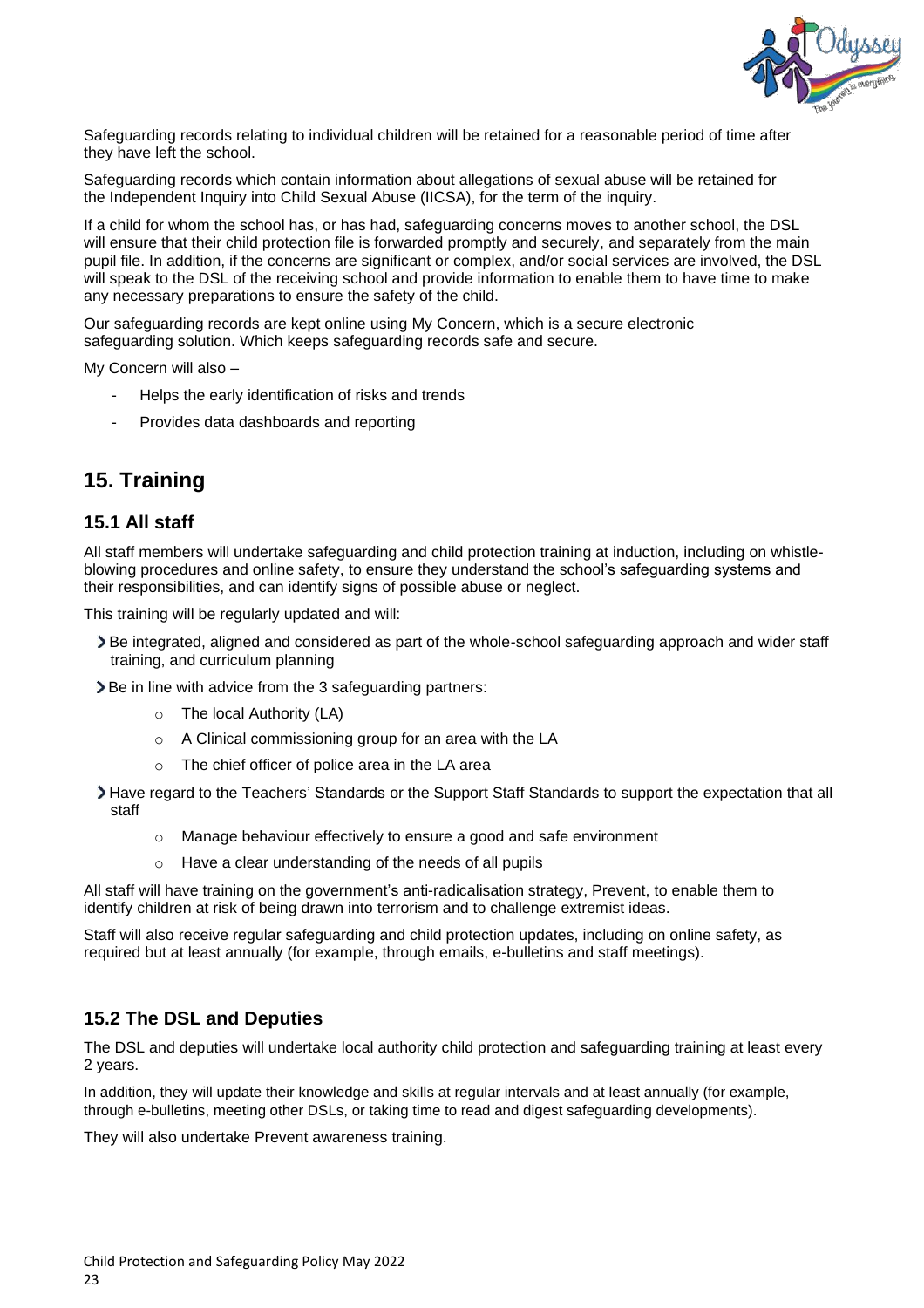

# <span id="page-23-0"></span>**15.3 Proprietors**

All Proprietors receive training about safeguarding, to make sure they have the knowledge and information needed to perform their functions and understand their responsibilities.

As the Proprietors they may be required to act as the 'case manager' in the event that an allegation of abuse is made against the head of education, they receive training in managing allegations for this purpose.

# **15.4 Recruitment – interview panels**

At least one person conducting any interview for any post at the school will have undertaken safer recruitment training. This will cover, as a minimum, the contents of Keeping Children Safe in Education 2021, and will be in line with local safeguarding procedures.

See appendix 2 of this policy for more information about our safer recruitment procedures.

# **15.5 Staff who have contact with pupils and families**

All staff who have contact with children and families will have supervisions which will provide them with support, coaching and training, promote the interests of children and allow for confidential discussions of sensitive issues.

# **16. Monitoring arrangements**

This policy will be reviewed **annually** by Simon Reynolds – Chief Operating Officer. At every review, it will be approved by the Proprietors.

# **17. Links with other policies**

This policy links to the following policies and procedures:

- > Anti-bully Policy
- > Behaviour
- Staff code of conduct
- Complaints
- > Attendance
- > Online safety
- Mobile phone use
- Equality
- Relationships and sex education
- First aid
- Curriculum
- > Technology Acceptable Use Policy
- SEN Policy
- Administration of Medicines Policy
- Health and Safety Policy, including plans for Odyssey House School reopening
- Online Safety Policy, including social media and mobile technology
- > Data protection and information sharing Policy
- Risk Assessment (e.g use of technology and school reopening)
- Whistleblowing Policy
- First Aid Policy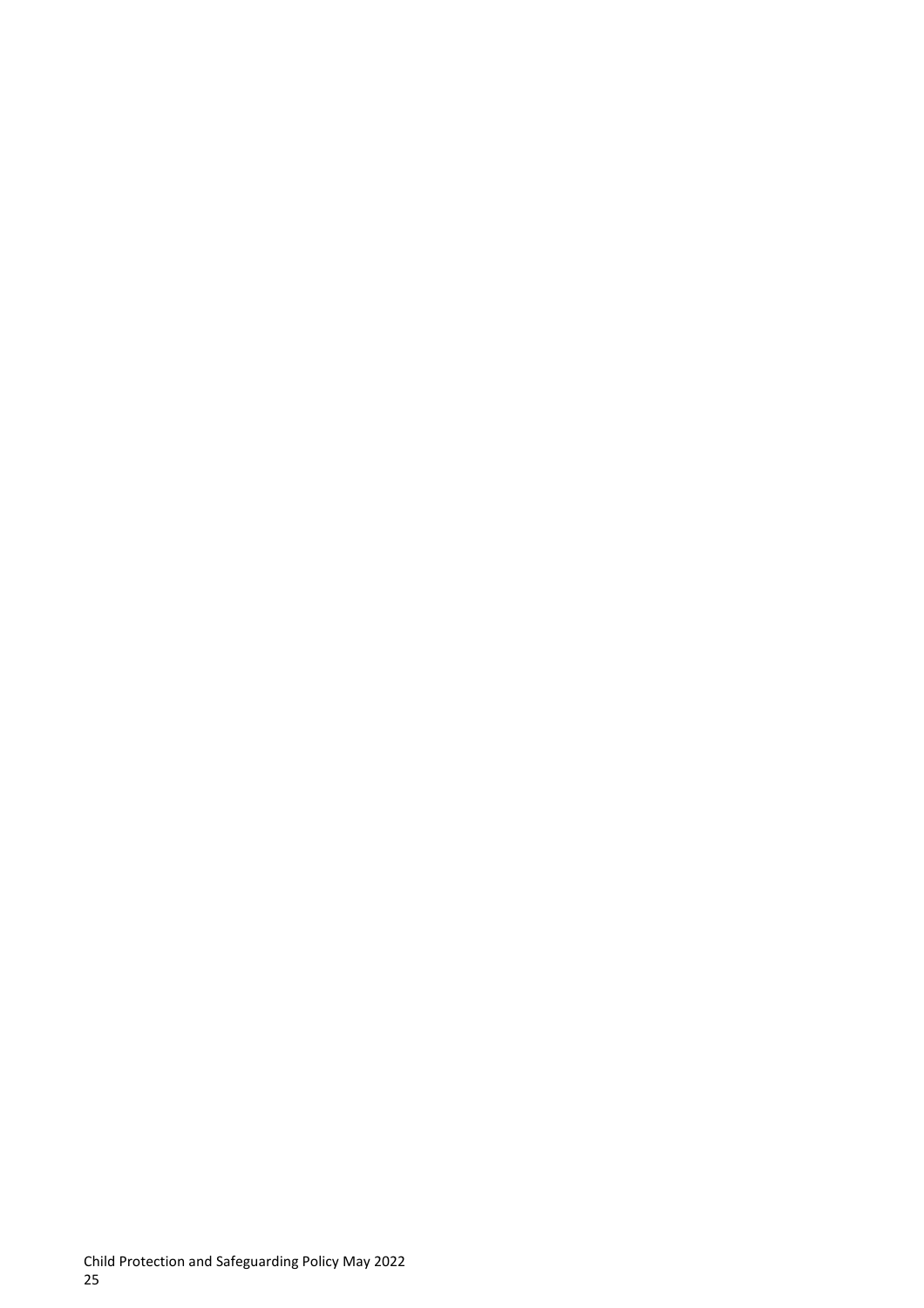

#### <span id="page-25-0"></span>**These appendices are based on DfE statutory guidance, Keeping Children Safe in Education, 2022.**

# **Appendix 1: types of abuse**

**Abuse**, including neglect, and safeguarding issues are rarely standalone events that can be covered by one definition or label. In most cases, multiple issues will overlap.

**Physical abuse** may involve hitting, shaking, throwing, poisoning, burning or scalding, drowning, suffocating or otherwise causing physical harm to a child. Physical harm may also be caused when a parent or carer fabricates the symptoms of, or deliberately induces, illness in a child.

**Emotional abuse** is the persistent emotional maltreatment of a child such as to cause severe and adverse effects on the child's emotional development. Some level of emotional abuse is involved in all types of maltreatment of a child, although it may occur alone.

Emotional abuse may involve:

- Conveying to a child that they are worthless or unloved, inadequate, or valued only insofar as they meet the needs of another person
- Not giving the child opportunities to express their views, deliberately silencing them or 'making fun' of what they say or how they communicate
- Age or developmentally inappropriate expectations being imposed on children. These may include interactions that are beyond a child's developmental capability, as well as overprotection and limitation of exploration and learning, or preventing the child participating in normal social interaction
- Seeing or hearing the ill-treatment of another
- Serious bullying (including cyber-bullying), causing children frequently to feel frightened or in danger, or the exploitation or corruption of children

**Sexual abuse** involves forcing or enticing a child or young person to take part in sexual activities, not necessarily involving a high level of violence, whether or not the child is aware of what is happening. The activities may involve:

- Physical contact, including assault by penetration (for example rape or oral sex) or non-penetrative acts such as masturbation, kissing, rubbing and touching outside of clothing
- Non-contact activities, such as involving children in looking at, or in the production of, sexual images, watching sexual activities, encouraging children to behave in sexually inappropriate ways, or grooming a child in preparation for abuse (including via the internet)

Sexual abuse is not solely perpetrated by adult males. Women can also commit acts of sexual abuse, as can other children.

**Neglect** is the persistent failure to meet a child's basic physical and/or psychological needs, likely to result in the serious impairment of the child's health or development. Neglect may occur during pregnancy as a result of maternal substance abuse.

Once a child is born, neglect may involve a parent or carer failing to:

- Provide adequate food, clothing and shelter (including exclusion from home or abandonment)
- Protect a child from physical and emotional harm or danger
- Ensure adequate supervision (including the use of inadequate care-givers)
- Ensure access to appropriate medical care or treatment

It may also include neglect of, or unresponsiveness to, a child's basic emotional needs.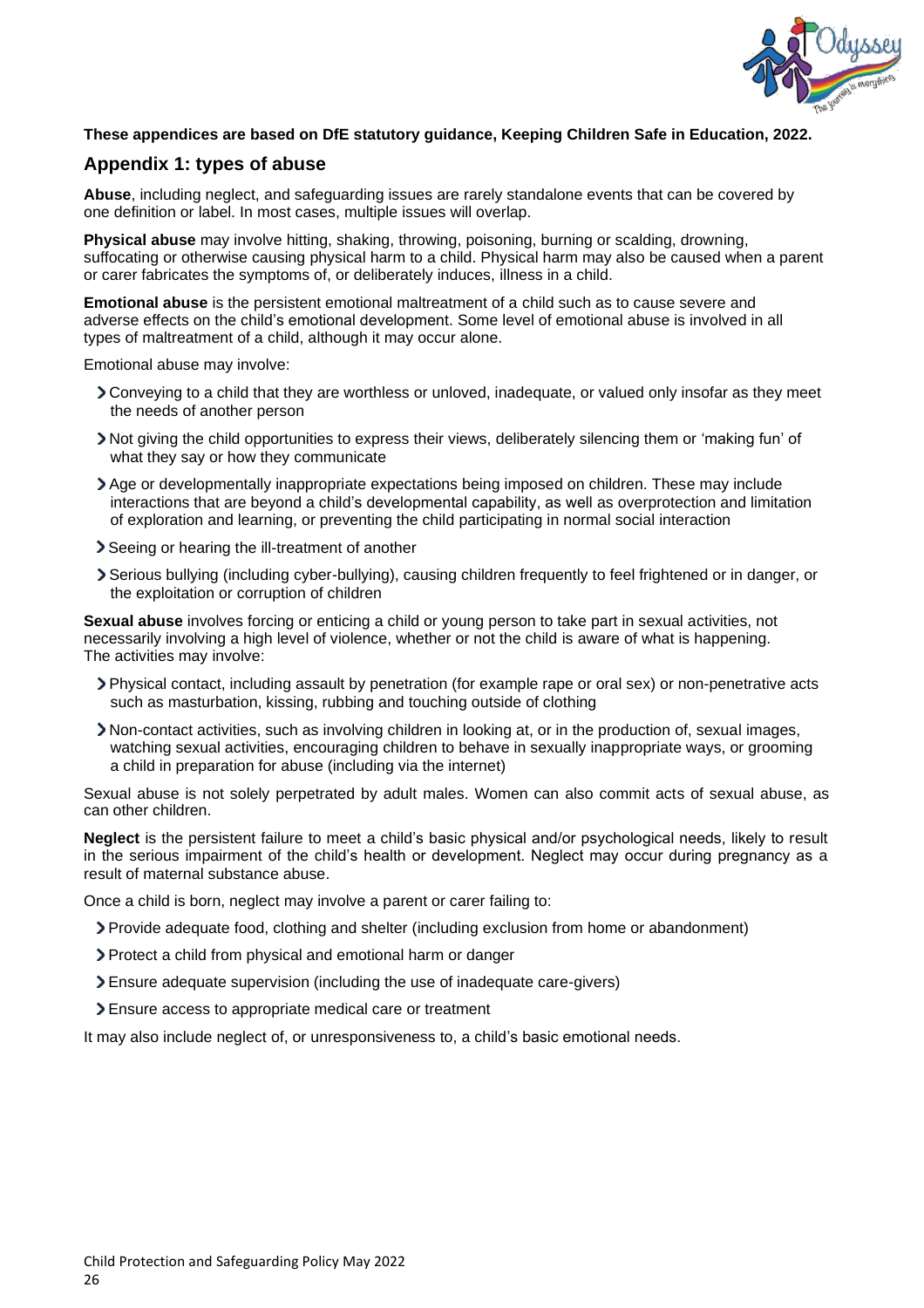

# <span id="page-26-0"></span>**Appendix 2: safer recruitment and DBS checks – policy and procedures**

# **Recruitment and selection process**

To make sure we recruit suitable people, we will ensure that those involved in the recruitment and employment of staff to work with children have received appropriate safer recruitment training.

We have put the following steps in place during our recruitment and selection process to ensure we are committed to safeguarding and promoting the welfare of children.

#### **Advertising**

When advertising roles, we will make clear:

- Our school's commitment to safeguarding and promoting the welfare of children
- **That safeguarding checks will be undertaken**
- The safeguarding requirements and responsibilities of the role, such as the extent to which the role will involve contact with children
- Whether or not the role is exempt from the Rehabilitation of Offenders Act 1974 and the amendments to the Exceptions Order 1975, 2013 and 2020. If the role is exempt, certain spent convictions and cautions are 'protected', so they do not need to be disclosed, and if they are disclosed, we cannot take them into account

#### **Application forms**

Our application forms will:

- Include a statement saying that it is an offence to apply for the role if an applicant is barred from engaging in regulated activity relevant to children (where the role involves this type of regulated activity)
- Include a copy of, or link to, our child protection and safeguarding policy and our policy on the employment of ex-offenders

#### **Shortlisting**

Our shortlisting process will involve at least 2 people and will:

- Consider any inconsistencies and look for gaps in employment and reasons given for them
- Explore all potential concerns

Once we have shortlisted candidates, we will ask shortlisted candidates to:

- Complete a self-declaration of their criminal record or any information that would make them unsuitable to work with children, so that they have the opportunity to share relevant information and discuss it at interview stage. The information we will ask for includes:
	- $\circ$  If they have a criminal history
	- o Whether they are included on the barred list
	- $\circ$  Whether they are prohibited from teaching
	- $\circ$  Information about any criminal offences committed in any country in line with the law as applicable in England and Wales
	- o Any relevant overseas information
- Sign a declaration confirming the information they have provided is true

#### **Seeking references and checking employment history**

We will obtain references before interview. Any concerns raised will be explored further with referees and taken up with the candidate at interview.

When seeking references we will:

Not accept open references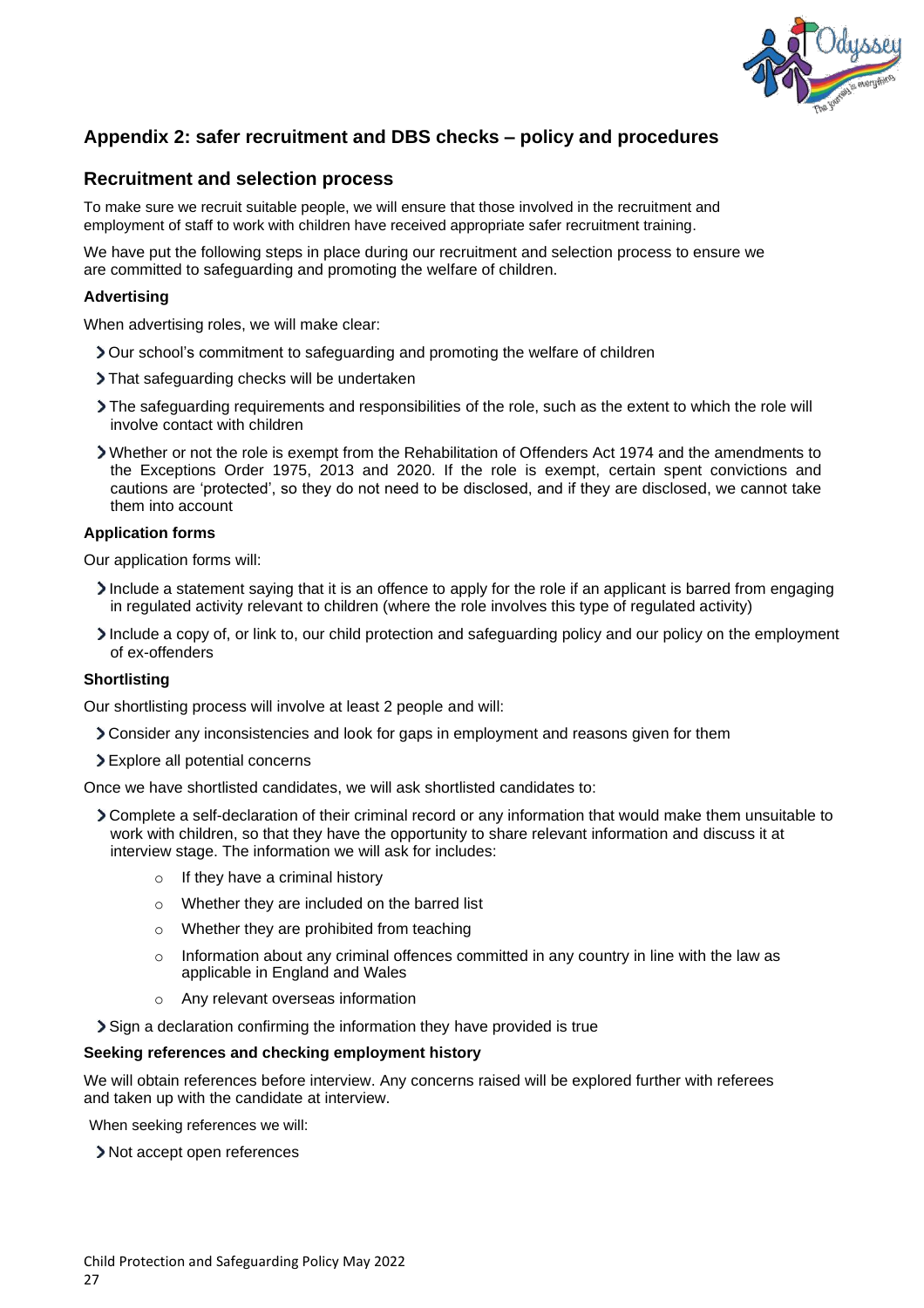

- Liaise directly with referees and verify any information contained within references with the referees
- Ensure any references are from the candidate's current employer and completed by a senior person. Where the referee is school based, we will ask for the reference to be confirmed by the head of education/principal as accurate in respect to disciplinary investigations
- Obtain verification of the candidate's most recent relevant period of employment if they are not currently employed
- Secure a reference from the relevant employer from the last time the candidate worked with children if they are not currently working with children
- Compare the information on the application form with that in the reference and take up any inconsistencies with the candidate
- Resolve any concerns before any appointment is confirmed

#### **Interview and selection**

When interviewing candidates, we will:

- Probe any gaps in employment, or where the candidate has changed employment or location frequently, and ask candidates to explain this
- Explore any potential areas of concern to determine the candidate's suitability to work with children
- Record all information considered and decisions made

#### **Pre-appointment vetting checks**

We will record all information on the checks carried out in the school's single central record (SCR). Copies of these checks, where appropriate, will be held in individuals' personnel files. We follow requirements and best practice in retaining copies of these checks, as set out below.

#### **New staff**

All offers of appointment will be conditional until satisfactory completion of the necessary pre-employment checks. When appointing new staff, we will:

- Verify their identity
- Obtain (via the applicant) an enhanced DBS certificate, including barred list information for those who will be engaging in regulated activity (see definition below). We will obtain the certificate before, or as soon as practicable after, appointment, including when using the DBS update service. We will not keep a copy of the certificate for longer than 6 months, but when the copy is destroyed we may still keep a record of the fact that vetting took place, the result of the check and recruitment decision taken
- Obtain a separate barred list check if they will start work in regulated activity before the DBS certificate is available
- Verify their mental and physical fitness to carry out their work responsibilities
- Verify their right to work in the UK. We will keep a copy of this verification for the duration of the member of staff's employment and for 2 years afterwards
- Verify their professional qualifications, as appropriate
- Ensure they are not subject to a prohibition order if they are employed to be a teacher
- Carry out further additional checks, as appropriate, on candidates who have lived or worked outside of the UK. Where available, these will include:
	- For all staff, including teaching positions: [criminal records checks for](https://www.gov.uk/government/publications/criminal-records-checks-for-overseas-applicants) overseas applicants
	- o For teaching positions: obtaining a letter of professional standing from the professional regulating authority in the country where the applicant has worked
- Check that candidates taking up a management position\* are not subject to a prohibition from management (section 128) direction made by the secretary of state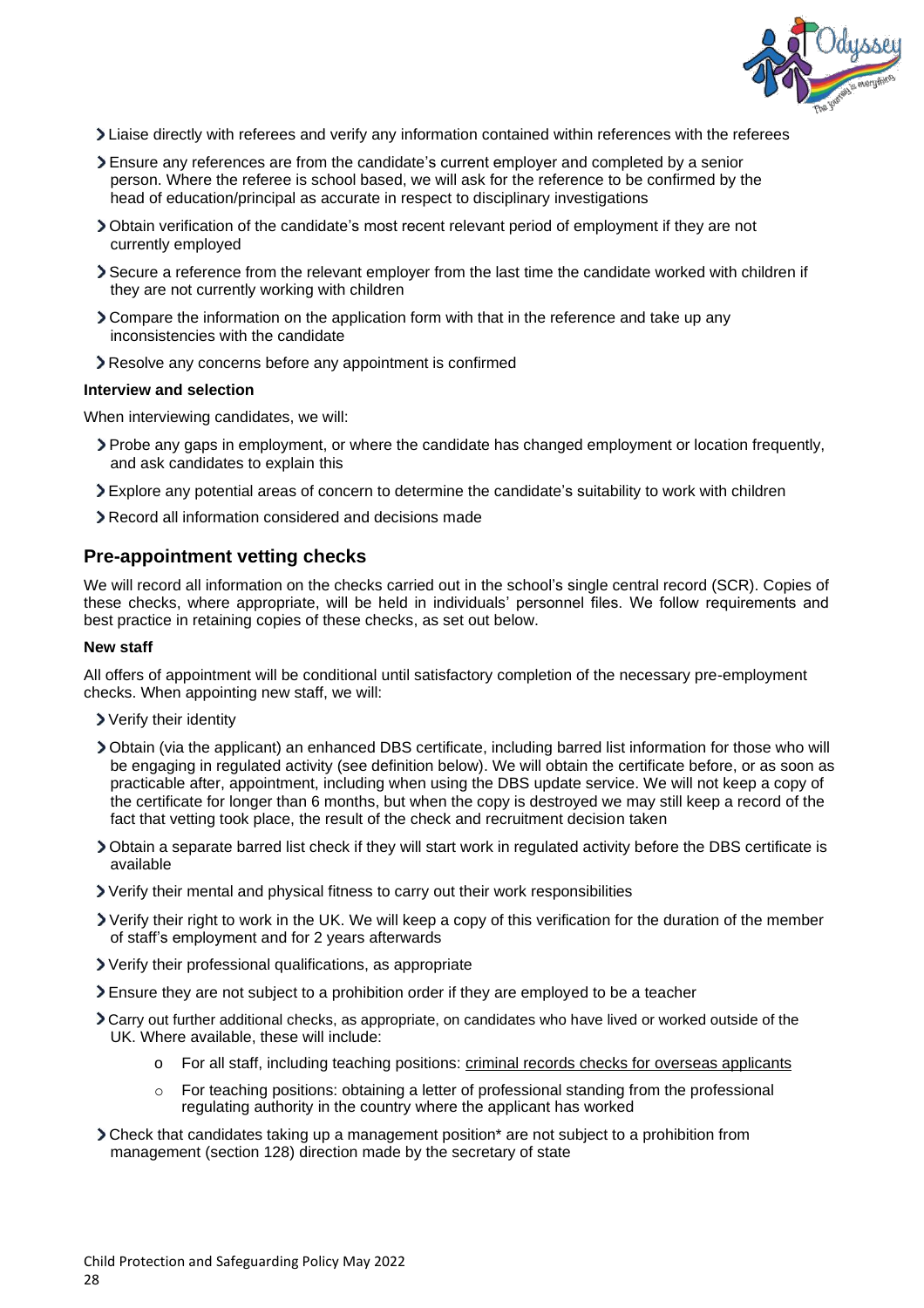

\* Management positions are most likely to include, but are not limited to, head of educations, principals and deputy/assistant head of educations.

We will ensure that appropriate checks are carried out to ensure that individuals are not disqualified under the 2018 Childcare Disqualification Regulations and Childcare Act 2006. Where we take a decision that an individual falls outside of the scope of these regulations and we do not carry out such checks, we will retain a record of our assessment on the individual's personnel file. This will include our evaluation of any risks and control measures put in place, and any advice sought.

**Regulated activity** means a person who will be:

- Responsible, on a regular basis in a school or college, for teaching, training, instructing, caring for or supervising children; or
- Carrying out paid, or unsupervised unpaid, work regularly in a school or college where that work provides an opportunity for contact with children; or
- Engaging in intimate or personal care or overnight activity, even if this happens only once and regardless of whether they are supervised or not

#### **Existing staff**

In certain circumstances we will carry out all the relevant checks on existing staff as if the individual was a new member of staff. These circumstances are when:

There are concerns about an existing member of staff's suitability to work with children; or

 $\triangleright$  An individual moves from a post that is not regulated activity to one that is; or  $\triangleright$  There has

been a break in service of 12 weeks or more

We will refer to the DBS anyone who has harmed, or poses a risk of harm, to a child or vulnerable adult where:

- We believe the individual has engaged in [relevant conduct; o](https://www.gov.uk/guidance/making-barring-referrals-to-the-dbs#relevant-conduct-in-relation-to-children)r
- We believe the individual has received a caution or conviction for a relevant (automatic barring either with or without the right to make representations) offence, under the [Safeguarding Vulnerable Groups Act 2006](http://www.legislation.gov.uk/uksi/2009/37/contents/made) [\(Prescribed Criteria and Miscellaneous Provisions\) Regulations 2009; o](http://www.legislation.gov.uk/uksi/2009/37/contents/made)r
- We believe the 'harm test' is satisfied in respect of the individual (i.e. they may harm a child or vulnerable adult or put them at risk of harm); and
- The individual has been removed from working in regulated activity (paid or unpaid) or would have been removed if they had not left

#### **Agency and third-party staff**

We will obtain written notification from any agency or third-party organisation that it has carried out the necessary safer recruitment checks that we would otherwise perform. We will also check that the person presenting themselves for work is the same person on whom the checks have been made.

#### **Contractors**

We will ensure that any contractor, or any employee of the contractor, who is to work at the school has had the appropriate level of DBS check. This will be:

- An enhanced DBS check with barred list information for contractors engaging in regulated activity
- An enhanced DBS check, not including barred list information, for all other contractors who are not in regulated activity but whose work provides them with an opportunity for regular contact with children

We will obtain the DBS check for self-employed contractors.

We will not keep copies of such checks for longer than 6 months.

Contractors who have not had any checks will not be allowed to work unsupervised or engage in regulated activity under any circumstances.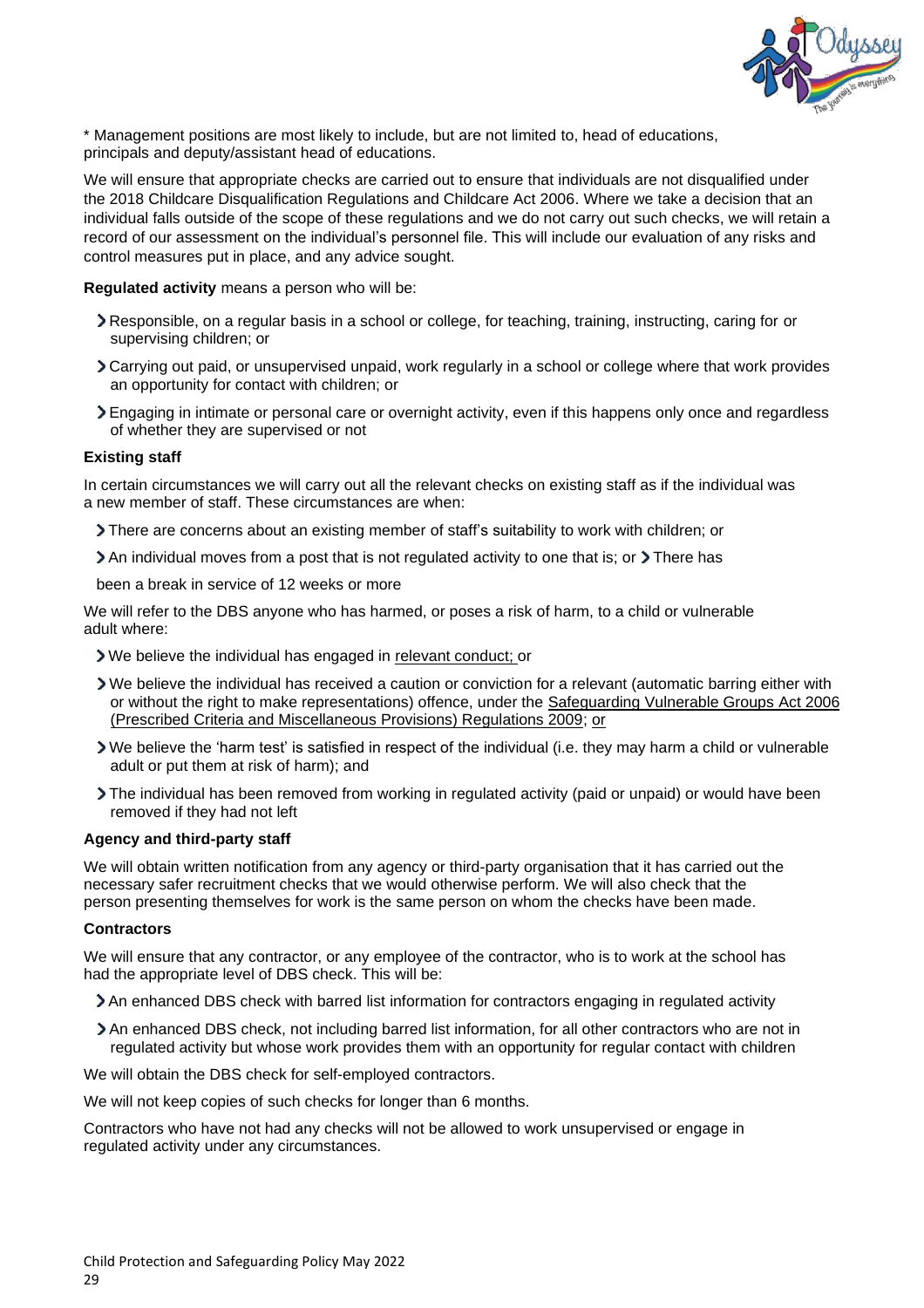

We will check the identity of all contractors and their staff on arrival at the school.

For self-employed contractors such as music teachers or sports coaches, we will ensure that appropriate checks are carried out to ensure that individuals are not disqualified under the 2018 Childcare Disqualification Regulations and Childcare Act 2006. Where we decide that an individual falls outside of the scope of these regulations and we do not carry out such checks, we will retain a record of our assessment. This will include our evaluation of any risks and control measures put in place, and any advice sought.

#### **Proprietors**

All Proprietors will have an enhanced DBS check without barred list information.

They will have an enhanced DBS check with barred list information if working in regulated activity.

The Proprietors will have their DBS check countersigned by the secretary of state.

All proprietors will also have the following checks:

- A section 128 check (to check prohibition on participation in management under [section 128 of the](https://www.legislation.gov.uk/ukpga/2008/25/section/128) [Education and Skills Act 2008\).](https://www.legislation.gov.uk/ukpga/2008/25/section/128)
- > Identity
- Right to work in the UK
- Other checks deemed necessary if they have lived or worked outside the UK

#### **Staff working in alternative provision settings**

Where we place a pupil with an alternative provision provider, we obtain written confirmation from the provider that they have carried out the appropriate safeguarding checks on individuals working there that we would otherwise perform.

#### **Adults who supervise pupils on work experience**

When organising work experience, we will ensure that policies and procedures are in place to protect children from harm.

We will also consider whether it is necessary for barred list checks to be carried out on the individuals who supervise a pupil under 16 on work experience. This will depend on the specific circumstances of the work experience, including the nature of the supervision, the frequency of the activity being supervised, and whether the work is regulated activity.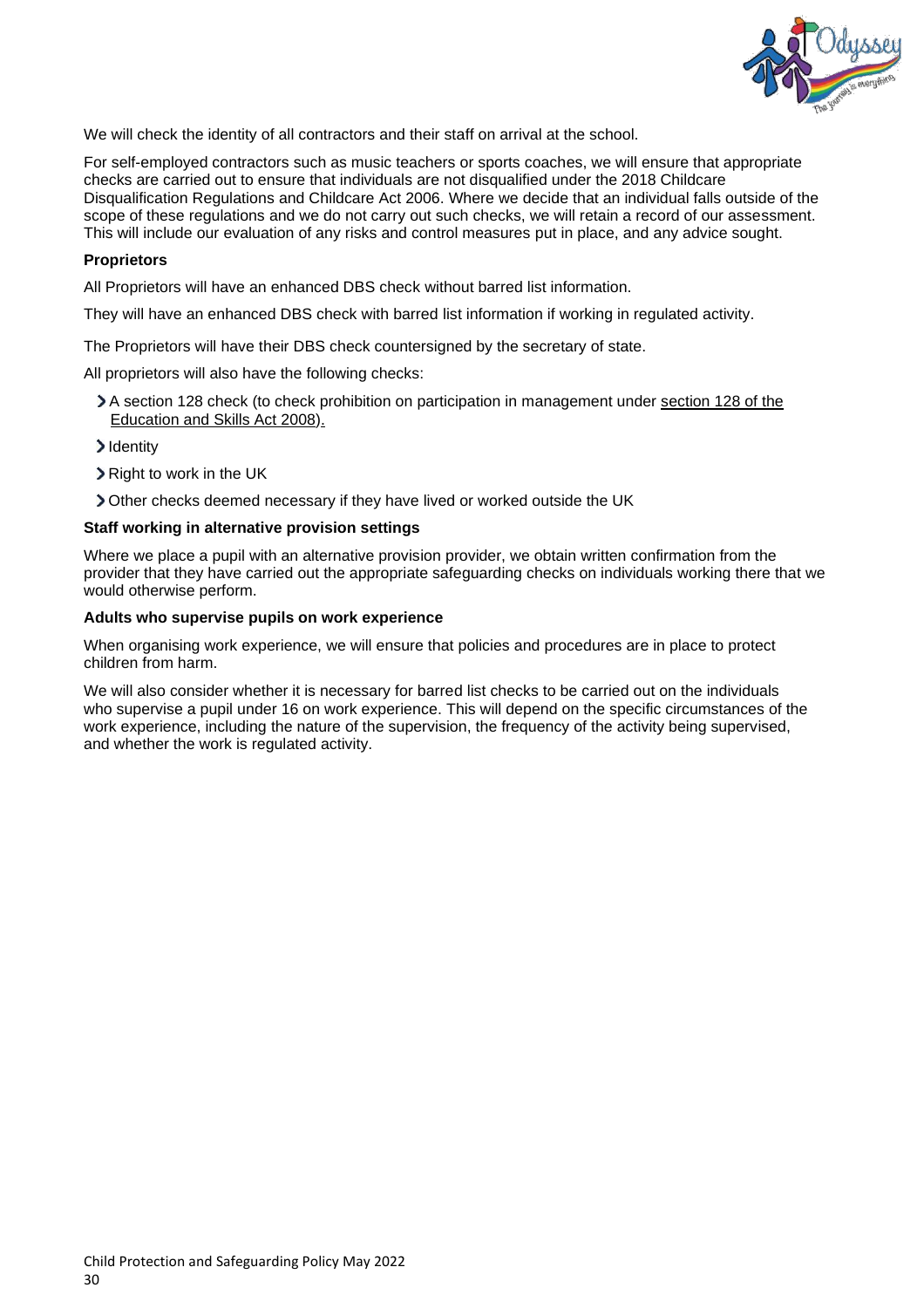

# <span id="page-30-0"></span>**Appendix 3: allegations of abuse made against staff**

# **Section 1: allegations that may meet the harms threshold**

This section applies to all cases in which it is alleged that a current member of staff, including a supply teacher or contractor, has:

Sehaved in a way that has harmed a child, or may have harmed a child, and/or S

Possibly committed a criminal offence against or related to a child, and/or

- Behaved towards a child or children in a way that indicates he or she may pose a risk of harm to children, and/or
- Behaved or may have behaved in a way that indicates they may not be suitable to work with children – this includes behaviour taking place both inside and outside of school

We will deal with any allegation of abuse quickly, in a fair and consistent way that provides effective child protection while also supporting the individual who is the subject of the allegation.

A 'case manager' will lead any investigation. This will be the head of education, or the Proprietor where the head of education is the subject of the allegation. The case manager will be identified at the earliest opportunity.

Our procedures for dealing with allegations will be applied with common sense and judgement.

### **Suspension of the accused until the case is resolved**

Suspension of the accused will not be the default position, and will only be considered in cases where there is reason to suspect that a child or other children is/are at risk of harm, or the case is so serious that there might be grounds for dismissal. In such cases, we will only suspend an individual if we have considered all other options available and there is no reasonable alternative.

Based on an assessment of risk, we will consider alternatives such as:

- Redeployment within the school so that the individual does not have direct contact with the child or children concerned
- Providing an assistant to be present when the individual has contact with children
- Redeploying the individual to alternative work in the school so that they do not have unsupervised access to children
- Moving the child or children to classes where they will not come into contact with the individual, making it clear that this is not a punishment and parents/carers have been consulted
- Temporarily redeploying the individual to another role in a different location, for example to an alternative school or other work for the

If in doubt, the case manager will seek views from the school's personnel adviser and the designated officer at the local authority, as well as the police and children's social care where they have been involved.

#### **Definitions for outcomes of allegation investigations**

- **Substantiated:** there is sufficient evidence to prove the allegation
- **Malicious:** there is sufficient evidence to disprove the allegation and there has been a deliberate act to deceive, or to cause harm to the subject of the allegation
- **False:** there is sufficient evidence to disprove the allegation
- **Unsubstantiated:** there is insufficient evidence to either prove or disprove the allegation (this does not imply guilt or innocence)
- **Unfounded**: to reflect cases where there is no evidence or proper basis which supports the allegation being made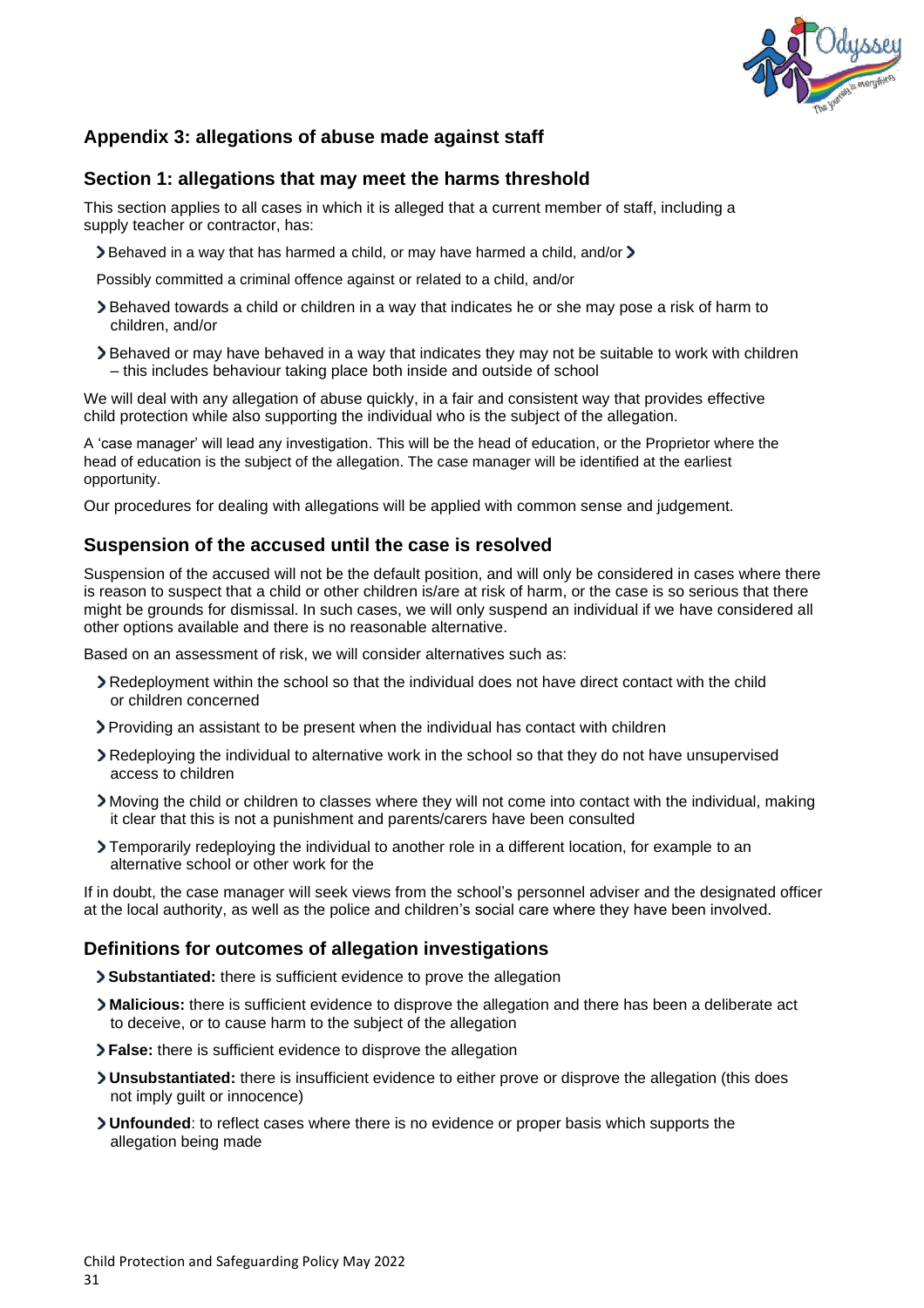

# **Procedure for dealing with allegations**

In the event of an allegation that meets the criteria above, the case manager will take the following steps:

- Conduct basic enquiries in line with local procedures to establish the facts to help determine whether there is any foundation to the allegation before carrying on with the steps below
- Discuss the allegation with the designated officer at the local authority. This is to consider the nature, content and context of the allegation and agree a course of action, including whether further enquiries are necessary to enable a decision on how to proceed, and whether it is necessary to involve the police and/or children's social care services. (The case manager may, on occasion, consider it necessary to involve the police *before* consulting the designated officer – for example, if the accused individual is deemed to be an immediate risk to children or there is evidence of a possible criminal offence. In such cases, the case manager will notify the designated officer as soon as practicably possible after contacting the police)
- Inform the accused individual of the concerns or allegations and likely course of action as soon as possible after speaking to the designated officer (and the police or children's social care services, where necessary). Where the police and/or children's social care services are involved, the case manager will only share such information with the individual as has been agreed with those agencies
- Where appropriate (in the circumstances described above), carefully consider whether suspension of the individual from contact with children at the school is justified or whether alternative arrangements such as those outlined above can be put in place. Advice will be sought from the designated officer, police and/or children's social care services, as appropriate
- Where the case manager is concerned about the welfare of other children in the community or the individual's family, they will discuss these concerns with the DSL and make a risk assessment of the situation. If necessary, the DSL may make a referral to children's social care
- **If immediate suspension is considered necessary**, agree and record the rationale for this with the designated officer. The record will include information about the alternatives to suspension that have been considered, and why they were rejected. Written confirmation of the suspension will be provided to the individual facing the allegation or concern within 1 working day, and the individual will be given a named contact at the school and their contact details
- **If it is decided that no further action is to be taken** in regard to the subject of the allegation or concern, record this decision and the justification for it and agree with the designated officer what information should be put in writing to the individual and by whom, as well as what action should follow both in respect of the individual and those who made the initial allegation
- **If it is decided that further action is needed**, take steps as agreed with the designated officer to initiate the appropriate action in school and/or liaise with the police and/or children's social care services as appropriate
- Provide effective support for the individual facing the allegation or concern, including appointing a named representative to keep them informed of the progress of the case and considering what other support is appropriate.
- Inform the parents or carers of the child/children involved about the allegation as soon as possible if they do not already know (following agreement with children's social care services and/or the police, if applicable). The case manager will also inform the parents or carers of the requirement to maintain confidentiality about any allegations made against teachers (where this applies) while investigations are ongoing. Any parent or carer who wishes to have the confidentiality restrictions removed in respect of a teacher will be advised to seek legal advice
- Keep the parents or carers of the child/children involved informed of the progress of the case (only in relation to their child – no information will be shared regarding the staff member)
- Make a referral to the DBS where it is thought that the individual facing the allegation or concern has engaged in conduct that harmed or is likely to harm a child, or if the individual otherwise poses a risk of harm to a child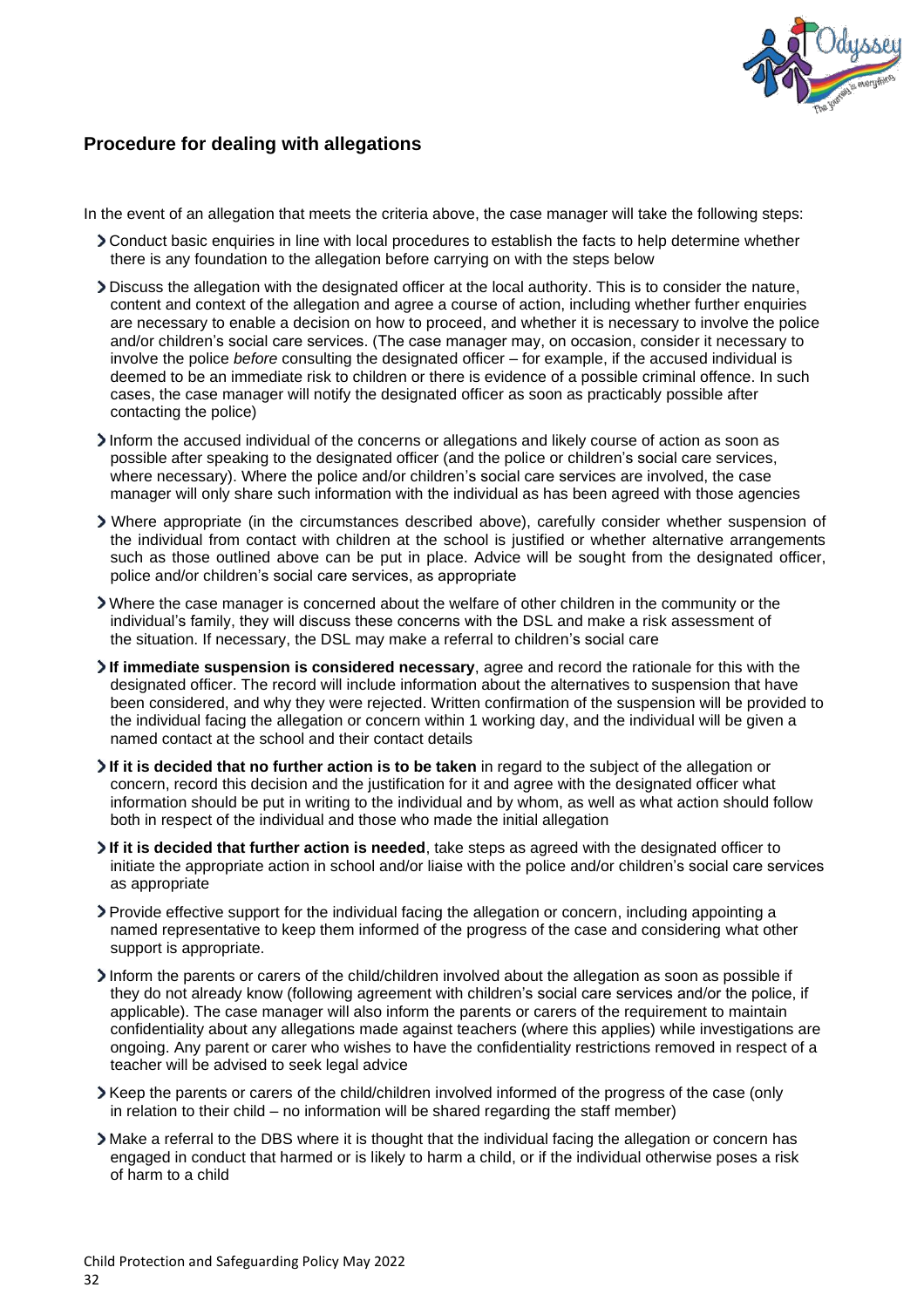

If the school is made aware that the secretary of state has made an interim prohibition order in respect of an individual, we will immediately suspend that individual from teaching, pending the findings of the investigation by the Teaching Regulation Agency.

Where the police are involved, wherever possible the school will ask the police at the start of the investigation to obtain consent from the individuals involved to share their statements and evidence for use in the school's disciplinary process, should this be required at a later point.

#### **Additional considerations for supply teachers and all contracted staff**

If there are concerns or an allegation is made against someone not directly employed by the school, such as a supply teacher or contracted staff member provided by an agency, we will take the actions below in addition to our standard procedures.

- We will not decide to stop using an individual due to safeguarding concerns without finding out the facts and liaising with our LADO to determine a suitable outcome
- The governing board will discuss with the agency whether it is appropriate to suspend the individual, or redeploy them to another part of the school, while the school carries out the investigation
- We will involve the agency fully, but the school will take the lead in collecting the necessary information and providing it to the LADO as required
- We will address issues such as information sharing, to ensure any previous concerns or allegations known to the agency are taken into account (we will do this, for example, as part of the allegations management meeting or by liaising directly with the agency where necessary)

When using an agency, we will inform them of our process for managing allegations, and keep them updated about our policies as necessary, and will invite the agency's HR manager or equivalent to meetings as appropriate.

# **Timescales**

We will deal with all allegations as quickly and effectively as possible and will endeavour to comply with the following timescales, where reasonably practicable:

- Any cases where it is clear immediately that the allegation is unsubstantiated or malicious should be resolved within 1 week
- If the nature of an allegation does not require formal disciplinary action, appropriate action should be taken within 3 working days
- If a disciplinary hearing is required and can be held without further investigation, this should be held within 15 working days

However, these are objectives only and where they are not met, we will endeavour to take the required action as soon as possible thereafter.

# **Specific actions**

#### **Action following a criminal investigation or prosecution**

The case manager will discuss with the local authority's designated officer whether any further action, including disciplinary action, is appropriate and, if so, how to proceed, taking into account information provided by the police and/or children's social care services.

#### **Conclusion of a case where the allegation is substantiated**

If the allegation is substantiated and the individual is dismissed or the school ceases to use their services, or the individual resigns or otherwise ceases to provide their services, the school will make a referral to the DBS for consideration of whether inclusion on the barred lists is required.

If the individual concerned is a member of teaching staff, the school will consider whether to refer the matter to the Teaching Regulation Agency to consider prohibiting the individual from teaching.

#### **Individuals returning to work after suspension**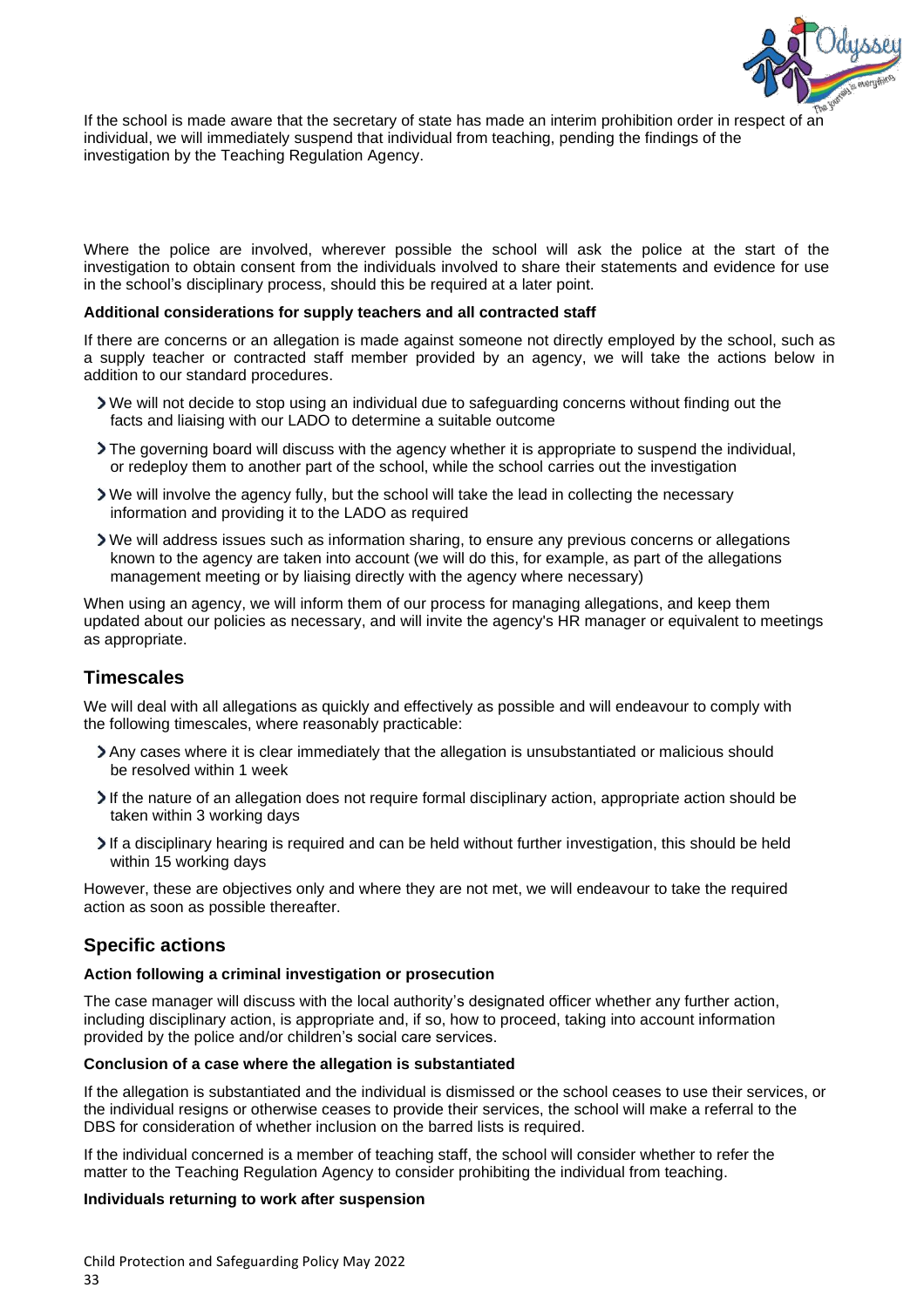

If it is decided on the conclusion of a case that an individual who has been suspended can return to work the case manager will consider how best to facilitate this.

The case manager will also consider how best to manage the individual's contact with the child or children who made the allegation, if they are still attending the school.

#### **Unsubstantiated, unfounded, false or malicious reports**

If a report is:

- Determined to be unsubstantiated, unfounded, false or malicious, the DSL will consider the appropriate next steps. If they consider that the child and/or person who made the allegation is in need of help, or the allegation may have been a cry for help, a referral to children's social care may be appropriate
- Shown to be deliberately invented, or malicious, the school will consider whether any disciplinary action is appropriate against the individual(s) who made it

#### **Unsubstantiated, unfounded, false or malicious allegations**

If an allegation is:

- Determined to be unsubstantiated, unfounded, false or malicious, the LADO and case manager will consider the appropriate next steps. If they consider that the child and/or person who made the allegation is in need of help, or the allegation may have been a cry for help, a referral to children's social care may be appropriate
- Shown to be deliberately invented, or malicious, the school will consider whether any disciplinary action is appropriate against the individual(s) who made it

#### **Confidentiality and information sharing**

The school will make every effort to maintain confidentiality and guard against unwanted publicity while an allegation is being investigated or considered.

The case manager will take advice from the LADO, police and children's social care services, as appropriate, to agree:

- Who needs to know about the allegation and what information can be shared
- How to manage speculation, leaks and gossip, including how to make parents or carers of a child/children involved aware of their obligations with respect to confidentiality
- What, if any, information can be reasonably given to the wider community to reduce speculation
- How to manage press interest if, and when, it arises

# **Record-keeping**

The case manager will maintain clear records about any case where the allegation or concern meets the criteria above and store them on the individual's confidential personnel file for the duration of the case.

The records of any allegation that, following an investigation, is found to be malicious or false will be deleted from the individual's personnel file (unless the individual consents for the records to be retained on the file).

For all other allegations (which are not found to be malicious or false), the following information will be kept on the file of the individual concerned:

- A clear and comprehensive summary of the allegation
- Details of how the allegation was followed up and resolved
- Notes of any action taken, decisions reached and the outcome
- A declaration on whether the information will be referred to in any future reference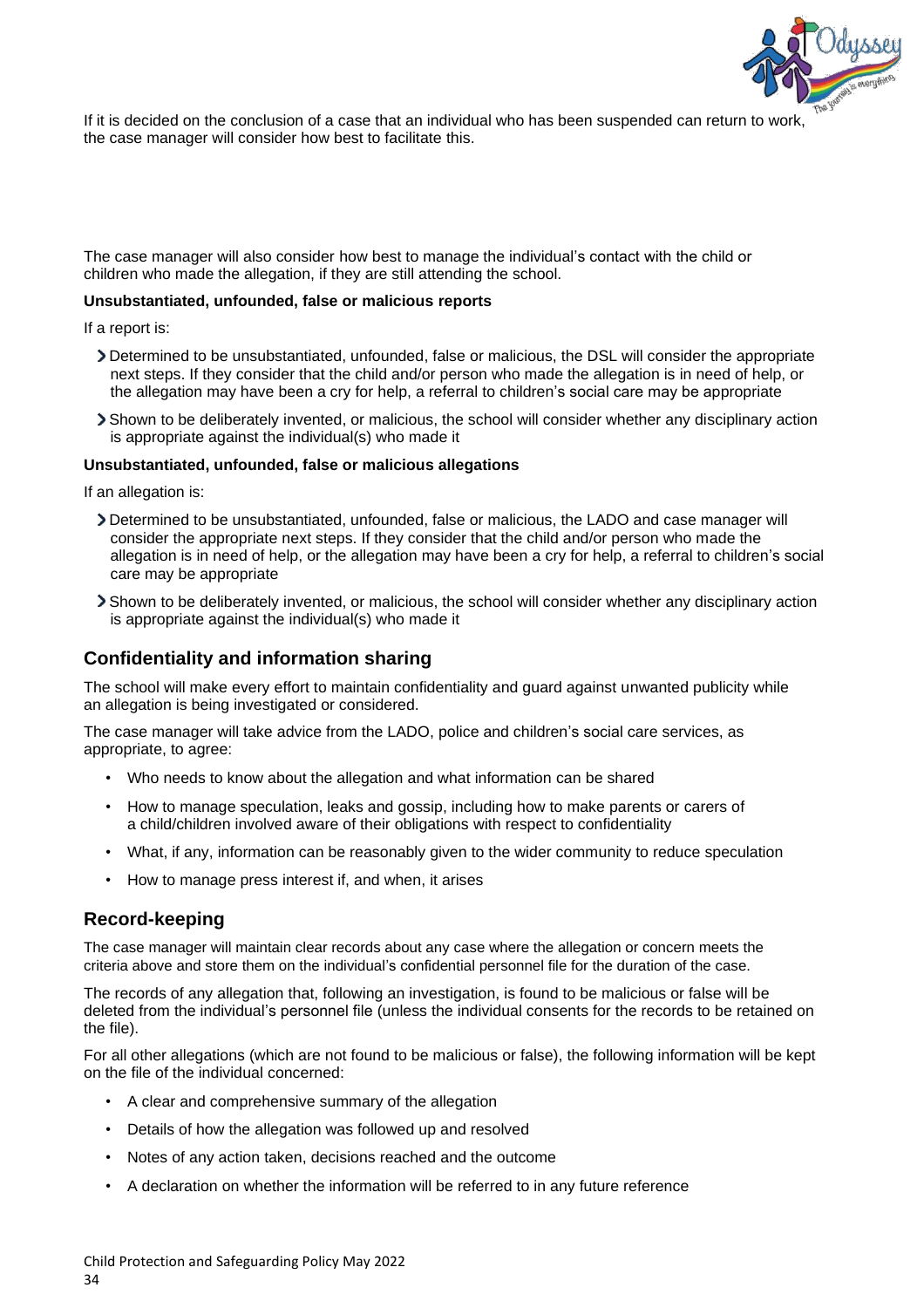

In these cases, the school will provide a copy to the individual, in agreement with children's social care or the police as appropriate.

Where records contain information about allegations of sexual abuse, we will preserve these for the Independent Inquiry into Child Sexual Abuse (IICSA), for the term of the inquiry. We will retain all other

records at least until the individual has reached normal pension age, or for 10 years from the date of the allegation if that is longer.

### **References**

When providing employer references, we will:

- Not refer to any allegation that has been found to be false, unfounded, unsubstantiated or malicious, or any repeated allegations which have all been found to be false, unfounded, unsubstantiated or malicious
- Include substantiated allegations, provided that the information is factual and does not include opinions

#### **Learning lessons**

After any cases where the allegations are *substantiated*, the case manager will review the circumstances of the case with the local authority's designated officer to determine whether there are any improvements that we can make to the school's procedures or practice to help prevent similar events in the future.

This will include consideration of (as applicable):

- Issues arising from the decision to suspend the member of staff
- The duration of the suspension
- Whether or not the suspension was justified
- The use of suspension when the individual is subsequently reinstated. We will consider how future investigations of a similar nature could be carried out without suspending the individual

For all other cases, the case manager will consider the facts and determine whether any improvements can be made.

#### **Non-recent allegations**

Abuse can be reported, no matter how long ago it happened.

We will report any non-recent allegations made by a child to the LADO in line with our local authority's procedures for dealing with non-recent allegations.

Where an adult makes an allegation to the school that they were abused as a child, we will advise the individual to report the allegation to the police.

#### **Section 2: concerns that do not meet the harm threshold**

This section applies to all concerns (including allegations) about members of staff, including supply teachers, volunteers and contractors, which do not meet the harm threshold set out in section 1 above.

Concerns may arise through, for example:

- Suspicion
- Complaint
- Disclosure made by a child, parent or other adult within or outside the school
- > Pre-employment vetting checks

We recognise the importance of responding to and dealing with any concerns in a timely manner to safeguard the welfare of children.

#### **Definition of low-level concerns**

The term 'low-level' concern is any concern – no matter how small – that an adult working in or on behalf of the school may have acted in a way that: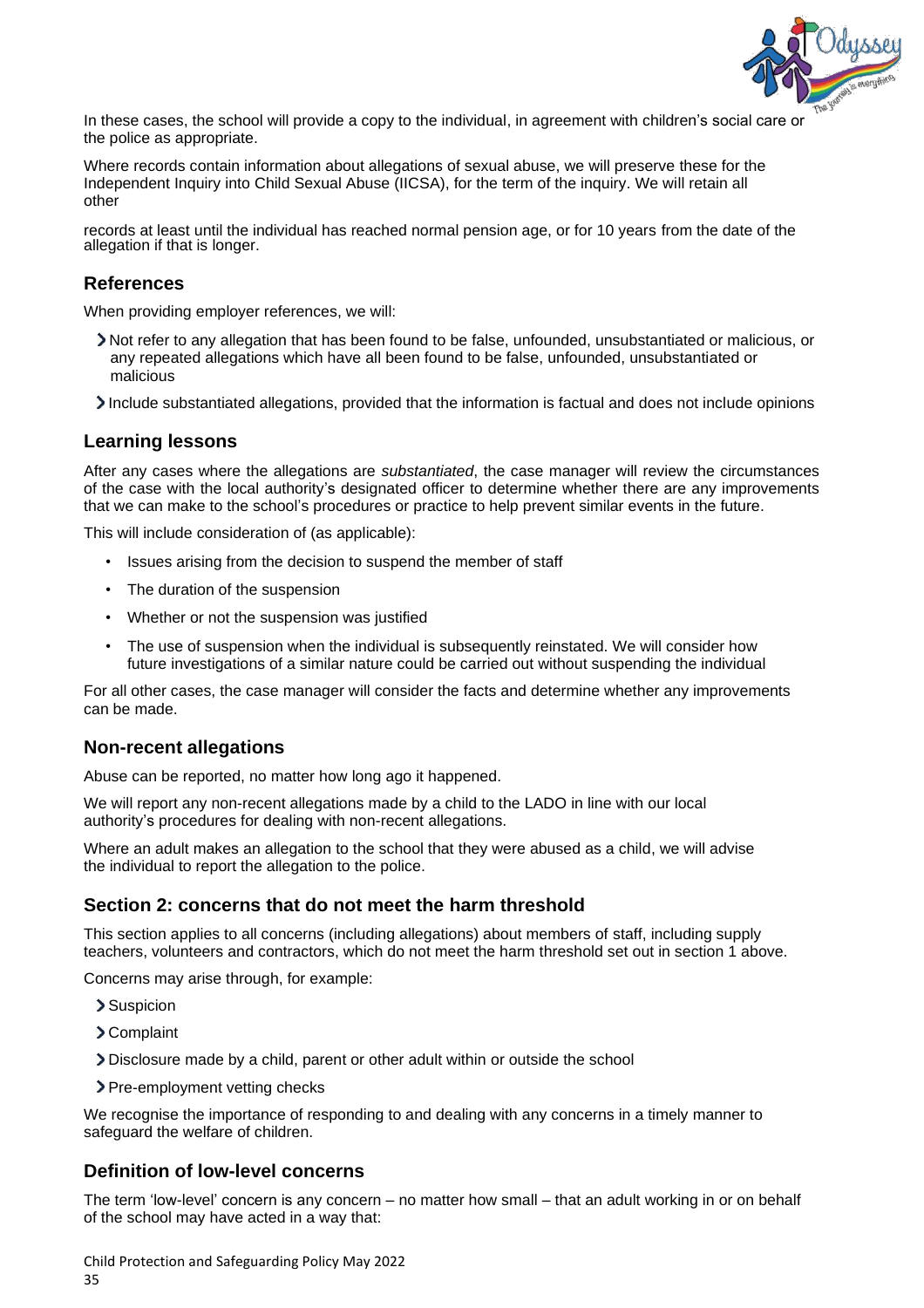Is inconsistent with the staff code of conduct, including inappropriate conduct outside of work, **and**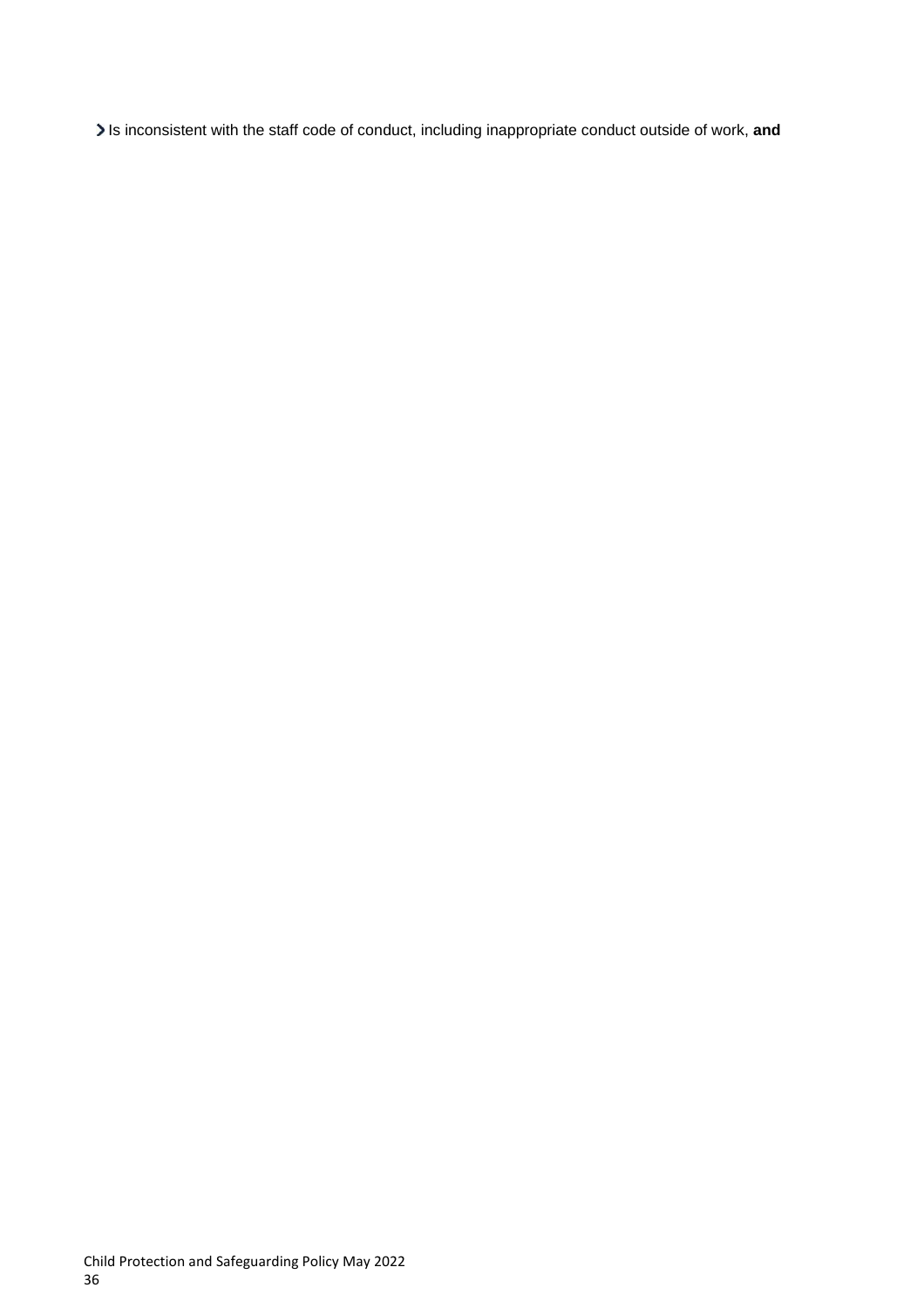

Does not meet the allegations threshold or is otherwise not considered serious enough to consider a referral to the designated officer at the local authority

Examples of such behaviour could include, but are not limited to:

- **>** Being overly friendly with children
- > Having favourites
- Taking photographs of children on their mobile phone
- Engaging with a child on a one-to-one basis in a secluded area or behind a closed door
- Using inappropriate sexualised, intimidating or offensive language

#### **Sharing low-level concerns**

We recognise the importance of creating a culture of openness, trust and transparency to encourage all staff to share low-level concerns so that they can be addressed appropriately.

We will create this culture by:

- Ensuring staff are clear about what appropriate behaviour is, and are confident in distinguishing expected and appropriate behaviour from concerning, problematic or inappropriate behaviour, in themselves and others
- Empowering staff to share any low-level concerns as per section 7.7 of this policy
- Empowering staff to self-refer
- Addressing unprofessional behaviour and supporting the individual to correct it at an early stage
- Providing a responsive, sensitive and proportionate handling of such concerns when they are raised
- Helping to identify any weakness in the school's safeguarding system

#### **Responding to low-level concerns**

If the concern is raised via a third party, the head of education will collect evidence where necessary by speaking:

- Directly to the person who raised the concern, unless it has been raised anonymously
- > To the individual involved and any witnesses

The head of education will use the information collected to categorise the type of behaviour and determine any further action, in line with the school's staff code of conduct.

Keeping Children Safe in Education 2021 also links to this report for more information [Developing and](https://www.farrer.co.uk/news-and-insights/developing-and-implementing-a-low-level-concerns-policy-a-guide-for-organisations-which-work-with-children/) [implementing a low-level concerns policy: A guide for organisations which work with children](https://www.farrer.co.uk/news-and-insights/developing-and-implementing-a-low-level-concerns-policy-a-guide-for-organisations-which-work-with-children/)

#### **Record keeping**

All low-level concerns will be recorded in writing. In addition to details of the concern raised, records will include the context in which the concern arose, any action taken and the rationale for decisions and action taken.

Records will be:

- Xept confidential, held securely and comply with the DPA 2018 and UK GDPR
- Reviewed so that potential patterns of concerning, problematic or inappropriate behaviour can be identified. Where a pattern of such behaviour is identified, we will decide on a course of action, either through our disciplinary procedures or, where a pattern of behaviour moves from a concern to meeting the harms threshold as described in section 1 of this appendix, we will refer it to the designated officer at the local authority
- Retained at least until the individual leaves employment at the school

Where a low-level concern relates to a supply teacher or contractor, we will notify the individual's employer, so any potential patterns of inappropriate behaviour can be identified.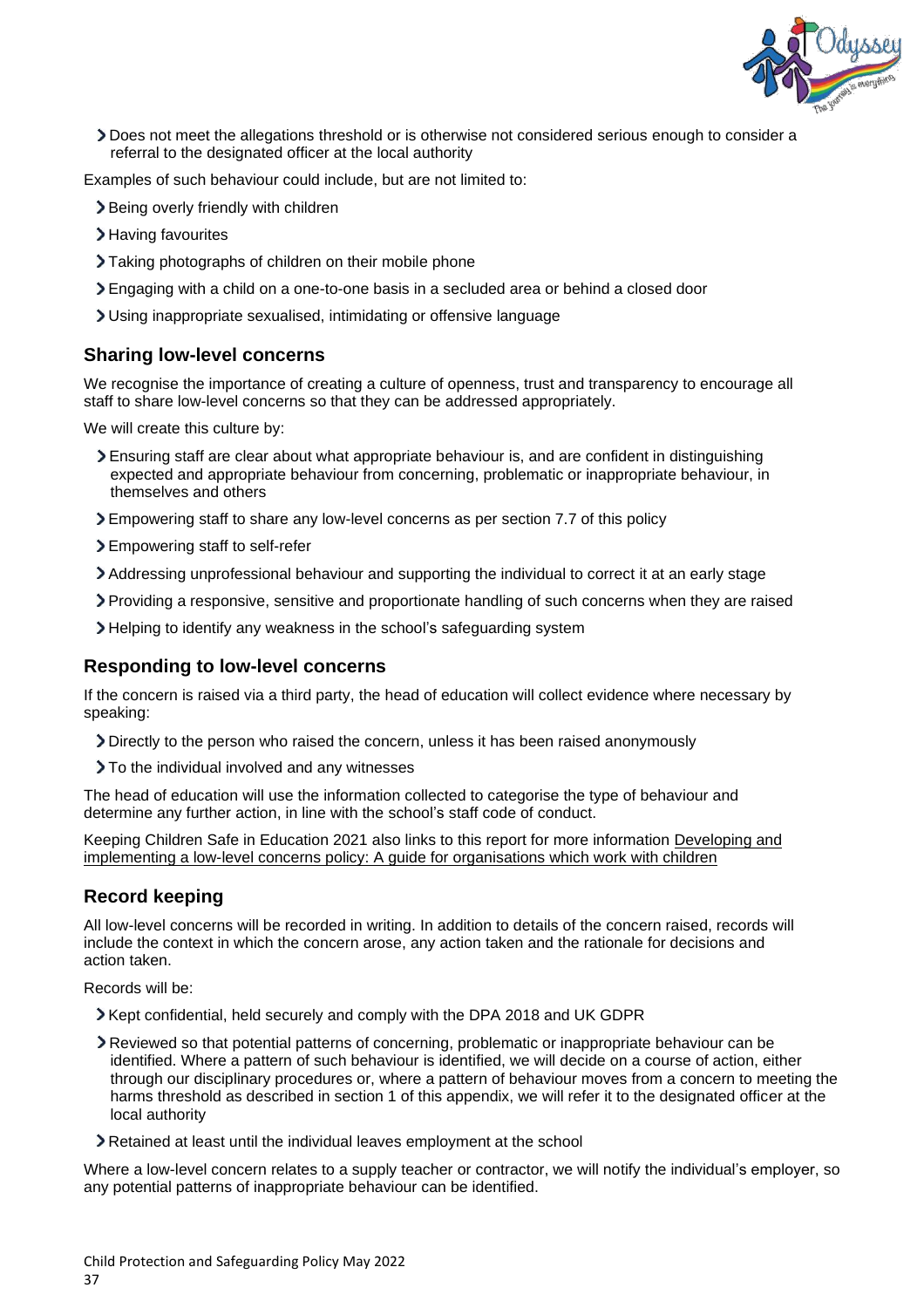

# **References**

We will not include low-level concerns in references unless:

- The concern (or group of concerns) has met the threshold for referral to the designated officer at the local authority and is found to be substantiated; and/or
- The concern (or group of concerns) relates to issues which would ordinarily be included in a reference, such as misconduct or poor performance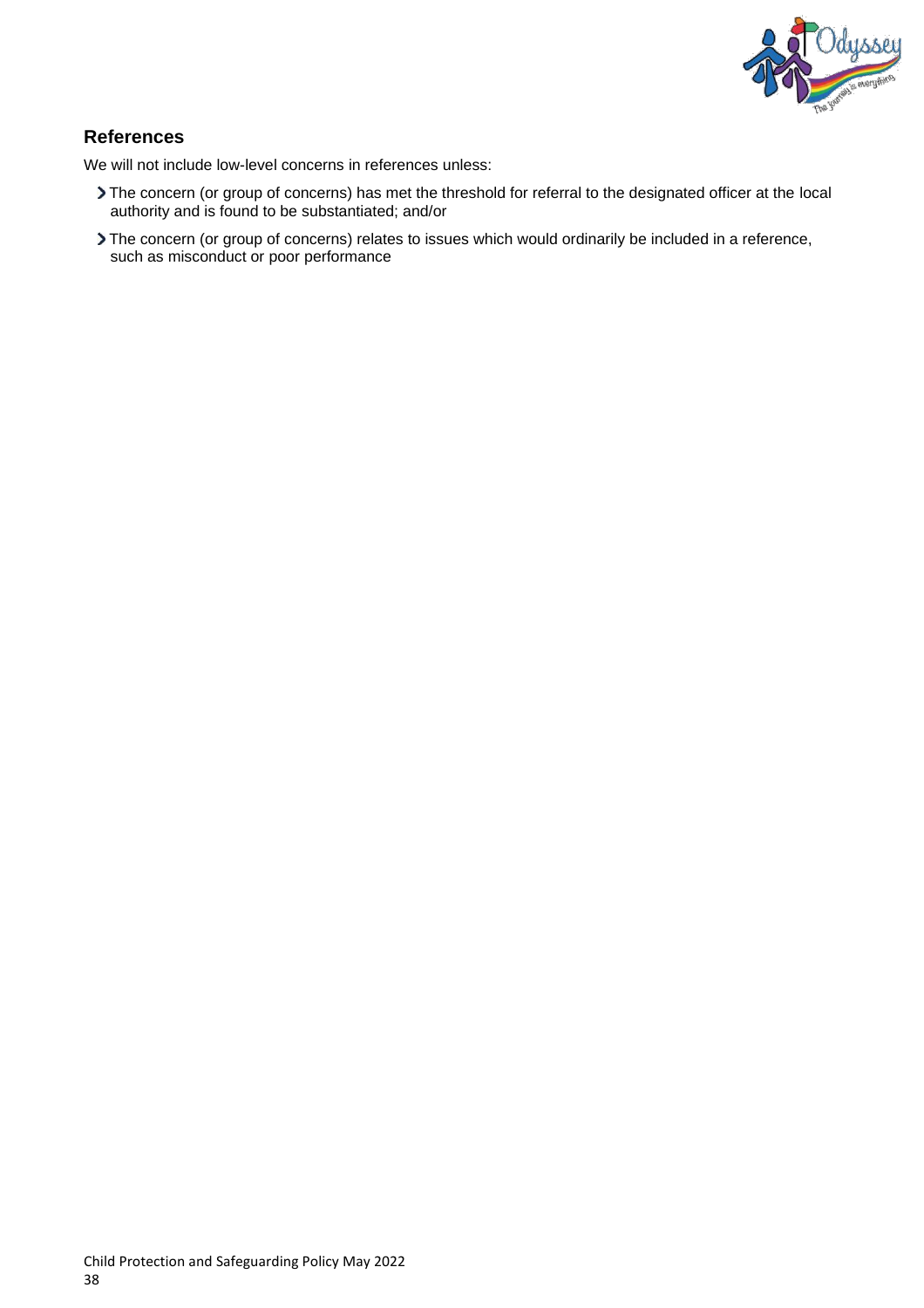

# <span id="page-38-0"></span>**Appendix 4: specific safeguarding issues**

# **Children missing from education**

A child going missing from education, particularly repeatedly, can be a warning sign of a range of safeguarding issues. This might include abuse or neglect, such as sexual abuse or exploitation or child criminal exploitation, or issues such as mental health problems, substance abuse, radicalisation, FGM or forced marriage.

There are many circumstances where a child may become missing from education, but some children are particularly at risk. These include children who:

- > Are at risk of harm or neglect
- Are at risk of forced marriage or FGM
- Come from Gypsy, Roma, or Traveller families
- Come from the families of service personnel
- Go missing or run away from home or care
- Are supervised by the youth justice system
- Cease to attend a school
- Come from new migrant families

We will follow our procedures for unauthorised absence and for dealing with children who go missing from education, particularly on repeat occasions, to help identify the risk of abuse and neglect, including sexual exploitation, and to help prevent the risks of going missing in future. This includes informing the local authority if a child leaves the school without a new school being named, and adhering to requirements with respect to sharing information with the local authority, when applicable, when removing a child's name from the admission register at non-standard transition points.

Staff will be trained in signs to look out for and the individual triggers to be aware of when considering the risks of potential safeguarding concerns which may be related to being missing, such as travelling to conflict zones, FGM and forced marriage.

If a staff member suspects that a child is suffering from harm or neglect, we will follow local child protection procedures, including with respect to making reasonable enquiries. We will make an immediate referral to the local authority children's social care team, and the police, if the child is suffering or likely to suffer from harm, or in immediate danger.

# **Child criminal exploitation**

Child criminal exploitation (CCE) is a form of abuse where an individual or group takes advantage of an imbalance of power to coerce, control, manipulate or deceive a child into criminal activity, in exchange for something the victim needs or wants, and/or for the financial or other advantage of the perpetrator or facilitator, and/or through violence or the threat of violence.

The abuse can be perpetrated by males or females, and children or adults. It can be a one-off occurrence or a series of incidents over time, and range from opportunistic to complex organised abuse.

The victim can be exploited even when the activity appears to be consensual. It does not always involve physical contact and can happen online. For example, young people may be forced to work in cannabis factories, coerced into moving drugs or money across the country (county lines), forced to shoplift or pickpocket, or to threaten other young people.

Indicators of CCE can include a child:

- Appearing with unexplained gifts or new possessions
- Associating with other young people involved in exploitation
- Suffering from changes in emotional wellbeing
- Misusing drugs and alcohol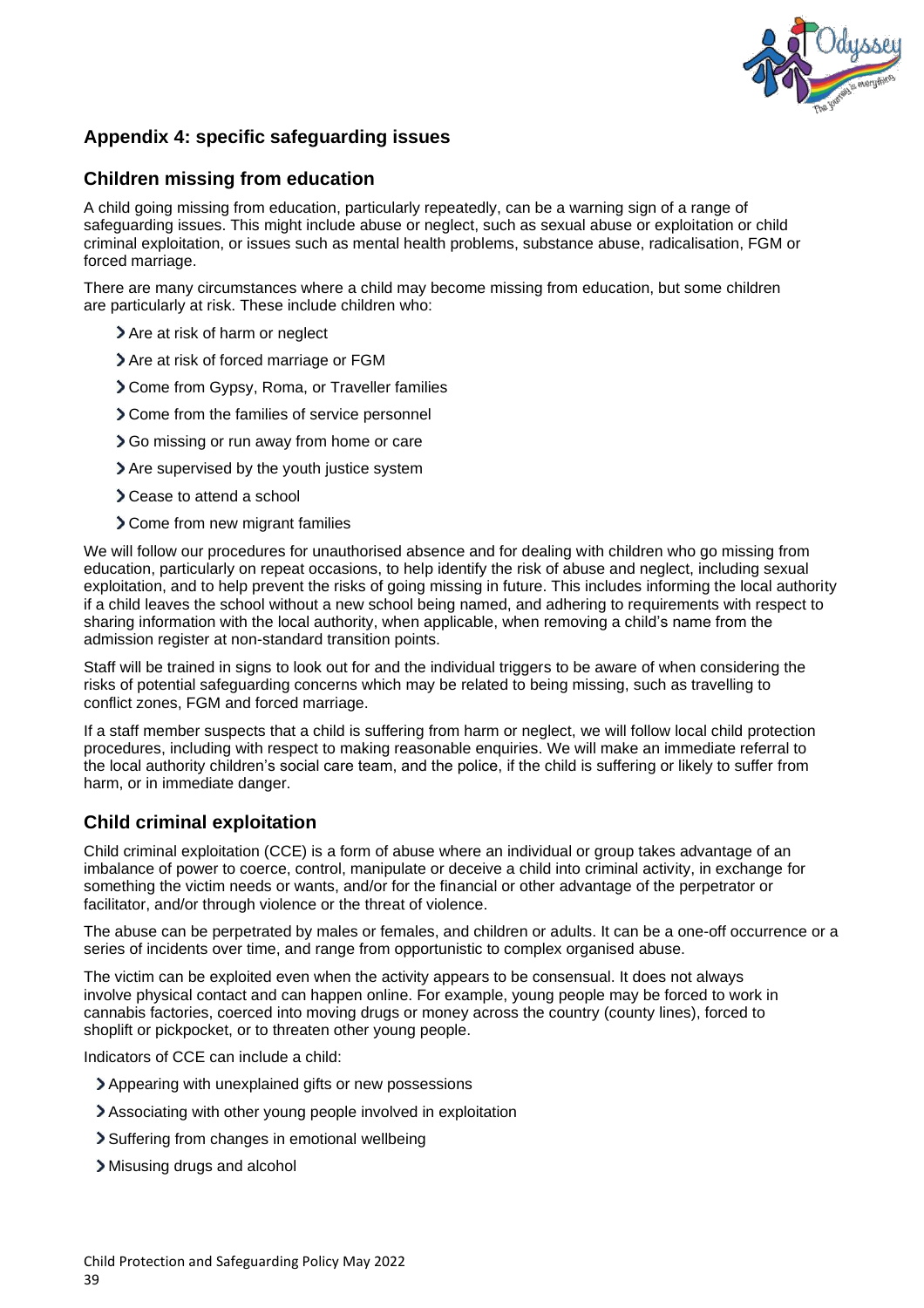

- Going missing for periods of time or regularly coming home late
- Regularly missing school or education
- Not taking part in education

If a member of staff suspects CCE, they will discuss this with the DSL. The DSL will trigger the local safeguarding procedures, including a referral to the local authority's children's social care team and the police, if appropriate.

# **Child sexual exploitation**

Child sexual exploitation (CSE) is a form of child sexual abuse where an individual or group takes advantage of an imbalance of power to coerce, manipulate or deceive a child into sexual activity, in exchange for something the victim needs or wants and/or for the financial advantage or increased status of the perpetrator or facilitator. It may, or may not, be accompanied by violence or threats of violence.

The abuse can be perpetrated by males or females, and children or adults. It can be a one-off occurrence or a series of incidents over time, and range from opportunistic to complex organised abuse.

The victim can be exploited even when the activity appears to be consensual. Children or young people who are being sexually exploited may not understand that they are being abused. They often trust their abuser and may be tricked into believing they are in a loving, consensual relationship.

CSE can include both physical contact (penetrative and non-penetrative acts) and non-contact sexual activity. It can also happen online. For example, young people may be persuaded or forced to share sexually explicit images of themselves, have sexual conversations by text, or take part in sexual activities using a webcam. CSE may also occur without the victim's immediate knowledge, for example through others copying videos or images.

In addition to the CCE indicators above, indicators of CSE can include a child:

- > Having an older boyfriend or girlfriend
- Suffering from sexually transmitted infections or becoming pregnant

If a member of staff suspects CSE, they will discuss this with the DSL. The DSL will trigger the local safeguarding procedures, including a referral to the local authority's children's social care team and the police, if appropriate.

#### **Domestic abuse**

Children can witness and be adversely affected by domestic abuse and/or violence at home where it occurs between family members. In some cases, a child may blame themselves for the abuse or may have had to leave the family home as a result.

Types of domestic abuse include intimate partner violence, abuse by family members, teenage relationship abuse and child/adolescent to parent violence and abuse. Anyone can be a victim of domestic abuse, regardless of gender, age, ethnicity, socioeconomic status, sexuality or background, and domestic abuse can take place inside or outside of the home.

Older children may also experience domestic abuse and/or violence in their own personal relationships.

Exposure to domestic abuse and/or violence can have a serious, long-lasting emotional and psychological impact on children.

If police are called to an incident of domestic abuse and any children in the household have experienced the incident, the police will inform the key adult in school (usually the designated safeguarding lead) before the child or children arrive at school the following day.

The DSL will provide support according to the child's needs and update records about their circumstances.

#### **Homelessness**

Being homeless or being at risk of becoming homeless presents a real risk to a child's welfare.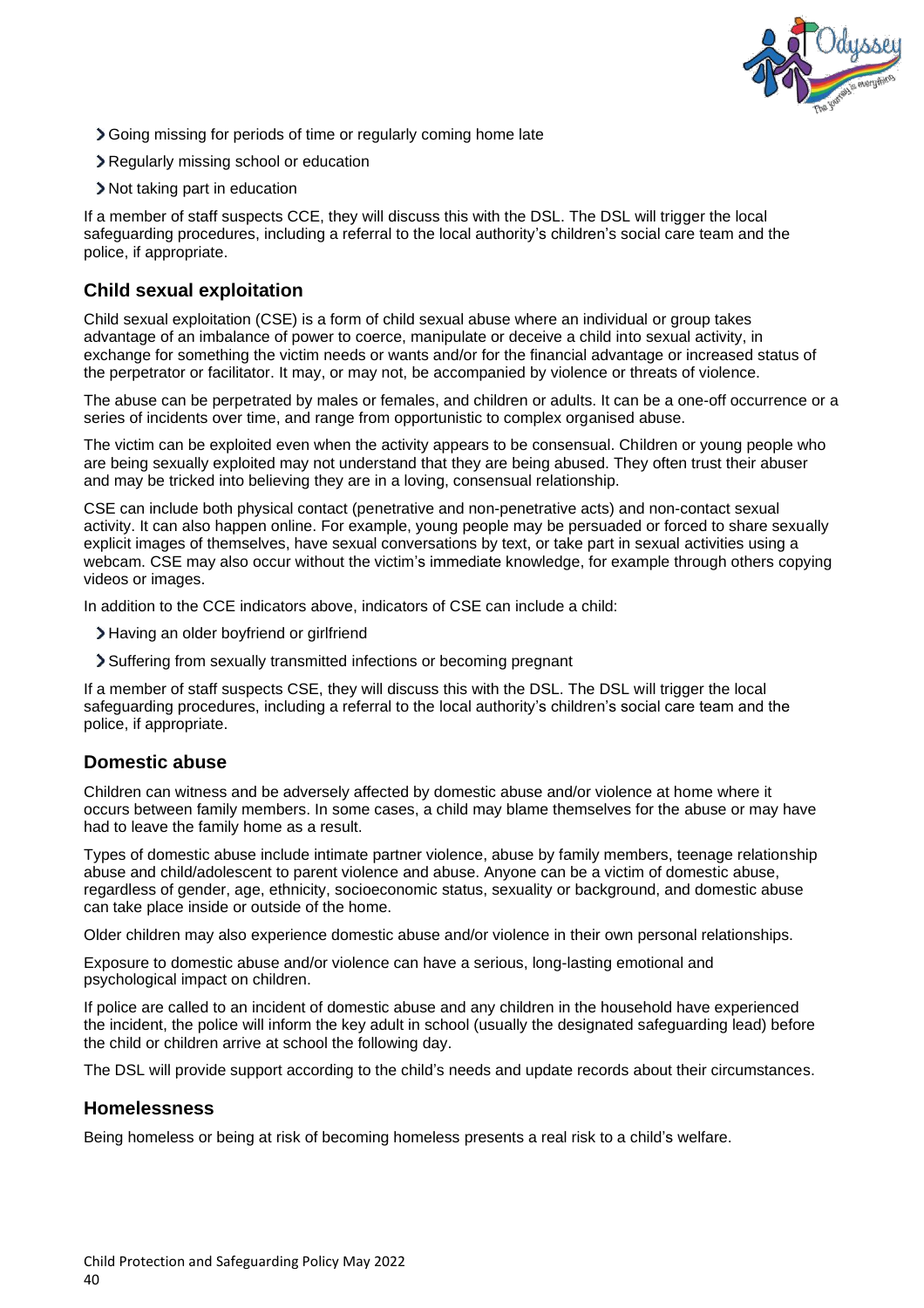

The DSL and deputies will be aware of contact details and referral routes in to the local housing authority so they can raise/progress concerns at the earliest opportunity (where appropriate and in accordance with local procedures).

Where a child has been harmed or is at risk of harm, the DSL will also make a referral to children's social care.

# **So-called 'honour-based' abuse (including FGM and forced marriage)**

So-called 'honour-based' abuse (HBA) encompasses incidents or crimes committed to protect or defend the honour of the family and/or community, including FGM, forced marriage, and practices such as breast ironing.

Abuse committed in this context often involves a wider network of family or community pressure and can include multiple perpetrators.

All forms of HBA are abuse and will be handled and escalated as such. All staff will be alert to the possibility of a child being at risk of HBA or already having suffered it. If staff have a concern, they will speak to the DSL, who will activate local safeguarding procedures.

#### **FGM**

The DSL will make sure that staff have access to appropriate training to equip them to be alert to children affected by FGM or at risk of FGM.

Section 7.3 of this policy sets out the procedures to be followed if a staff member discovers that an act of FGM appears to have been carried out or suspects that a pupil is at risk of FGM.

Indicators that FGM has already occurred include:

A pupil confiding in a professional that FGM has taken place

- A mother/family member disclosing that FGM has been carried out
- A family/pupil already being known to social services in relation to other safeguarding issues

A girl:

- Having difficulty walking, sitting or standing, or looking uncomfortable
- Finding it hard to sit still for long periods of time (where this was not a problem previously)
- Spending longer than normal in the bathroom or toilet due to difficulties urinating
- Having frequent urinary, menstrual or stomach problems
- Avoiding physical exercise or missing PE
- Being repeatedly absent from school, or absent for a prolonged period
- Demonstrating increased emotional and psychological needs for example, withdrawal or depression, or significant change in behaviour
- Being reluctant to undergo any medical examinations
- Asking for help, but not being explicit about the problem
- Talking about pain or discomfort between her legs

Potential signs that a pupil may be at risk of FGM include:

The girl's family having a history of practising FGM (this is the biggest risk factor to consider)

- FGM being known to be practised in the girl's community or country of origin
- A parent or family member expressing concern that FGM may be carried out
- A family not engaging with professionals (health, education or other) or already being known to social care in relation to other safeguarding issues

A girl: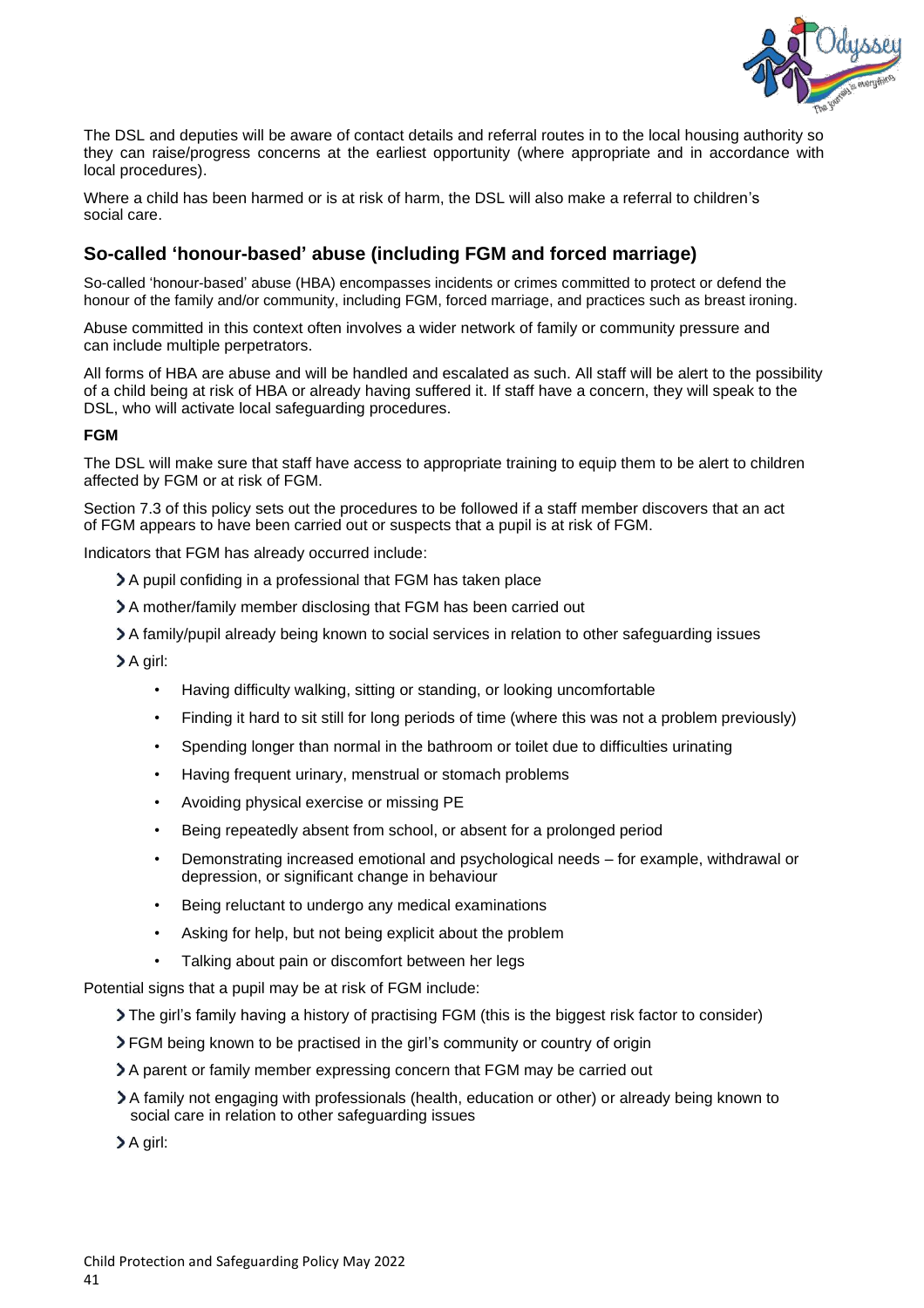

- Having a mother, older sibling or cousin who has undergone FGM
- Having limited level of integration within UK society
- Confiding to a professional that she is to have a "special procedure" or to attend a special occasion to "become a woman"
- Talking about a long holiday to her country of origin or another country where the practice is prevalent, or parents/carers stating that they or a relative will take the girl out of the country for a prolonged period
- Requesting help from a teacher or another adult because she is aware or suspects that she is at immediate risk of FGM
- Talking about FGM in conversation for example, a girl may tell other children about it (although it is important to take into account the context of the discussion)
- Being unexpectedly absent from school
- Having sections missing from her 'red book' (child health record) and/or attending a travel clinic or equivalent for vaccinations/anti-malarial medication

The above indicators and risk factors are not intended to be exhaustive.

#### **Forced marriage**

Forcing a person into marriage is a crime. A forced marriage is one entered into without the full and free consent of one or both parties and where violence, threats, or any other form of coercion is used to cause a person to enter into a marriage. Threats can be physical or emotional and psychological.

Staff will receive training around forced marriage and the presenting symptoms. We are aware of the 'one chance' rule, i.e. we may only have one chance to speak to the potential victim and only one chance to save them.

If a member of staff suspects that a pupil is being forced into marriage, they will speak to the pupil about their concerns in a secure and private place. They will then report this to the DSL.

The DSL will:

- Speak to the pupil about the concerns in a secure and private place
- Activate the local safeguarding procedures and refer the case to the local authority's designated officer
- Seek advice from the Forced Marriage Unit on 020 7008 0151 or [fmu@fco.gov.uk](mailto:fmu@fco.gov.uk)
- Refer the pupil to an education welfare officer, pastoral tutor, learning mentor, or school counsellor, as appropriate

#### **Preventing radicalisation**

- **Radicalisation** refers to the process by which a person comes to support terrorism and extremist ideologies associated with terrorist groups
- **Extremism** is vocal or active opposition to fundamental British values, such as democracy, the rule of law, individual liberty, and mutual respect and tolerance of different faiths and beliefs. This also includes calling for the death of members of the armed forces

**Terrorism** is an action that:

- Endangers or causes serious violence to a person/people;
- Causes serious damage to property; or
- Seriously interferes or disrupts an electronic system

The use or threat of terrorism must be designed to influence the government or to intimidate the public and is made for the purpose of advancing a political, religious or ideological cause.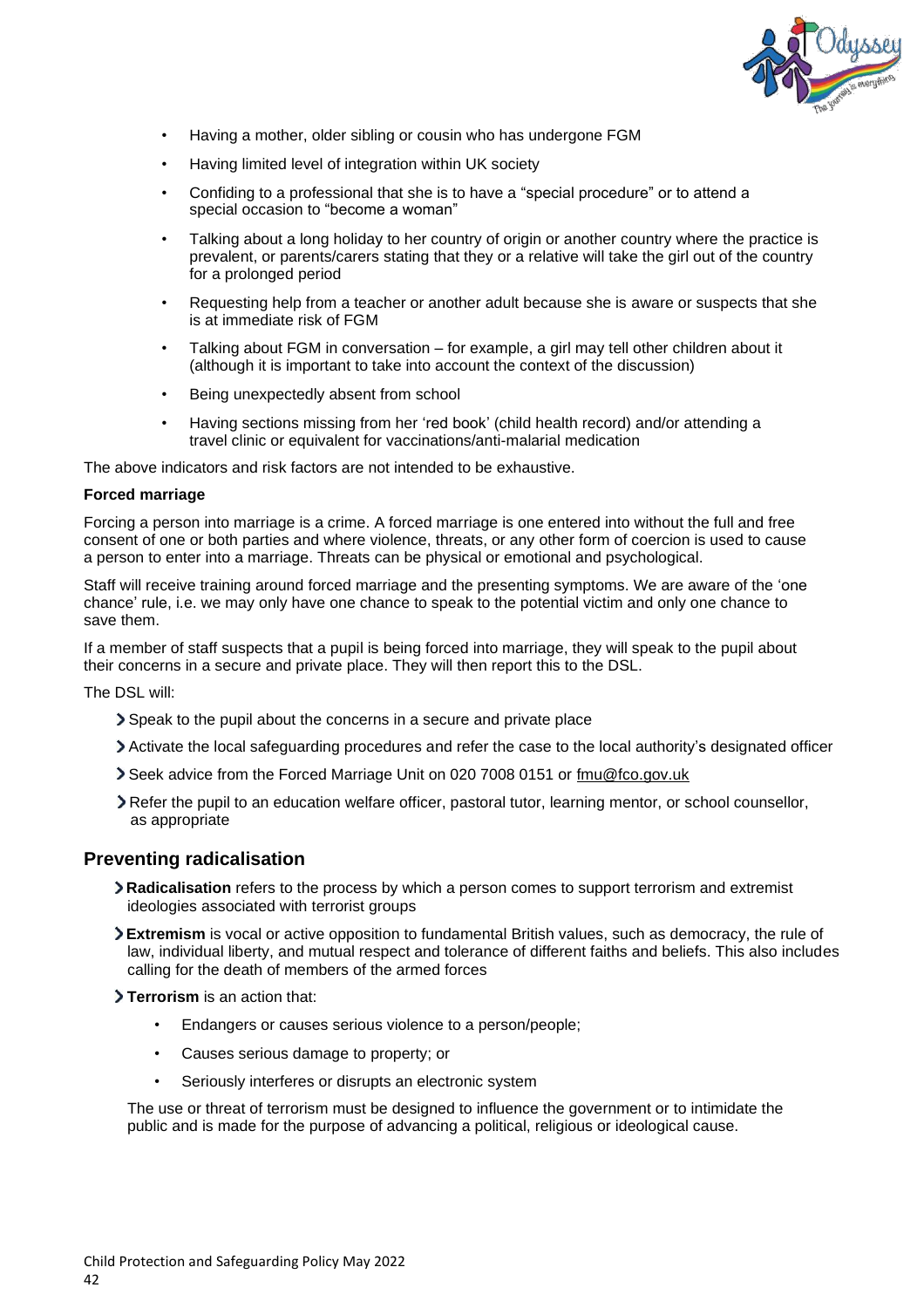

Schools have a duty to prevent children from being drawn into terrorism. The DSL will undertake Prevent awareness training and make sure that staff have access to appropriate training to equip them to identify children at risk.

We will assess the risk of children in our school being drawn into terrorism. This assessment will be based on an understanding of the potential risk in our local area, in collaboration with our local safeguarding partners and local police force.

We will ensure that suitable internet filtering is in place, and equip our pupils to stay safe online at school and at home.

There is no single way of identifying an individual who is likely to be susceptible to an extremist ideology. Radicalisation can occur quickly or over a long period.

Staff will be alert to changes in pupils' behaviour.

The government website [Educate Against](http://educateagainsthate.com/parents/what-are-the-warning-signs/) Hate and charity [NSPCC](https://www.nspcc.org.uk/what-you-can-do/report-abuse/dedicated-helplines/protecting-children-from-radicalisation/) say that signs that a pupil is being radicalised can include:

- Refusal to engage with, or becoming abusive to, peers who are different from themselves
- Becoming susceptible to conspiracy theories and feelings of persecution
- Changes in friendship groups and appearance
- Rejecting activities they used to enjoy
- Converting to a new religion
- Isolating themselves from family and friends
- > Talking as if from a scripted speech
- An unwillingness or inability to discuss their views
- A sudden disrespectful attitude towards others
- Increased levels of anger
- Increased secretiveness, especially around internet use
- Expressions of sympathy for extremist ideologies and groups, or justification of their actions
- Accessing extremist material online, including on Facebook or Twitter
- Possessing extremist literature
- Being in contact with extremist recruiters and joining, or seeking to join, extremist organisations

Children who are at risk of radicalisation may have low self-esteem, or be victims of bullying or discrimination. It is important to note that these signs can also be part of normal teenage behaviour – staff should have confidence in their instincts and seek advice if something feels wrong.

If staff are concerned about a pupil, they will follow our procedures set out in section 7.5 of this policy, including discussing their concerns with the DSL.

Staff should **always** take action if they are worried.

Further information on the school's measures to prevent radicalisation are set out in other school policies and procedures.

#### **Peer-on-peer abuse**

Peer-on-peer abuse is when children abuse other children. This type of abuse can take place inside and outside of school and online.

Peer-on-peer abuse is most likely to include, but may not be limited to:

- Bullying (including cyber-bullying, prejudice-based and discriminatory bullying)
- Abuse in intimate personal relationships between peers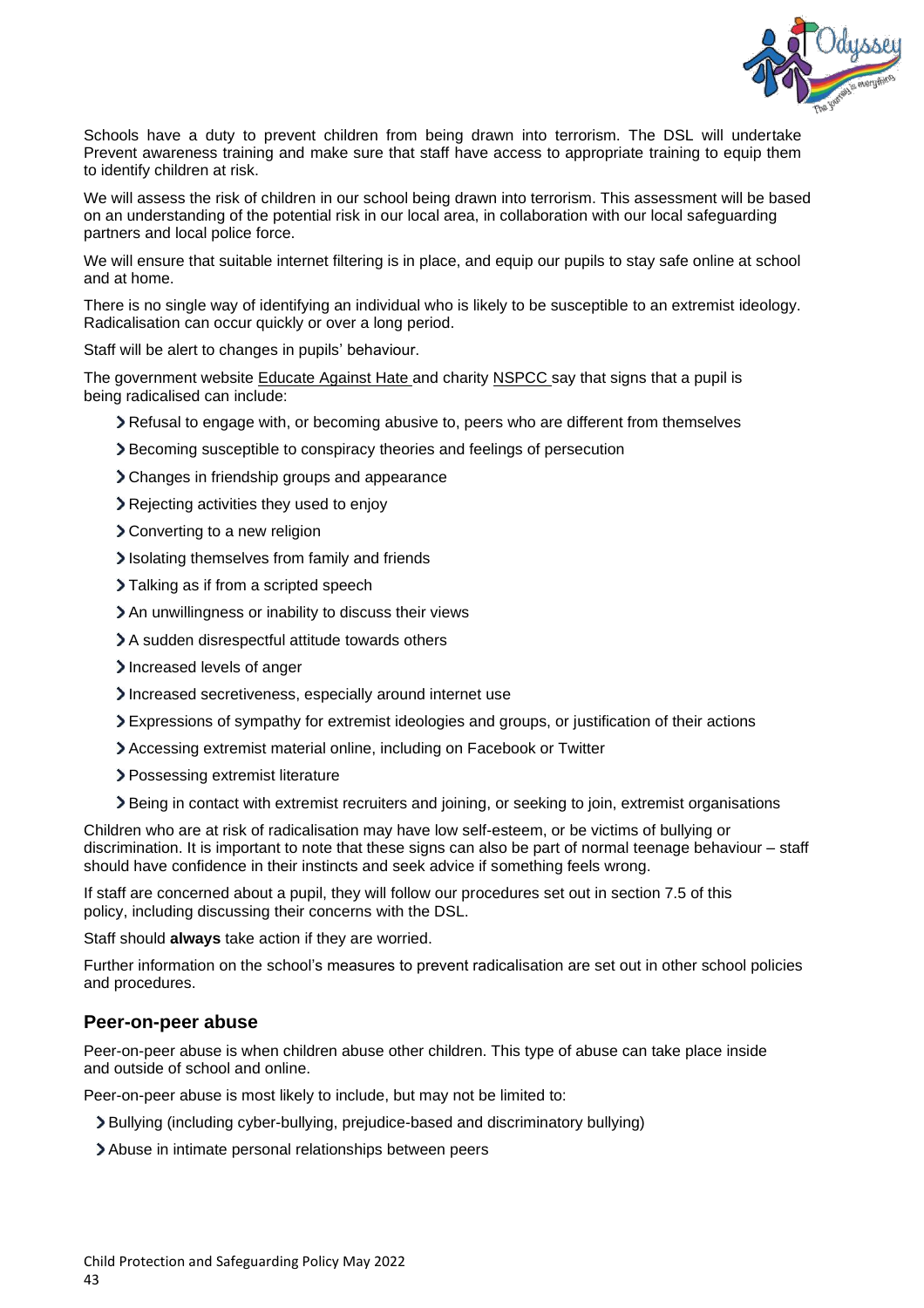

- Physical abuse such as hitting, kicking, shaking, biting, hair pulling, or otherwise causing physical harm (this may include an online element which facilitates, threatens and/or encourages physical abuse)
- Sexual violence, such as rape, assault by penetration and sexual assault (this may include an online element which facilitates, threatens and/or encourages sexual violence)
- Sexual harassment, such as sexual comments, remarks, jokes and online sexual harassment, which may be standalone or part of a broader pattern of abuse
- Causing someone to engage in sexual activity without consent, such as forcing someone to strip, touch themselves sexually, or to engage in sexual activity with a third party
- Consensual and non-consensual sharing of nudes and semi nudes images and/or videos (also known as sexting or youth produced sexual imagery)
- Upskirting, which typically involves taking a picture under a person's clothing without their permission, with the intention of viewing their genitals or buttocks to obtain sexual gratification, or cause the victim humiliation, distress or alarm
	- Initiation/hazing type violence and rituals (this could include activities involving harassment, abuse or humiliation used as a way of initiating a person into a group and may also include an online element)

Where children abuse their peers online, this can take the form of, for example, abusive, harassing, and misogynistic messages; the non-consensual sharing of indecent images, especially around chat groups; and the sharing of abusive images and pornography, to those who don't want to receive such content.

If staff have any concerns about peer-on-peer abuse, or a child makes a report to them, they will follow the procedures set out in section 7 of this policy, as appropriate. In particular, section 7.8 and 7.9 set out more detail about our school's approach to this type of abuse.

# **Sexual violence and sexual harassment between children in schools**

Sexual violence and sexual harassment can occur:

- **>** Between 2 children of any age and sex
- Through a group of children sexually assaulting or sexually harassing a single child or group of children
- Online and face to face (both physically and verbally)

Sexual violence and sexual harassment exist on a continuum and may overlap.

Children who are victims of sexual violence and sexual harassment will likely find the experience stressful and distressing. This will, in all likelihood, adversely affect their educational attainment and will be exacerbated if the alleged perpetrator(s) attends the same school.

If a victim reports an incident, it is essential that staff make sure they are reassured that they are being taken seriously and that they will be supported and kept safe. A victim should never be given the impression that they are creating a problem by reporting sexual violence or sexual harassment. Nor should a victim ever be made to feel ashamed for making a report.

Some groups are potentially more at risk. Evidence shows that girls, children with SEN and/or disabilities, and lesbian, gay, bisexual and transgender (LGBT) children are at greater risk.

Staff should be aware of the importance of:

- Challenging inappropriate behaviours
- Making clear that sexual violence and sexual harassment is not acceptable, will never be tolerated and is not an inevitable part of growing up
- Challenging physical behaviours (potentially criminal in nature), such as grabbing bottoms, breasts and genitalia, pulling down trousers, flicking bras and lifting up skirts. Dismissing or tolerating such behaviours risks normalising them

If staff have any concerns about sexual violence or sexual harassment, or a child makes a report to them, they will follow the procedures set out in section 7 of this policy, as appropriate. In particular, section 7.8 and 7.9 set out more detail about our school's approach to this type of abuse.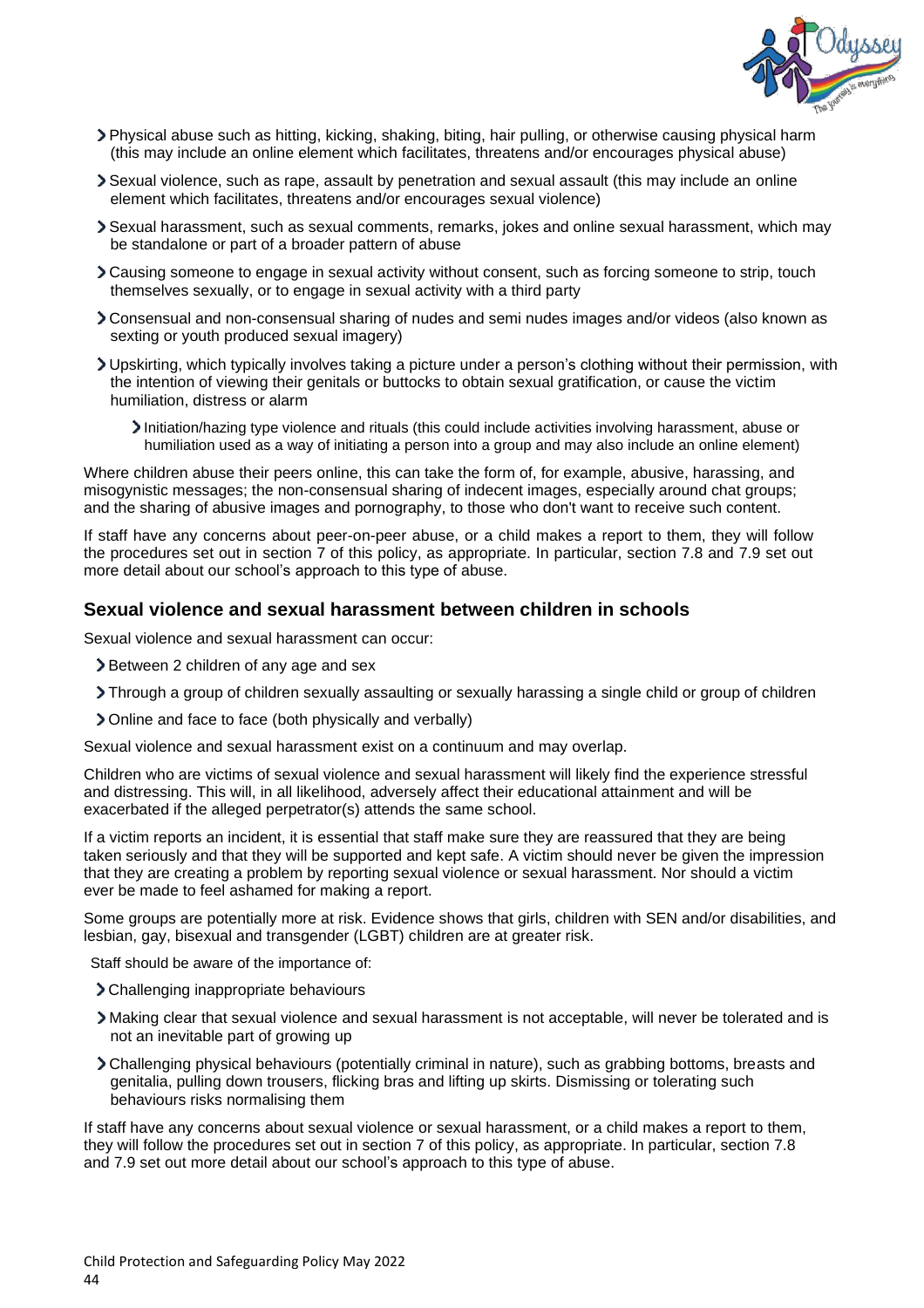

# **Serious violence**

Indicators which may signal that a child is at risk from, or involved with, serious violent crime may include:

- Increased absence from school
- Change in friendships or relationships with older individuals or groups
- Significant decline in performance
- Signs of self-harm or a significant change in wellbeing
- Signs of assault or unexplained injuries
- Unexplained gifts or new possessions (this could indicate that the child has been approached by, or is involved with, individuals associated with criminal networks or gangs and may be at risk of criminal exploitation (see above))

Risk factors which increase the likelihood of involvement in serious violence include:

- > Being male
- Having been frequently absent or permanently excluded from school
- > Having experienced child maltreatment
- Having been involved in offending, such as theft or robbery

Staff will be aware of these indicators and risk factors. If a member of staff has a concern about a pupil being involved in, or at risk of, serious violence, they will report this to the DSL.

# **Checking the identity and suitability of visitors**

All visitors will be required to verify their identity to the satisfaction of staff and to leave their belongings, including their mobile phone(s), in a safe place during their visit.

If the visitor is unknown to the setting, we will check their credentials and reason for visiting before allowing them to enter the setting. Visitors should be ready to produce identification.

Visitors are expected to sign the visitors' book and wear a visitor's badge.

Visitors to the school who are visiting for a professional purpose, such as educational psychologists and school improvement officers, will be asked to show photo ID and:

- Will be asked to show their DBS certificate, which will be checked alongside their photo ID; or
- The organisation sending the professional, such as the LA or educational psychology service, will provide prior written confirmation that an appropriate level of DBS check has been carried out

All other visitors, including visiting speakers, will be accompanied by a member of staff at all times. We will not invite into the school any speaker who is known to disseminate extremist views, and will carry out appropriate checks to ensure that any individual or organisation using school facilities is not seeking to disseminate extremist views or radicalise pupils or staff.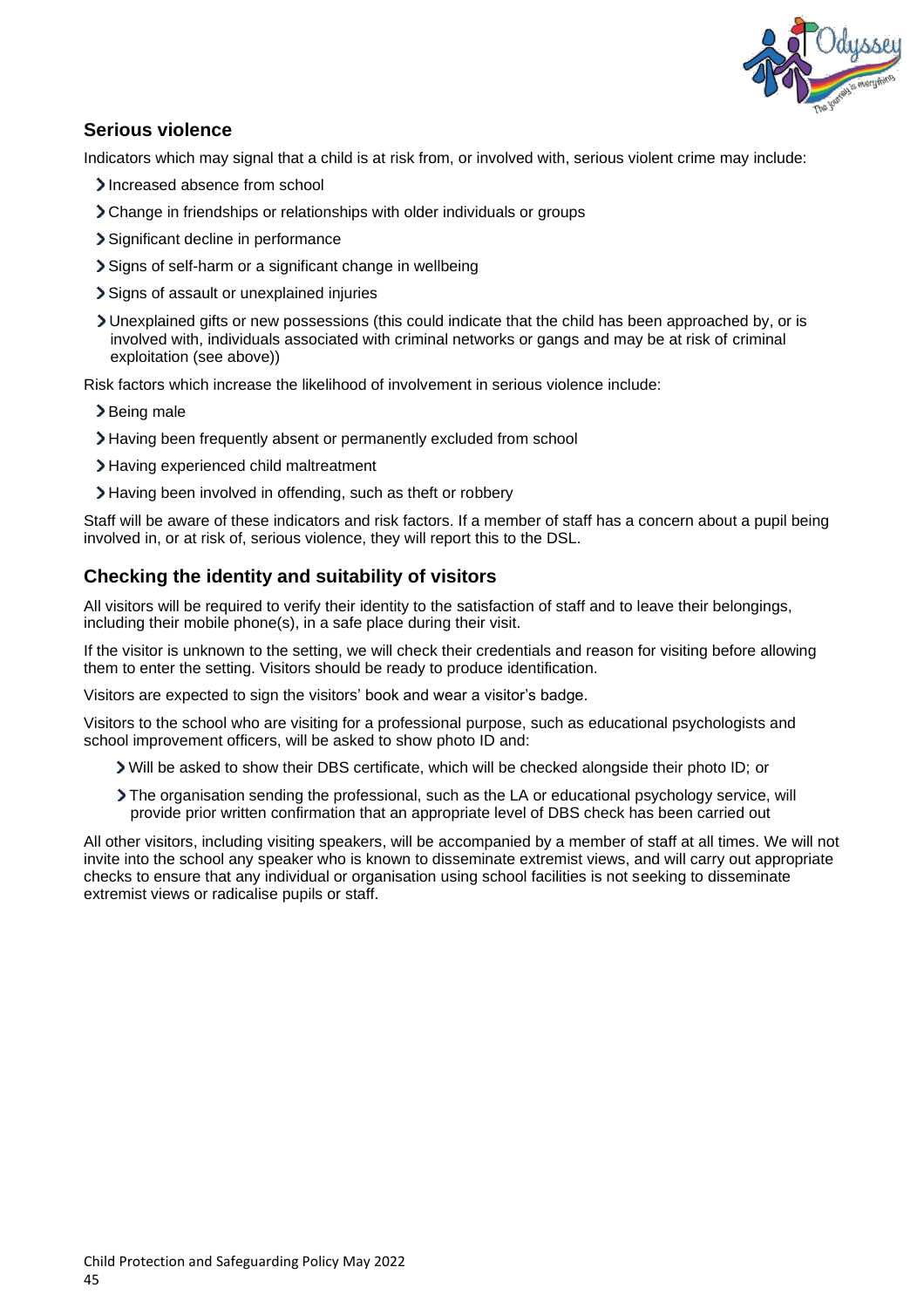

# **Non-collection of children**

If a child is not collected at the end of the session/day, we will:

- Contact parents/carers
- If a pupil is regularly not collected after school, work with social services to address the problem.
- One way to do this would be to agree an appropriate deadline for the family to collect the child from school. If the child is uncollected after the deadline, the school would shut and the child would be handed over to social services.
- Persistent failure to collect a child from school could constitute neglect. If your efforts to resolve the issue with parents aren't successful, make a formal referral to social services.

# **Missing pupils**

Our procedures are designed to ensure that a missing child is found and returned to effective supervision as soon as possible. If a child goes missing, we will: follow Haringey's missing child protocol http://haringeychildcare.proceduresonline.com/files/missing\_pr.pdf